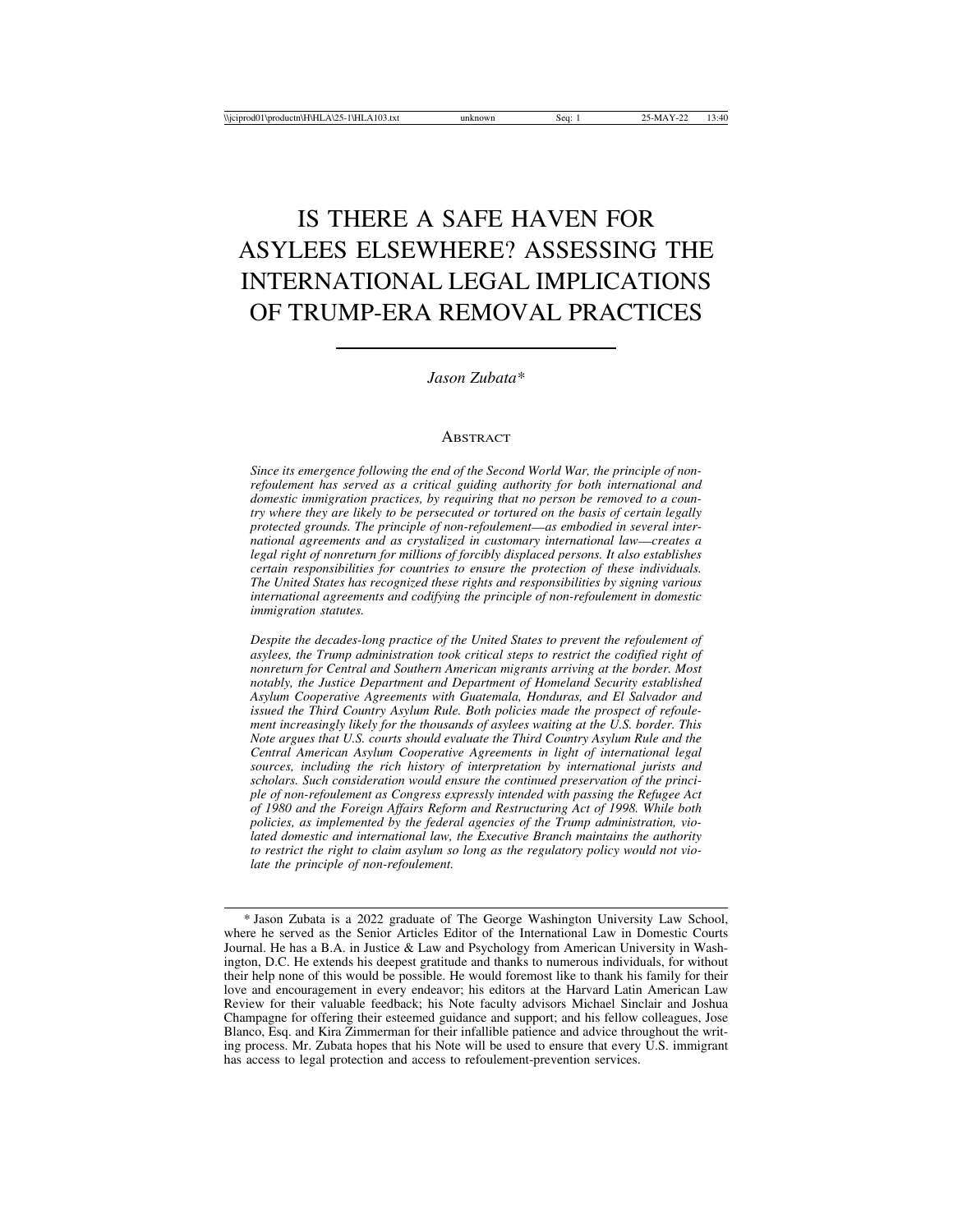#### **INTRODUCTION**

The United States has long been revered in the international community as a safe "haven for immigrants"1 by providing security and legal guarantees to migrants forced to flee from countries around the world.2 Under American jurisprudence, the right to claim asylum is generally available to any foreign national who is physically present in the United States or who arrives at a U.S. port of entry, and who has suffered past persecution or has a "well-founded fear of [future] persecution on account of race, religion, nationality, membership in a particular social group, or political opinion."3

Despite being a nation shaped by immigrants, the U.S. immigration system has come under scrutiny in recent years. In particular, the Trump administration took steps to expedite U.S. removal proceedings without full consideration of the potential international implications such actions would have, including the return of individuals to countries where they can be tortured or otherwise persecuted.4 This Note examines two Trump-era policies—the Central American Asylum Cooperative Agreements and the Third Country Asylum Rule—that are each likely to result in violations of established principles of international law if they are re-implemented moving forward<sup>5</sup>

the applicant would face a future threat of persecution). <sup>4</sup> *See* Schmidt, *supra* note 1, at 92–93; *see, e.g.*, Caitlin Dickerson, *Migrant Families Were Confused When U.S. Expelled Children Into Mexico*, N.Y. TIMES (Nov. 3, 2020), https:// www.nytimes.com/2020/11/03/us/migrant-children-expulsions.html, *archived at* https:// perma.cc/52FL-8UW5 (describing how the removal practice of the United States violates its diplomatic agreement with Mexico not to expel unaccompanied minors into Mexico). The Biden administration has taken steps to reverse Trump-era immigration restrictions, including rescinding the two policies at issue in this Note. *See* Jens Manuel Krogstad & Ana Gonzalez, *Key Facts about U.S. Immigration Policies and Biden's Proposed Changes*, PEW REV. CENTER (Jan. 11, 2022), https://www.pewresearch.org/fact-tank/2022/01/11/key-facts-about-u-s-immigration-policies-and-bidens-proposed-changes/, *archived at* https://perma.cc/2E58-QBRL. Although the Biden administration planned an overhaul of the U.S. immigration system, the politics of the U.S.-Mexico border "have clouded many of its immigration decisions," leaving the administration's stance on ensuring long-term humanitarian relief for migrants unclear. *See* Rafael Bernal & Rebecca Beitsch, *Rift Grows Between Biden and Immigration Advocates*, THE HILL (Jan. 20, 2022), https://thehill.com/latino/590492-rift-grows-between-biden-and-immigration-advocates, *archived at* https://perma.cc/CR9C-Z5C2.

<sup>5</sup> See, e.g., Press Release, Inter-Am. Comm'n H.R., *infra* note 144. Each policy has since been terminated under the Biden administration, but it "could take months, or even many years," for the U.S. immigration system to fully account for these retractions in the adjudication of applications for asylum in the United States. *See* Alan Gomez & Daniel Gonzalez, *Biden might need years to reverse Trump's immigration policies on DACA, asylum, family separation, ICE raids, private detention and more*, USA TODAY (Nov. 13, 2020), https:// www.usatoday.com/story/news/nation/2020/11/12/how-biden-reverse-trump-immigration-policies/6228892002/, *archived at* https://perma.cc/FW45-PKB9 ("You can come in on day one

<sup>&</sup>lt;sup>1</sup> *See Paul Wickham Schmidt, An Overview and Critique of US Immigration and Asylum Policies in the Trump Era, 7 J. ON MIGRATION & HUM. SEC. 92, 92 (2019).* 

<sup>&</sup>lt;sup>2</sup> See generally Thomas ALEINIKOFF, ET AL., IMMIGRATION AND CITIZENSHIP: PROCESS AND POLICY 793–94 (8th ed. 2016) (providing a general history of asylum in the United

<sup>&</sup>lt;sup>3</sup> Immigration and Nationality Act (INA), 8 U.S.C. § 1158(a)(1); 8 C.F.R. § 208.13(b)(1) (2021) (providing that a finding of past persecution establishes a rebuttable presumption that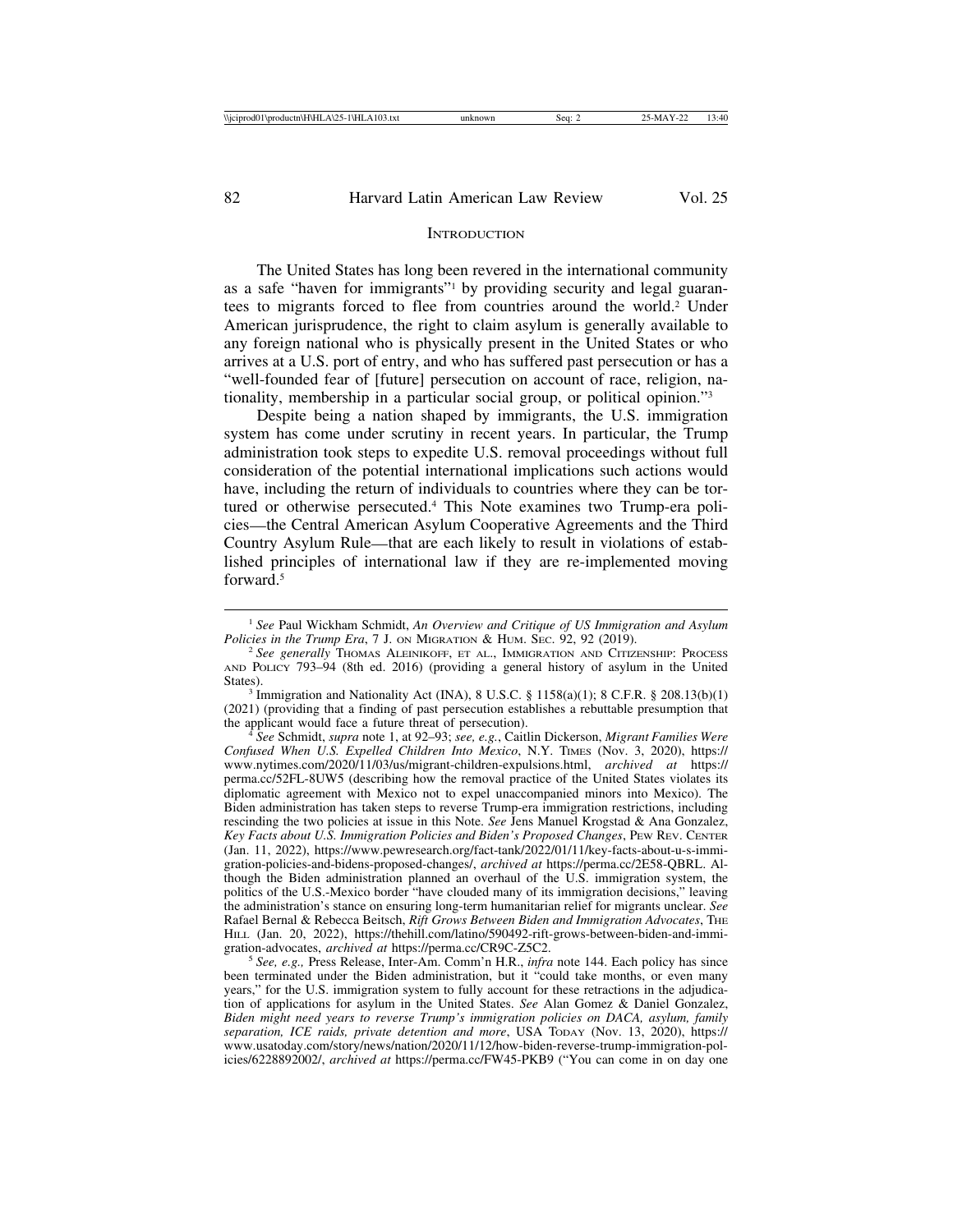First, under the Immigration and Nationality Act (INA), the Attorney General  $(AG)^6$  and the Secretary of Homeland Security (Secretary)<sup>7</sup> each possess long-standing authority to remove noncitizens to a "safe third country" that is a party to an existing bilateral agreement—a Safe Third Country Agreement or Asylum Cooperative Agreement (ACA)<sup>8</sup>—with the United States.<sup>9</sup> The United States has previously established agreements with four countries: Canada,<sup>10</sup> Guatemala,<sup>11</sup> Honduras,<sup>12</sup> and El Salvador.<sup>13</sup> In 2020, a Canadian Federal Court enjoined Canadian agencies from enforcing the bilateral 2004 ACA with the United States due to U.S. policies that have created "risks in the form of detention, *refoulement*, and other violations of [noncitizens'] rights."<sup>14</sup> Despite the fact that nationals from Guatemala,

 $68$  U.S.C. § 1158(a)(2)(A) (providing authority for the Attorney General to make determinations regarding removals to a designated "safe third country"); *see generally* Illegal Immigration Reform and Immigrant Responsibility Act of 1996, Pub. L. No. 104-208, 110 Stat. 3009 (codifying the "Safe Third Country" exceptions under the INA).

 $8 \text{ U.S.C. }$ § 1103(a)(1) (defining the Secretary's authority to administer and enforce federal immigration laws as it pertains to "all questions of law" but noting that the Attorney General's determinations "shall be controlling").

<sup>8</sup> Although both prohibit removal to the migrant's country of origin or of last habitual residence, ACAs differ from the Third Country Asylum Rule as the former excludes unaccompanied minors and applicants engaging in fraud or willful representation related to a visa from its coverage. *See* Implementing Bilateral and Multilateral Asylum Cooperative Agreements Under the Immigration and Nationality Act, 84 Fed. Reg. 63994, 63996 n.4, 63998 n.6 (Nov. 19, 2019) [hereinafter Implementing ACAs]. <sup>9</sup> 8 U.S.C. § 1158(a)(2)(A).

<sup>10</sup> See Implementation of the Agreement Between the Government of the United States of America and the Government of Canada Regarding Asylum Claims Made in Transit and at Land Border Ports-of-Entry, 69 Fed. Reg. 69480 (Nov. 29, 2004) [hereinafter Canada ACA].

<sup>11</sup> See Agreement Between the Government of the United States of America and the Government of the Republic of Guatemala on Cooperation in the Examination of Protection Claims, 84 Fed. Reg. 64095 (Nov. 20, 2019) [hereinafter Guatemala ACA].

<sup>12</sup> See Agreement Between the Government of the United States of America and the Government of the Republic of Honduras for Cooperation in the Examination of Protection Claims, 85 Fed. Reg. 25462 (May 1, 2020) [hereinafter Honduras ACA].

<sup>13</sup> See Agreement Between the Government of the United States and the Government of the Republic of El Salvador for Cooperation in the Examination of Protection Claims, 85 Fed. Reg. 83597 (Dec. 22, 2020) [hereinafter El Salvador ACA].

<sup>14</sup> See Canadian Council for Refugees v. Canada [2020] F.C. 770. Shortly after the federal court's decision, the Canadian government filed an appeal that remains under review at the time of this publication. The agreement between Canada and the United States remains in effect pending the Canadian federal court's disposition of the appeal. *See* CANADA-U.S. SAFE THIRD COUNTRY AGREEMENT, https://www.canada.ca/en/immigration-refugees-citizenship/ corporate/mandate/policies-operational-instructions-agreements/agreements/safe-third-country-agreement.html, *archived at* https://perma.cc/CC2R-W433.

and . . . issue memos that will reset the world . . . But . . . . [c]an you undo the damage?"). *But see* Rodriguez, *infra* note 24 (noting the Biden State Department's decision to suspend and terminate the Central American ACAs, notwithstanding the fact that the Guatemala ACA had already been implemented for several months). Lingering uncertainty remains regarding how, and to what extent, the Biden administration may respond to immigration issues in the immediate future, in part because of court rulings affirming positions taken by the Trump administration and the slim party majority in Congress which is insufficient to secure necessary, longterm immigration reform. *See* Maria Sacchetti, *Administration's Contradictions on Immigration Overshadow His Achievements*, WASH. POST (Jan. 19, 2022), https://www.washingtonpost. com/national-security/biden-border-policy/2022/01/19/8b75ccf2-7932-11ec-83e1-eaef0fe4b8c9\_story.html, archived at https://perma.cc/CQ6L-J9ZA.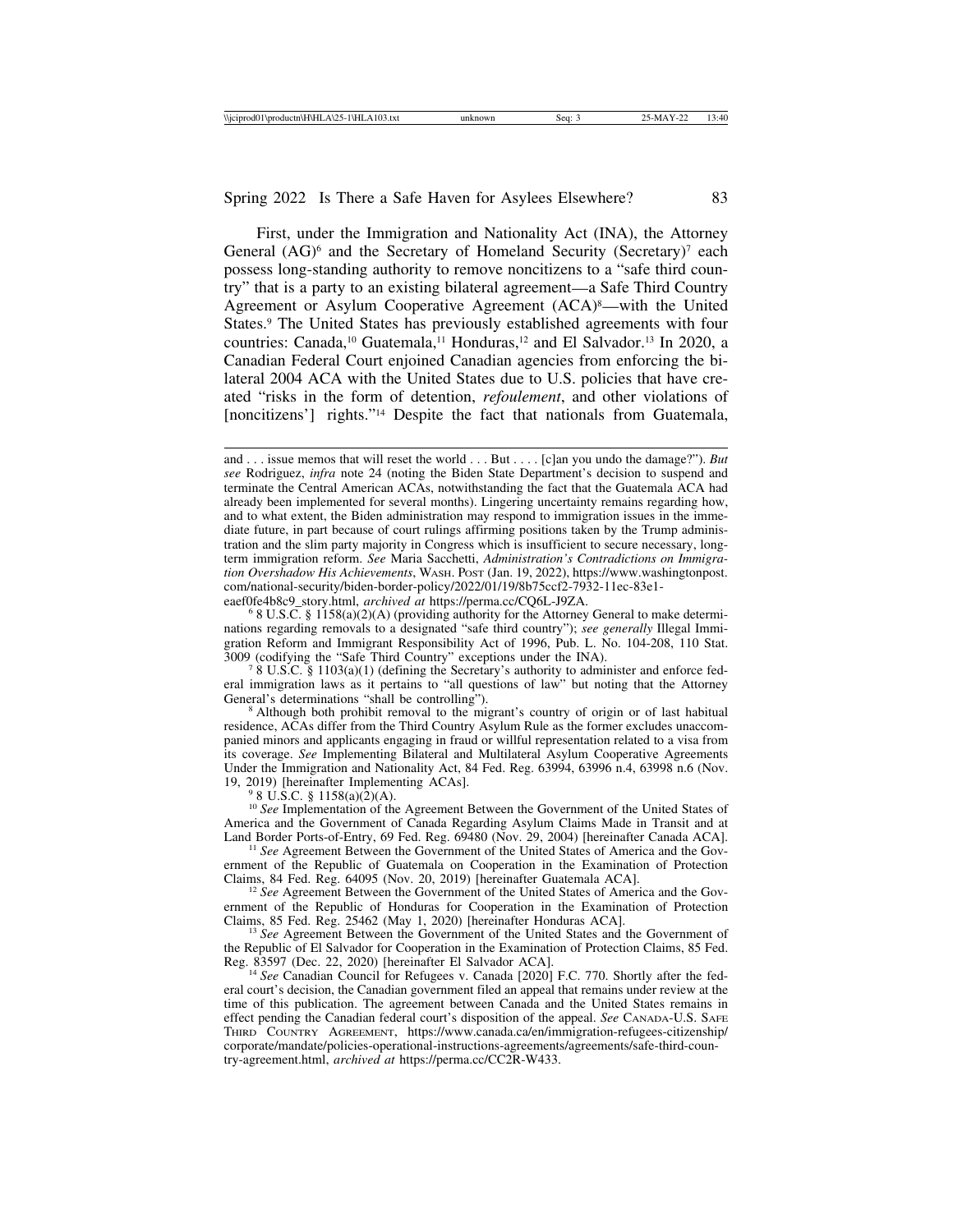Honduras, and El Salvador represent most individuals encountered at the U.S. southern border, the Trump administration established ACAs with the three Central American countries.15 Several international human rights organizations have described the demographics at the border as signs of the "concerning realities" that each "safe third country" lacked long-term safety and institutional capacity to handle the projected influx of removable persons under U.S. asylum policies.16

Ultimately, the Biden administration announced the suspension and termination of the Central American ACAs on February 6, 2021, with the intent of working with the three countries' governments to "establish a cooperative, mutually respectful approach to managing migration across the region."17 While these agreements are no longer in effect, the ACAs have left an everlasting impact on noncitizens who have already been removed from the United States.18 Furthermore, future administrations could reimplement this statutory mechanism, especially because there is no existing case law to constrain an ACA's scope or to dispute an agreement's legality.19

Second, on July 16, 2019, the U.S. Department of Justice (DOJ) and the Department of Homeland Security (DHS) issued a joint Interim Final Rule, which created an additional restriction on asylum eligibility.<sup>20</sup> This Third

<sup>15</sup> *Unprecedented Migration at the U.S. Southern Border: The Year in Review, Hearing Before the S. Comm. on Homeland Sec. & Gov't Aff.*, 116th Cong. 4 (2019) (statement of Mark Morgan, Acting Comm'r, U.S. Customs & Border Prot.).

 $^{16}$  Am. Fed'n of Lab. & Cong. of Indus. Orgs., et al., Forced Return to Danger: CIVIL SOCIETY CONCERNS WITH THE AGREEMENTS BETWEEN THE UNITED STATES AND GUATE-MALA, HONDURAS, AND EL SALVADOR 4 (2019); *see, e.g.*, Sharyn Alfonsi, *"Our whole economy is in shatters": El Salvador's President Nayib Bukele on the problems facing his country*, CBS N??s (Dec. 15, 2019) [hereinafter Salvadoran President's interview], https:// www.cbsnews.com/news/el-salvador-president-nayib-bukele-the-60-minutes-interview-2019- 12-15/, *archived at* https://perma.cc/PG7J-GV6X (responding to whether his country is prepared to accept asylees removed pursuant to El Salvador's ACA with the United States, President Bukele responded that they do not have asylum capabilities and that current standards do not provide asylum capacity). *But see* Nick Miroff, *El Salvador ready to accept asylum seekers sent from U.S. border, DHS says*, N.Y. TIMES (Dec. 16, 2020), https:// www.washingtonpost.com/immigration/el-salvador-asylum-us-border/2020/12/15/2a1f682a-3f2a-11eb-a402-fba110db3b42\_story.html, *archived at* https://perma.cc/N98C-MAQD.

<sup>&</sup>lt;sup>17</sup> Press Release, U.S. Dep't of State, Suspending and Terminating the Asylum Cooperative Agreements with the Governments El Salvador, Guatemala, and Honduras (Feb. 6, 2021), https://www.state.gov/suspending-and-terminating-the-asylum-cooperative-agreements-withthe-governments-el-salvador-guatemala-and-honduras/, *archived at* https://perma.cc/MES9-

<sup>&</sup>lt;sup>18</sup> See Kevin Sieff & Mary Beth Sheridan, *The U.S. sent Central American asylum seekers to Guatemala to seek refuge. None were granted asylum, report says.*, N.Y. TIMES (Jan. 16, 2021), https://www.washingtonpost.com/world/the\_americas/asylum-migrants-trump-guatemala/2021/01/15/aeae4b84-56bc-11eb-a08b-f1381ef3d207\_story.html, *archived at* https:// perma.cc/WM96-849N (highlighting the removal of at least 945 asylum seekers, mostly from El Salvador and Honduras, to Guatemala as of January 2021 and the fewer than 40 who even bothered to try seeking asylum in Guatemala due to major backlogs in adjudicating protection claims and ongoing security concerns in the country).

<sup>&</sup>lt;sup>19</sup> *See generally* 8 U.S.C.A. § 1158 (a)(2)(A) (West) (providing the framework for concluding an asylum cooperative agreement with a "safe third country").

<sup>&</sup>lt;sup>20</sup> See Asylum Eligibility and Procedural Modification, 84 Fed. Reg. 33829 (July 16, 2019) (to be codified at 8 C.F.R. 208) [hereinafter Asylum Eligibility].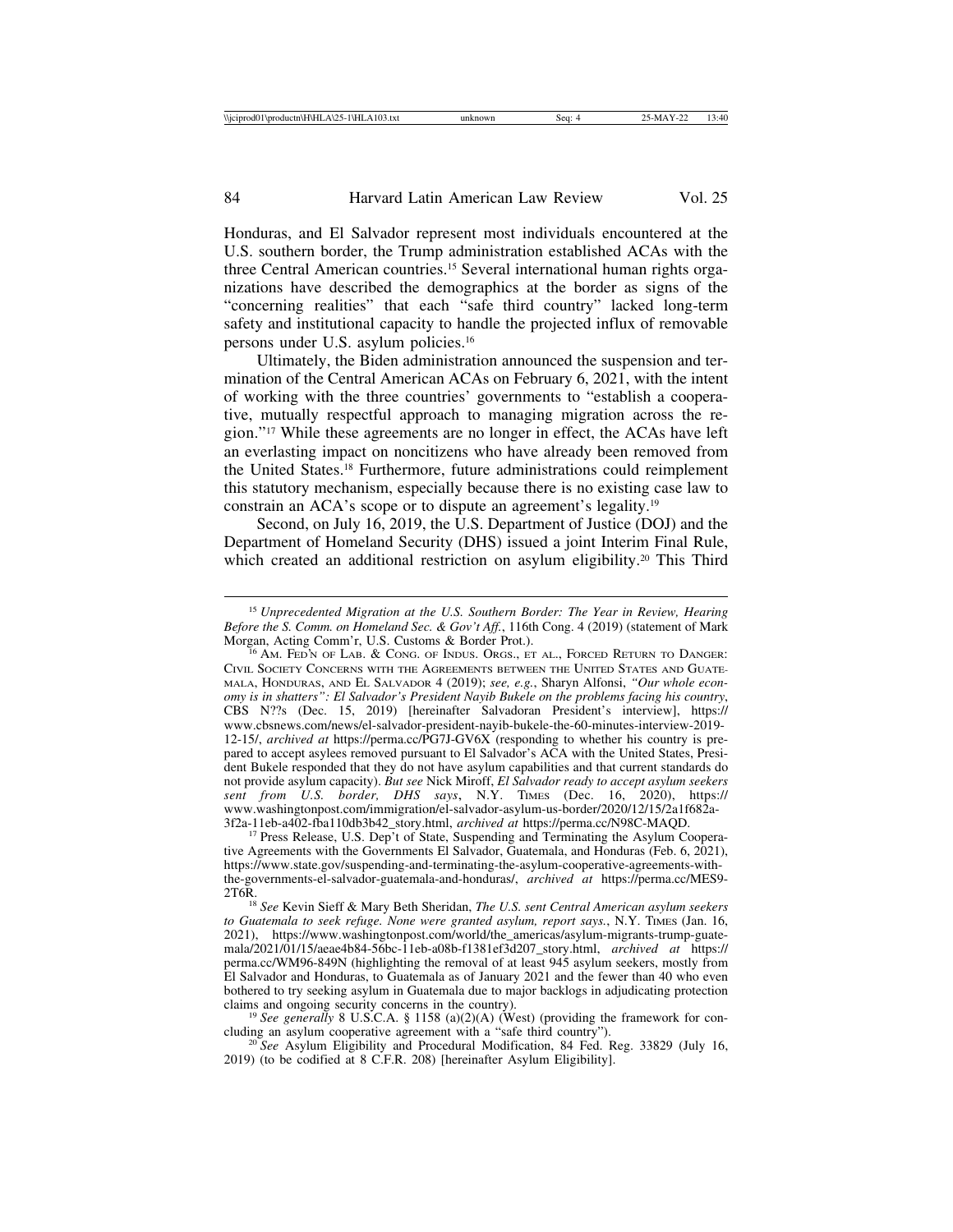Country Asylum Rule (Rule) establishes a general prohibition on migrants who enter or attempt to enter the United States unless the individual first applied for legal protection in a transit third country during their journey to reach the U.S. border.<sup>21</sup> The Rule is applicable even if the individual can establish a "well-founded fear of persecution" on account of a protected ground.<sup>22</sup> Despite legal challenges to enjoin its enforcement,<sup>23</sup> the Rule continued to be in effect during the Trump Administration while litigation over its lawfulness proceeded.24

Federal trial and appellate courts primarily evaluated whether the Rule comported with domestic law, particularly the Administrative Procedures Act (APA).<sup>25</sup> Despite the substantial deference normally afforded to agency decisions,26 federal courts struck down the Rule because the agencies failed to provide a reasonable basis for their "methodology of determining that a third country is safe and asylum relief is sufficiently available, such that the failure to seek asylum there casts doubt on the validity of an applicant's

<sup>24</sup> See BEN HARRINGTON, CONG. RSCH. SERV., LSB10402, SAFE THIRD COUNTRY AGREE-MENTS WITH NORTHERN TRIANGLE COUNTRIES: BACKGROUND AND LEGAL ISSUES 1 (2020); *accord* Kevin Sieff, *The U.S. is putting asylum seekers on planes to Guatemala*—*often without telling them where they're going*, WASH. POST (Jan. 14, 2020), https:// www.washingtonpost.com/world/the\_americas/the-us-is-putting-asylum-seekers-on-planes-toguatemala, often-without-telling-them-where-theyre-going/2020/01/13/0f89a93a-3576-11eaa1ff-c48c1d59a4a1\_story.html, *archived at* https://perma.cc/2PBE-BZ45; *see also* Miroff, *supra* note 16. *But see* Sabrina Rodriguez, *Biden administration takes steps to dismantle Trump-Era asylum agreements*, POLITICO (Feb. 6, 2021), https://www.politico.com/news/2021/ 02/06/biden-dismantle-trump-era-asylum-agreements-466565, *archived at* https://perma.cc/ 949A-2PMS ("The announcement [by the Biden Administration] means the termination of the three asylum cooperative agreements . . . [but] the agreement with Guatemala [has] already [been put] in effect"). <sup>25</sup> *See East Bay Sanctuary Covenant*, 964 F.3d at 838, *aff'd*, 385 F. Supp. 3d at 951; *see*

*also Cap. Area Immigrants' Rts. Coal.*, 471 F. Supp. 3d at 51 (reviewing the Executive's foreign affairs function under the APA). The Ninth Circuit Motion's Panel recognized potential international legal implications of the rule's implementation, suggesting such action would be "unreasonable" based on existing multilateral treaties of the United States. *East Bay Sanctuary Covenant v. Trump*, 950 F.3d 1242, 1274–75 (9th Cir. 2020). The Panel does not, however, offer any legal basis for its conclusion; thus, this Note considers the treaty-based obligations of the United States to evaluate how the legal rights of a migrant claimant would be affected in light of the two policies at issue.

<sup>26</sup> *See* Chevron, U.S.A., Inc. v. NRDC, Inc., 467 U.S. 837, 843–44 (1984) ("If Congress has explicitly left a gap for the agency to fill, there is an express delegation of authority to the agency to elucidate a specific provision of the statute by regulation  $[s]$ ... [that] are given controlling weight unless they are arbitrary, capricious, or manifestly contrary to the statute").

<sup>21</sup> *Id.* at 33840. <sup>22</sup> *Id.* at 33837. <sup>23</sup> Human rights organizations immediately challenged the rule in U.S. federal court. *See, e.g.*, Cap. Area Immigrants' Rts. Coal. v. Trump, 471 F. Supp. 3d 25, at 31–32 (D.D.C. 2020); East Bay Sanctuary Covenant v. Barr, 964 F.3d 832, 838 (9th Cir. 2020), *aff'g* 385 F. Supp. 3d 922, 951 (N.D. Cal. 2019). The District Court for the Northern District of California issued a nationwide preliminary injunction to prevent its enforcement. *See* East Bay Sanctuary Covenant, 385 F. Supp. 3d at 929-31. The U.S. Court of Appeals for the Ninth Circuit later upheld the lower court's ruling but narrowed the injunction's scope to the region covered under the Circuit's jurisdiction. *Id.* The Supreme Court of the United States ultimately stayed the injunction while the appellate court considered whether to review the case. *See* Barr v. East Bay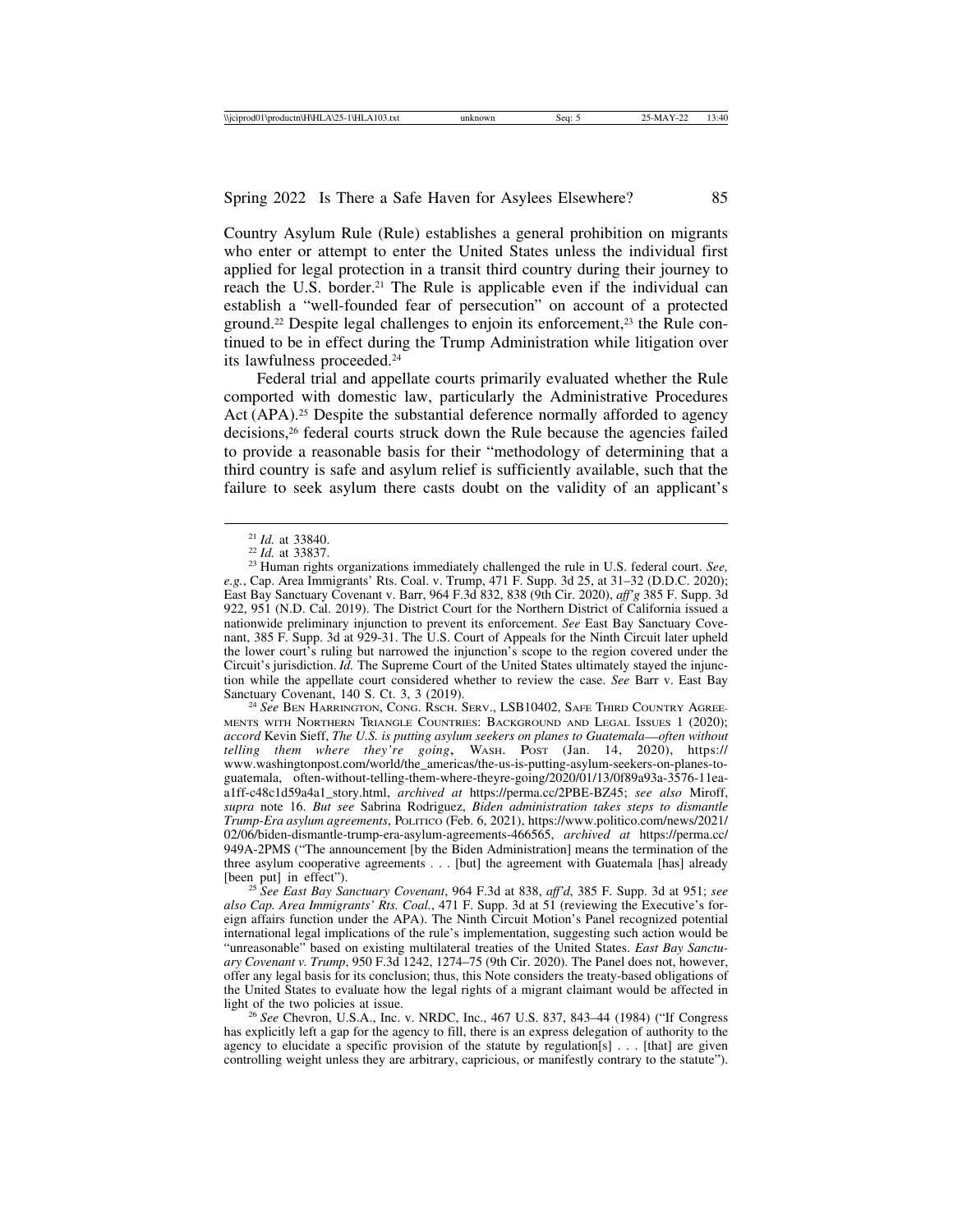claim."27 In line with federal courts recommendations, the Biden Justice Department formally rescinded the Rule on May 14, 2021.<sup>28</sup>

While reviewing the agencies' basis for implementing the Rule and ACAs, federal courts did not assess their legality, in light of the nation's international obligations to avoid committing refoulement.29 This judicial practice reflects the deeply embedded dualist notion that sources of international law, such as international treaties or norms of customary international law,30 are generally not binding on domestic courts unless the specific provision is per se enforceable as part of a self-executing treaty<sup>31</sup> or is codified under an implementing statute.<sup>32</sup> This phenomenon is exemplified in the United States' treatment of its non-refoulement obligations as acceded to in the United Nations Protocol Relating to the Status of Refugees (Refugee Protocol)<sup>33</sup> and as ratified in the United Nations Convention against Torture and Other Cruel, Inhuman or Degrading Treatment or Punishment (CAT).<sup>34</sup>

This Note argues that the Trump Executive Branch infringed upon the codified right of non-refoulement by implementing the Central American ACAs and the Third Country Asylum Rule because the federal agencies failed to ensure that persons removed to a third country would be safe to seek legal protection there. In reaching this conclusion, this Note advocates for international law to have a greater role in U.S. courts' evaluation of immigration policies implicating the nation's treaty-based obligations.

This Note begins with a brief overview of the nation's international obligations regarding asylum and the general right to claim asylum in the United States. Most countries, including the United States, give particular consideration to the international principle of non-refoulement, which Con-

<sup>27</sup> *See East Bay Sanctuary Covenant*, 385 F. Supp. 3d at 951–52; *see also Cap. Area*

*See Memorandum, Acting Dir. Jean C. King, EOIR, Cancellation of Policy Memorandum 19-12* (May 14, 2021), https://www.justice.gov/eoir/book/file/1394356/download,<br>archived at https://perma.cc/KXF2-UWYA.

<sup>&</sup>lt;sup>29</sup> See East Bay Sanctuary Covenant, 964 F.3d at 859–60 (Miller, J., concurring in part) (reviewing the international principle of non-refoulement only as it pertains to the necessary factual determinations for the arbitrary and capricious analysis under the APA). *But see East Bay Sanctuary Covenant*, 950 F.3d at 1274–75 (preventing enforcement of the rule on the basis of APA violations while noting the concerns of the United Nations High Commissioner of Refugees that "the Rule runs afoul of three codified rules," including the right to seek asylum and the principle of non-refoulement).

<sup>&</sup>lt;sup>30</sup> *See, e.g.*, Hamdi v. Rumsfeld, 542 U.S. 507, 551 (2004) (demonstrating the Supreme Court's inability to review claims regarding the extent of a claimant's rights under "customary usages of war" or international treaties that are non-self-executing).

<sup>&</sup>lt;sup>31</sup> See, e.g., Medellin v. Texas, 552 U.S. 491, 505 (2008) (referring to the Convention Against Torture as a non-self-executing treaty because it required implementing legislation to

 $h^{32}$  *Id.*; *see generally RESTATEMENT* (THIRD) OF FOREIGN REL. L. OF THE U.S. § 111(4)(c) (AM. L. INST. 1987) (An international agreement is "non-self-executing" if "implementing

legislation is constitutionally required").<br><sup>33</sup> *See* United Nations Protocol Relating to the Status of Refugees, Nov. 1, 1968, 19 U.S.T.<br>6223, T.I.A.S. No. 6577 [hereinafter "Refugee Protocol"].

<sup>&</sup>lt;sup>34</sup> United Nations Convention against Torture and Other Cruel, Inhuman, or Degrading Treatment or Punishment, June 26, 1987, S. Treaty Doc. No. 100–20, 1465 U.N.T.S. 85 [hereinafter "CAT"].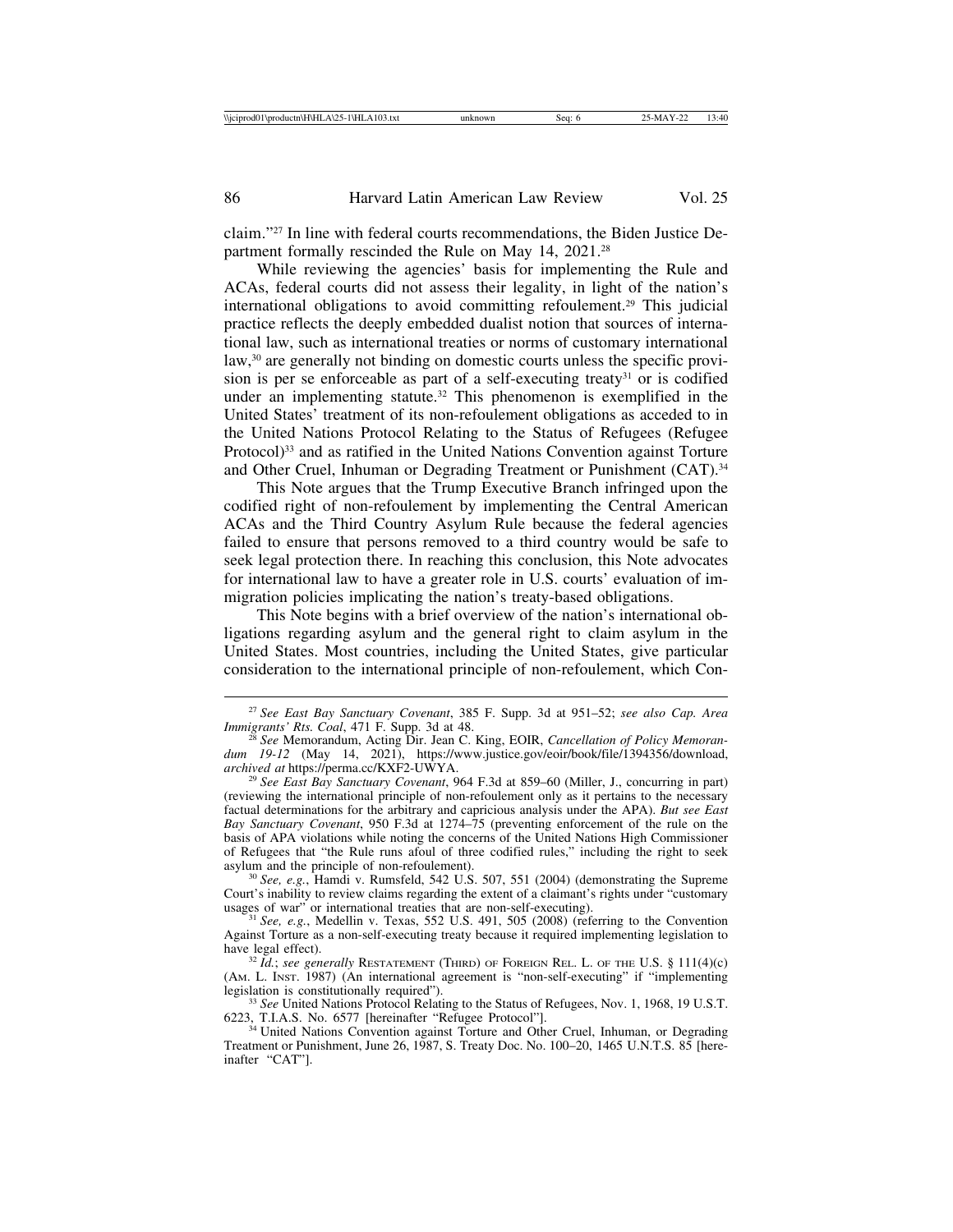gress codified into legislation to ensure that U.S. law provides victims of persecution and torture an avenue to seek protection in the United States.35 This Note additionally considers how U.S. courts have interpreted the extent of the Executive's congressionally delegated authority in the immigration arena with a specific focus on the authority of the AG and the Secretary.

Given Congress's intent to bring U.S. asylum policy into conformity with the country's international obligations,<sup>36</sup> this Note further argues that U.S. courts should increasingly review the DOJ's and DHS's joint authority, and actions taken thereof, in light of certain international legal principles drawing on customary international law, international court rulings, and legal scholarly works—to assess the extent to which the federal agencies have complied with the United States' international responsibilities.<sup>37</sup>

This Note concludes that, while the Central American ACAs violated the United States' obligations to prevent refoulement, the AG and the Secretary retain the authority to restrict the right to claim asylum by establishing ACAs with bona fide "safe third countries" that are able and willing to provide the security and legal safeguards required under both the INA and international law.38 Further, with respect to the Third Country Asylum Rule, this Note argues that the AG and the Secretary may only promulgate such restrictive rules on the basis of factually-supported assurances that asylum seekers are unlikely to continue being persecuted and/or tortured if removed to the transit third country.39 Finally, this Note considers a hypothetical claim by a Salvadorian national challenging the agencies' finding of removability to Guatemala pursuant to each immigration policy to apply this Note's framework and predict the success of non-refoulment violation in a U.S. court.<sup>40</sup>

<sup>35</sup> *See* ALEINIKOFF, *supra* note 2, at 793; *see also* The Foreign Affairs Reform and Restructuring Act of 1998, Pub. L. No. 105-227, 112 Stat. 2681 (1988) (hereinafter "FARRA"); Refu-<br>gee Act of 1980, Pub. L. No. 96-212, 94 Stat. 102 (1980) (hereinafter "Refugee Act").

<sup>&</sup>lt;sup>36</sup> See, e.g., ALEINIKOFF, *supra* note 2, at 794 (asserting that the Refugee Act was meant to bring the United States into line with its non-refoulement obligation as a party to the 1967<br>Refugee Protocol).

See INS v. Cardoza-Fonseca, 480 U.S. 421, 436-37 (1987) ("If one thing is clear from the . . . 1980 [Refugee] Act, it is that one of Congress' primary purposes was to bring United States refugee law into conformance with the 1967 United Nations Protocol Relating to the Status of Refugees"); FARRA, Pub. L. No. 105–227 at 2681–822 (directing the "appropriate agencies" to prescribe regulations to implement the non-refoulement obligations of the United States under Article 3 of CAT).

 $388$  U.S.C. § 1158(a)(2)(A) (providing for a noncitizen's removal "pursuant to a bilateral or multilateral agreement" with a designated "safe third country"); *cf.* Dep't of Homeland Sec. v. Regents of the Univ. of Cal., 140 S. Ct. 1891, 1915 (2020) (holding the agency's decision to eliminate the Deferred Action for Childhood Arrivals program could not stand because the process by which the agency reached its decision was arbitrary and capricious, although it is within the agency's authority to eliminate the immigration program).

<sup>&</sup>lt;sup>39</sup> *See* 8 U.S.C. § 1158(a)(2)(A).  $\frac{39}{40}$  *See* Implementing ACAs, 84 Fed. Reg. at 63997; *see also* Asylum Eligibility, 84 Fed. Reg. at 33829, 33840.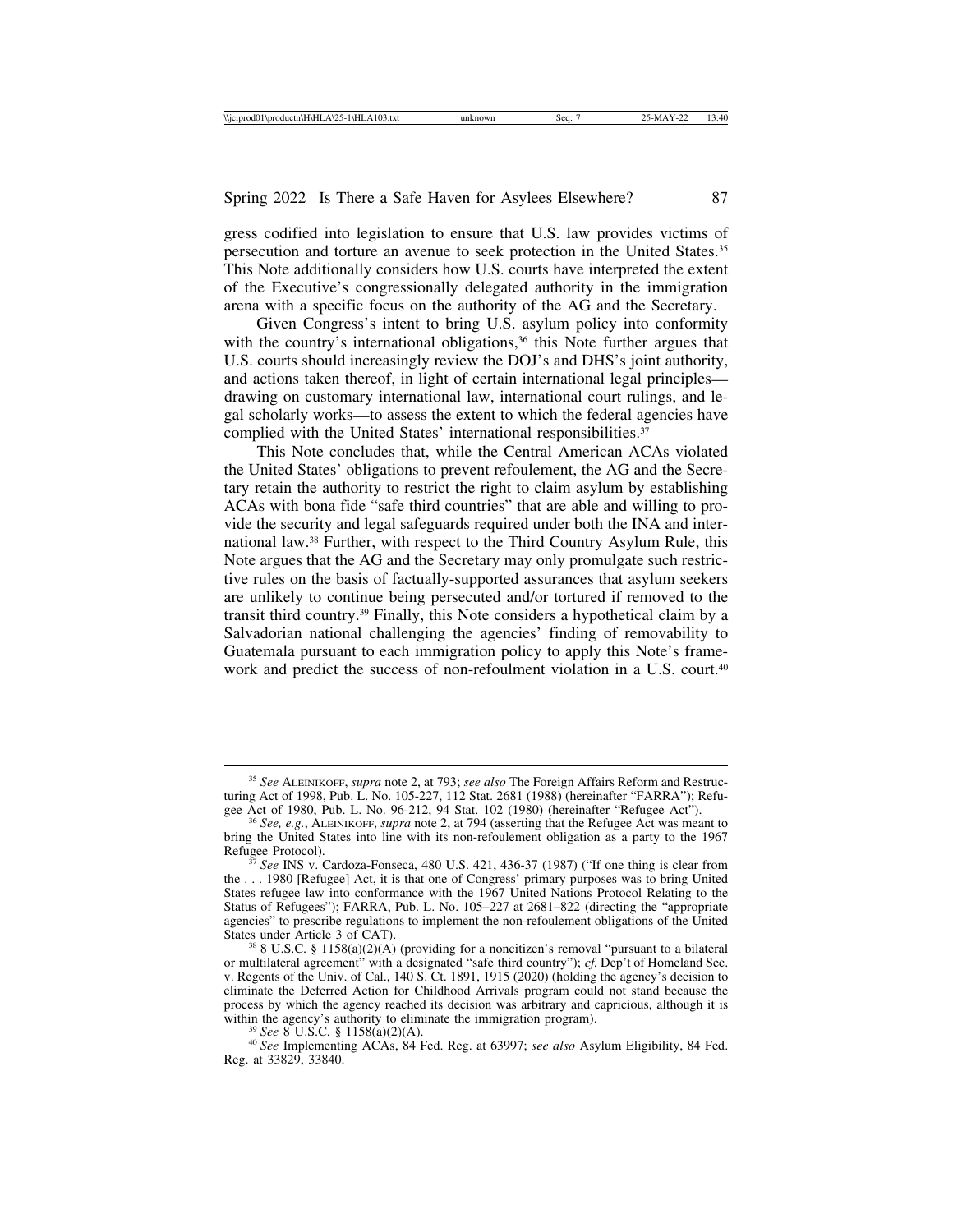## I. BACKGROUND

In the United States, noncitizens may invoke the right of nonreturn in an effort to avoid their removal if the AG or the Secretary of Homeland Security decides that the noncitizen's "life or freedom would be threatened in that country" due to their "race, religion, nationality, membership in a particular social group, or political opinion."41 This legal practice is rooted in the international principle of *non-refoulement*, 42 meaning not to "repeal," "drive back," or "expel."43 As "the cornerstone of international refugee protection," the principle of non-refoulement has evolved into a customary norm that has become "binding on all States, including those which have not yet become a party to the . . . 1967 [Refugee] Protocol."44

The Executive Branch possesses the authority to administer and enforce all laws relating to the immigration and naturalization of noncitizens.45 In particular, it has the authority to decide the extent to which it applies the right against refoulement, whether narrowly or broadly.46 Despite this discretion, the Executive Branch has generally construed this right narrowly. The following sections discuss the emergence of non-refoulement as an international duty of the United States; the ways in which the U.S. Supreme Court has defined the international obligation in shaping domestic immigration practice; the general right to claim asylum in the United States; the Trump administration's attempts to restrict this right by implementing ACAs and the Third Country Asylum Rule; and the role international legal sources should have in assessing the legitimacy of "safe third country" determinations by executive agencies.

# *A. The United States is bound by its international obligation of nonrefoulement when restricting the right to claim asylum.*

Two international treaties have played a critical role in shaping asylee rights in the United States: (1) the United Nations Protocol Relating to the Status of Refugees $47$  and (2) the United Nations Convention against Torture

<sup>41</sup> *See* 8 U.S.C.S. § 1231(b)(3)(A) (2005); *accord* 8 U.S.C. § 1103(a)(1). Although nonrefoulement is a general form of relief, Congress has amended the INA several times to narrow the applicant pool by adding bars to asylum eligibility that include, for example, noncitizens convicted of an "aggravated felony," as defined under  $8 \text{ U.S.C } \$ 1101(a)(43)(b)$ .

<sup>&</sup>lt;sup>42</sup> See ALEINIKOFF ET AL., *supra* note 2, at 793.<br><sup>43</sup> Sale, 509 U.S. at 181.<br><sup>44</sup> See U.N. High Comm'r for Refugees, *Advisory Opinion on the Extraterritorial Applica tion of Non-Refoulement Obligations Under the 1951 Convention Relating to the Status of Refugees and Its 1967 Protocol*, para. 2, 15 (2007), https://www.unhcr.org/4d9486929.pdf,

<sup>45 8</sup> U.S.C. §§ 1103(a)(1), (g)(1); see generally Sale, 509 U.S. at 171.<br><sup>45</sup> 8 U.S.C. §§ 1103(a)(1), (g)(1); see generally Sale, 509 U.S. at 171. cretionary power" over immigration, including its ability to "revoke executive protections granted by previous administrations . . . and [to] step up arrests, detentions, and removals"). <sup>47</sup> See Refugee Protocol, Nov. 1, 1968, 19 U.S.T. 6223, T.I.A.S. No. 6577.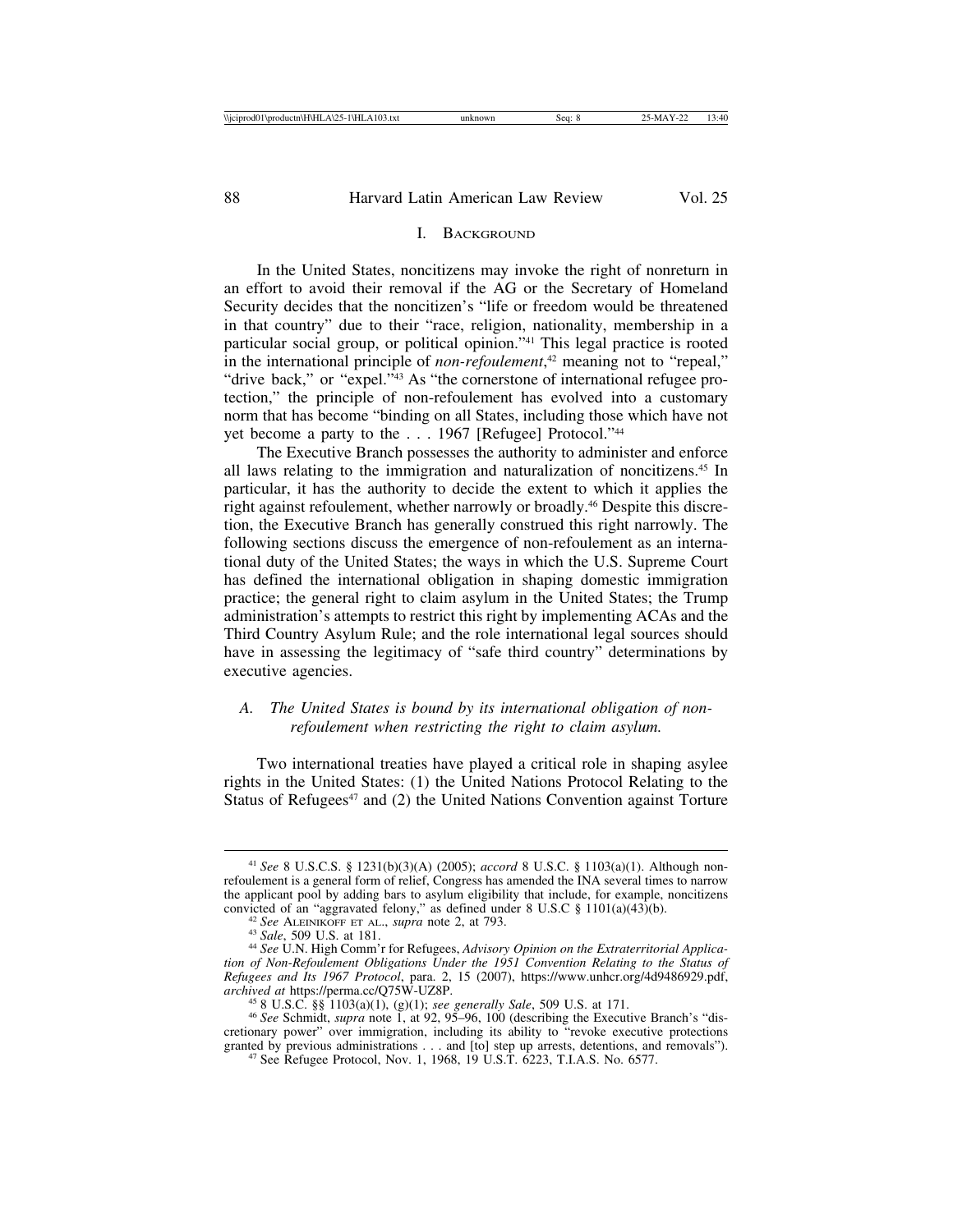and Other Cruel, Inhuman or Degrading Treatment or Punishment.48 Beyond providing the customary definition of "refugee,"49 both treaties have an obligation of non-refoulement, which requires contracting states to prevent the removal of persons to a country where they would face persecution or torture.50 The United States has consistently treated these treaties as "non-selfexecuting," meaning that neither treaty itself gives rise to "domestically enforceable federal law" . . . [unless] implementing legislation [is] passed by Congress."<sup>51</sup> As such, Congress enacted the Refugee Act of  $1980^{52}$  and The Foreign Affairs Reform and Restructuring Act of 1998 (FARRA)<sup>53</sup> shortly after each respective treaty was signed to ensure the nation's conformity with its international obligations under each treaty. Given such clear congressional intent, the U.S. Executive Branch must abide by the treaty-based principle of non-refoulement when conducting removal proceedings.<sup>54</sup> The principle has not only guided congressional legislation and domestic immigration policies, but also gradually attained the character of customary international law.55

1. As a signatory of the 1967 Protocol relating to the Status of Refugees and the Convention against Torture, the United States has acceded to the international obligation of non-refoulement.

The INA did not include any provisions regarding refugees or asylees when the statute was initially enacted in 1952.<sup>56</sup> The United States only established a notable presence in shaping international refugee law in the years

<sup>&</sup>lt;sup>48</sup> *See* CAT, S. Treaty Doc. No. 100–20, 1465 U.N.T.S. 85. <sup>49</sup> 8 U.S.C. 1101(a)(42) adopted the definition of "refugee" as set forth in the Refugee Convention, and as incorporated by reference in the Refugee Protocol, including the five enumerated grounds for humanitarian protection. H.R. Rep. No. 96-608, at 9 (1979). Although both forms of relief require claimants to satisfy the definition of "refugee," a primary difference between refugee and asylum status is that the former is conferred outside of the United States while the latter is claimed upon the individual's arrival in the United States or at a U.S. port of entry. See Cong. RscH. SERV., R45539, Immigration: U.S. Asylum Policy 2 (2019). port of entry. *See* CONG. RSCH. SERV., R45539, Immigration: U.S. Asylum Policy 2 (2019). <sup>50</sup> *See* Refugee Protocol, *supra* note 33, at art. 1 (incorporating by reference Articles 2

through 34 of the Convention relating to the Status of Refugees, July 28, 1951, 189 U.N.T.S. 150, 176); *accord* CAT, *supra* note 34, at art. 3. <sup>51</sup> *See Medellin v. Texas*, 552 U.S. at 491, n. 2 (2008); *id.* (describing CAT as a non-self-

executing treaty); *see also* Sale v. Haitian Centers Council, Inc., 509 U.S. 155, 155, 167 (1993) (referring to the Refugee Protocol as non-self-executing).

<sup>&</sup>lt;sup>52</sup> Refugee Act Pub. L. No. 96-212, 94 Stat. 102.<br><sup>53</sup> FARRA, Pub. L. No. 105–227, 112 Stat. 2681.<br><sup>54</sup> See I.N.S. v. Cardoza-Fonseca, 480 U.S. 421, 436-37 (1967) (highlighting Congress's intent in passing the Refugee Act of 1980); *accord* FARRA § 2242, 112 Stat. at 2681–822 (describing the congressional directive to the agencies charged with implementing the nonrefoulement provision of CAT); *accord* U.N. High Comm'r for Refugees, *supra* note 44, at

 $558$  U.S.C. § 1231 (2005). Although the United States has narrowly upheld the right against refoulement, it clearly codified the right in 8 U.S.C. § 1231, demonstrating the country's adherence to its legal obligation and contributing to general state practice. <sup>56</sup> *See* CONG. RSCH. SERV., *supra* note 49, at 8.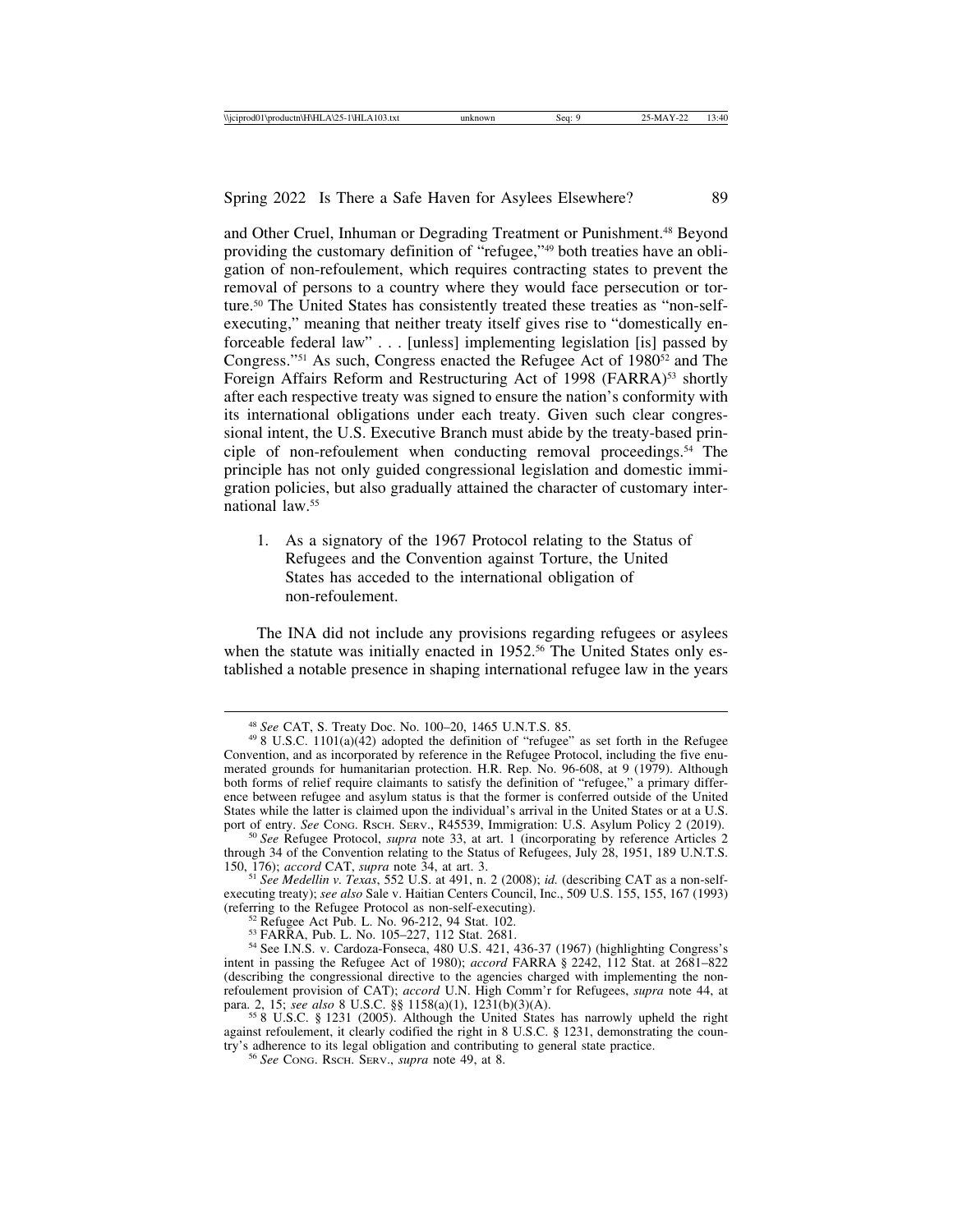after the United Nations Convention relating to the Status of Refugees.<sup>57</sup> Following the end of the Second World War, the United States acceded to the Refugee Protocol, taking the first step in its commitment to prevent refoulement as a "fundamental asylum concept" in response to the widespread concern of displaced migrants.<sup>58</sup> By incorporating Article 33 of the Refugee Convention in the Refugee Protocol, as a signatory to the latter, the United States assumed the obligation not to expel or return a refugee "to the frontiers of territories where his life or freedom would be threatened on account of his race, religion, nationality, membership of a particular social group or political opinion."59

As the right to claim asylum grew in prominence across the world, the United States faced another pressing objective in the global campaign to "ensure the protection of human rights"—the issue of torture.<sup>60</sup> Members of the international community took legislative action to outlaw and prevent acts of torture in a series of international and regional agreements, culminating with the United Nations' enactment of CAT.61 Upon receiving senatorial advice and consent, the United States ratified the treaty, subject to certain reservations.62 Article 3 of CAT requires signatory states not to expel, return or extradite a person to another state where there are "substantial grounds for believing that he would be in danger of being subjected to torture."63 Ultimately, the United States accepted this obligation by signing onto both treaties and subsequently enacted legislation to codify an individual right of non-refoulement.64

2. Congress has implemented legislation to codify the non-selfexecuting right against refoulement and to ensure U.S. domestic law conforms with the nation's obligations under international law.

Despite signing both the Refugee Protocol and CAT, the United States has not treated either treaty as "self-executing."65 Following the ratification

<sup>&</sup>lt;sup>57</sup> See ALEINIKOFF ET AL., *supra* note 2, at 793–94.<br><sup>58</sup> Id.; *see also* Cong. Rsch. SERV., *supra* note 49, at 8–20.<br><sup>59</sup> See Refugee Protocol, *supra* note 33, at 6276; *accord INS v. Aguirre-Aguirre*, 526 U.S. 415, 427 (1999) (noting that the Protocol "incorporates by reference" Articles 2 through 34 of

<sup>&</sup>lt;sup>60</sup> David Weissbrodt, *Defining Torture and Cruel, Inhuman, and Degrading Treatment*, 29 L. & INEO. 343, 348 (2011).

 $\frac{61}{2}$  *See id.* at 347–48.<br> $\frac{62}{2}$  *See* 136 Cong. Rec. S36, 198–99 (1990) (U.S. Senate Resolution of Advice and Consent to Ratification of the Convention Against Torture and Other Cruel, Inhuman or Degrading<br>Treatment or Punishment).

<sup>&</sup>lt;sup>63</sup> See CAT, supra note 34, at art. 3  $\P$  1, 1465 U.N.T.S. at 85.<br><sup>64</sup> See Refugee Act, § 203(e); *see also* FARRA, § 1242(a).<br><sup>65</sup> See Medellin v. Texas, 552 U.S. 491, 520; *see also Sale*, 509 U.S. at 155, 167. Whether a treaty is self-executing will rely on various factors, including the treaty's language, Foster v. Neilson, 27 U.S. 253, 314–15 (1829); its manifested intent, *see* RESTATEMENT (THIRD) OF FOREIGN REL. L. OF THE U.S.§ 111(4)(c) (AM. L. INST. 1987); as well as whether the treaty itself creates a private cause of action. *See Medellin*, 552 U.S. at 506, n.3.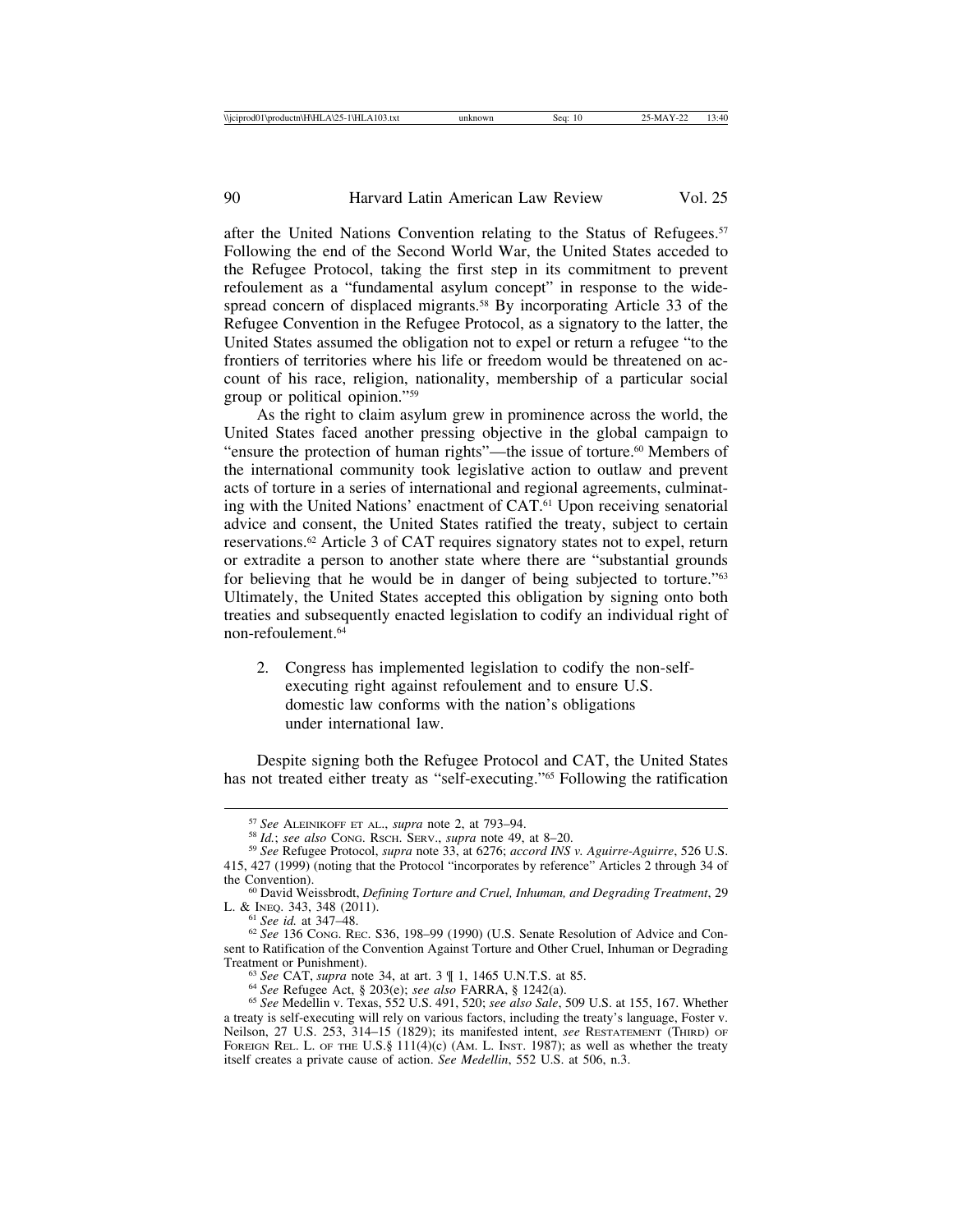of the Refugee Protocol, Congress enacted the Refugee Act with the explicit purpose of developing domestic asylum law in accordance with the nation's international obligation to prevent refoulement of individuals who would suffer from persecution or torture in their home country.<sup>66</sup> Congress later enacted FARRA with the similar purpose of aligning U.S. asylum law with the nation's responsibilities under CAT.67 In passing each statute, Congress elected to give the treaty-based obligation of non-refoulement "wholesale effect."68 Today, the principle has been largely preserved as the Executive Branch "may not remove an alien to a country if the AG [or Secretary] decides that the alien's life or freedom would be threatened" on the basis of a legally protected ground.<sup>69</sup>

*B. Although certain legal issues remain unsettled, U.S. courts have generally construed the nation's obligation of non-refoulement to apply only after the person arrives in the United States, which includes individuals at the U.S. border.*

Because Congress expressed its intent clearly when enacting the Refugee Act and FARRA, the judiciary in this case is the final authority on issues of statutory construction and will "reject administrative constructions which are contrary to clear congressional intent."70 Consequently, the U.S. Supreme Court has specified that the treaty-based obligation of non-refoulement should be construed as having been codified in the INA.71 U.S. courts and agencies have principally relied on the Supreme Court's construction of this obligation in *Sale v. Haitian Centers Council, Inc*. 72 In its decision, the *Sale* Court held that the protections under the Refugee Protocol, including the right against refoulement, do *not* apply "outside the United States bor-

<sup>66</sup> *See* INS v. Cardoza-Fonseca, 480 U.S. 421, 424-25 (1987); *accord* 8 U.S.C. § 1158, 8

<sup>&</sup>lt;sup>67</sup> *See* § 2242, 112 Stat. 2681-822 (directing the "appropriate agencies" to "prescribe regulations to implement the obligations of the United States under Article 3" of CAT).

<sup>&</sup>lt;sup>68</sup> Medellin, 552 U.S. at 520.<br><sup>69</sup> See 8 U.S.C. § 1231(b)(3)(A); see also 8 C.F.R. § 1208.16 (2000) (providing the quali-<br>fications for statutory withholding of removal and protection under CAT).

<sup>&</sup>lt;sup>70</sup> See Chevron, U.S.A., Inc. v. Nat. Rex. Def. Council, Inc., 467 U.S. 837, 843, n.9

<sup>(1984).</sup> <sup>71</sup> *See* Sale v. Haitian Centers Council, Inc., 509 U.S. 155, 157 (1993); *accord* INA 8

 $\frac{72}{3}$  *Sale*, 509 U.S. at 155–58 (finding that the right against non-refoulement does not extend to all persons, particularly where the U.S. Coast Guard forcibly returned Haitian nationals interdicted in international waters without first determining whether they statutorily qualify as refugees, because they had not yet reached the U.S. Border or were not otherwise brought to the United States to seek asylum). In reaching its decision, the *Sale* Court did not review any *Chevron*-related issues, as the case did not arise from administrative removal proceedings, which would require application of the APA. *See* Farbenblum, *infra* note 107, at 1116 n.312. Scholars have criticized the Court's decision as "willfully interpreting [the non-refoulement obligation] erroneously to allow the forced repatriation of large numbers of Haitian asylum seekers interdicted at sea." *Id.* at 1116.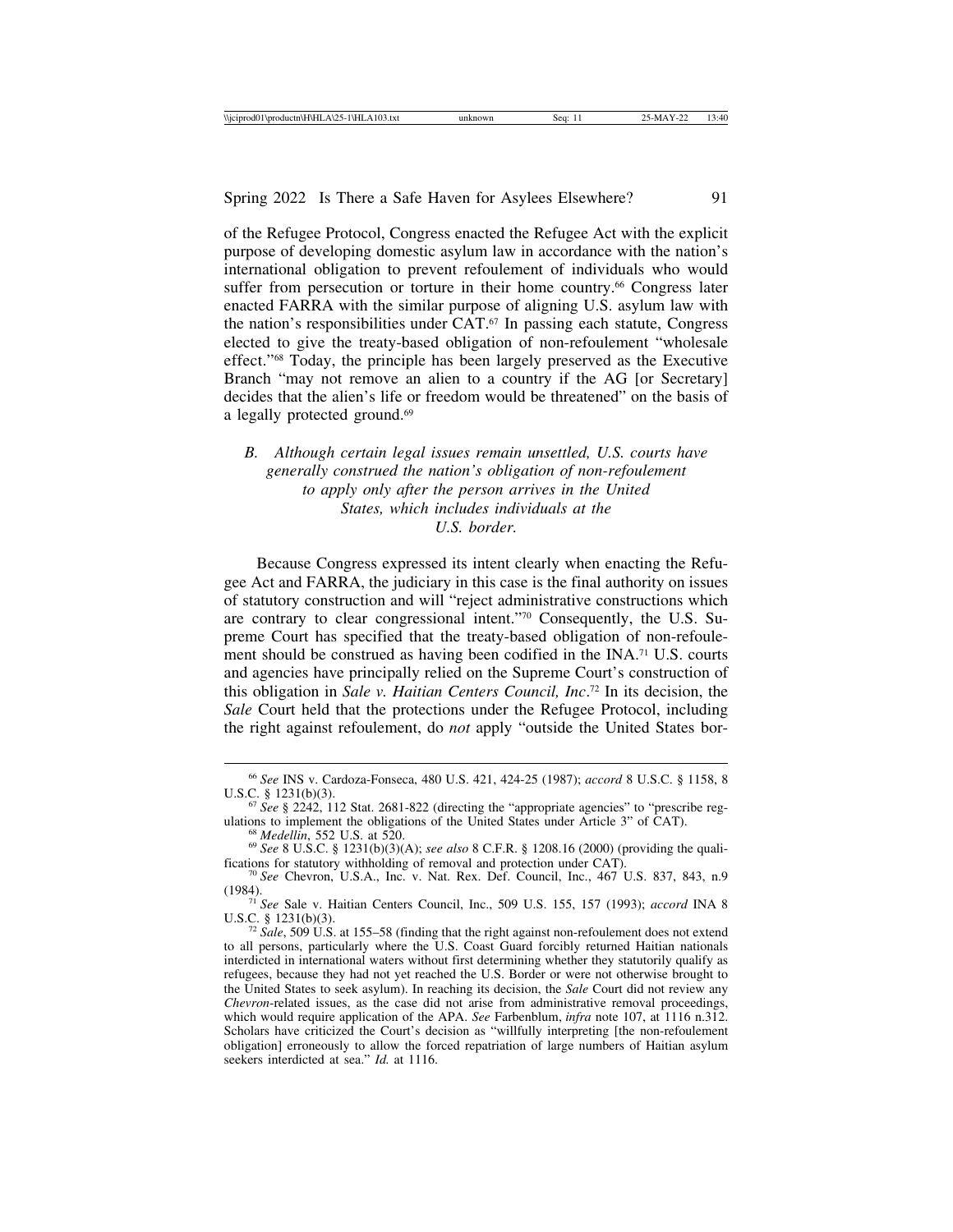ders" based on Congress's desire to "avoid conflict with the laws of other nations."73 However, almost a decade later, the Court recognized that certain rights in fact extend to all "persons" upon their arrival in the United States which cannot be extinguished by the Executive Branch.<sup>74</sup>

Although the Supreme Court concluded that the right of non-refoulement does not extend to international waters, the Court has not explicitly ruled on whether its holding in *Sale* would extend to persons at the U.S. border who are seeking to apply for asylum.75 With specific regard to the extraterritorial reach of U.S. law, the Court has found time and time again that its laws may apply within a foreign country's territory.76 The Court has refrained, however, from directly recognizing such a grant of jurisdiction over the high seas likely because international waters traditionally have been considered a *mare liberum*: open to all with no particular nation possessing jurisdiction.<sup>77</sup>

In line with the Supreme Court's decision in *Sale*, DHS—the agency charged with receiving and, in certain cases, adjudicating immigration benefit applications—has acknowledged that the right to claim asylum applies to persons attempting to enter the United States border.78 In particular, persons who meet "the definition of refugee and [are] already present in the United States or [are] *seeking admission at a port of entry*" may claim asylum.79

<sup>75</sup> *But see* Kiobel v. Royal Dutch Petroleum Co., 569 U.S. 108, 121 (2013) (citing to *Sale* as an example where "[t]his Court has generally treated the high seas the same as foreign soil for purposes of the presumption against exterritorial application"). <sup>76</sup> *See, e.g.*, Reid v. Covert, 354 U.S. 1, 40 (1956) (finding that constitutional guarantees

apply to U.S. citizens being tried by U.S. military tribunals located abroad); *accord* Boumediene v. Bush, 553 U.S. 723, 764 (2008) (reviewing jurisdictional grants given to the U.S. Judiciary and the extraterritorial application of the nation's laws based on "objective factors and practical concerns, not formalism").<br><sup>77</sup> *See* LORI F. DAMROSCH & SEAN D. MURPHY, INTERNATIONAL LAW: CASES AND MATER-

IALS 1311 (7th ed. 2019). Although the right of coastal states to exercise jurisdiction over contiguous zones vis-à-vis its territorial waters to prevent the infringement of its immigration laws has become a customary norm of general international law, this right is only discussed in this Note as it pertains to domestic U.S. immigration legislation. *Id*. at 1338. 8 U.S.C. § 1158 refines the right to claim asylum by including persons "brought to the United States after having been interdicted in international or [domestic territorial] waters" but does not impose a positive right on all noncitizens interdicted at sea. See generally Sale, 509 U.S. at 187.

<sup>78</sup> DEP'T OF HOMELAND SEC., REFUGEES AND ASYLEES (2020), https://www.dhs.gov/immigration-statistics/refugees-asylees, *archived at* https://perma.cc/NH5C-ZEUA. <sup>79</sup> *Id.* (emphasis added).

<sup>&</sup>lt;sup>73</sup> *Sale*, 509 U.S. at 173, 187 ("We do not read [the Refugee Convention and Protocols'] text to apply to aliens *interdicted on the high seas*.") (emphasis added).

<sup>&</sup>lt;sup>74</sup> *See* Zadvydas v. Davis, 533 U.S. 678, 679 (2001) ("Once an alien enters the country, the legal circumstance changes, for the Due Process Clause applies to all 'persons' within the United States, including aliens, whether their presence here is lawful, unlawful, temporary, or permanent") (internal citation omitted); *see also Hamdi*, 542 U.S. at 528 (describing the right of all persons to not be detained "at the will of the Executive without recourse to some proceeding before a neutral tribunal to determine whether the Executive's asserted justifications for that detention have basis in fact and warrant in law").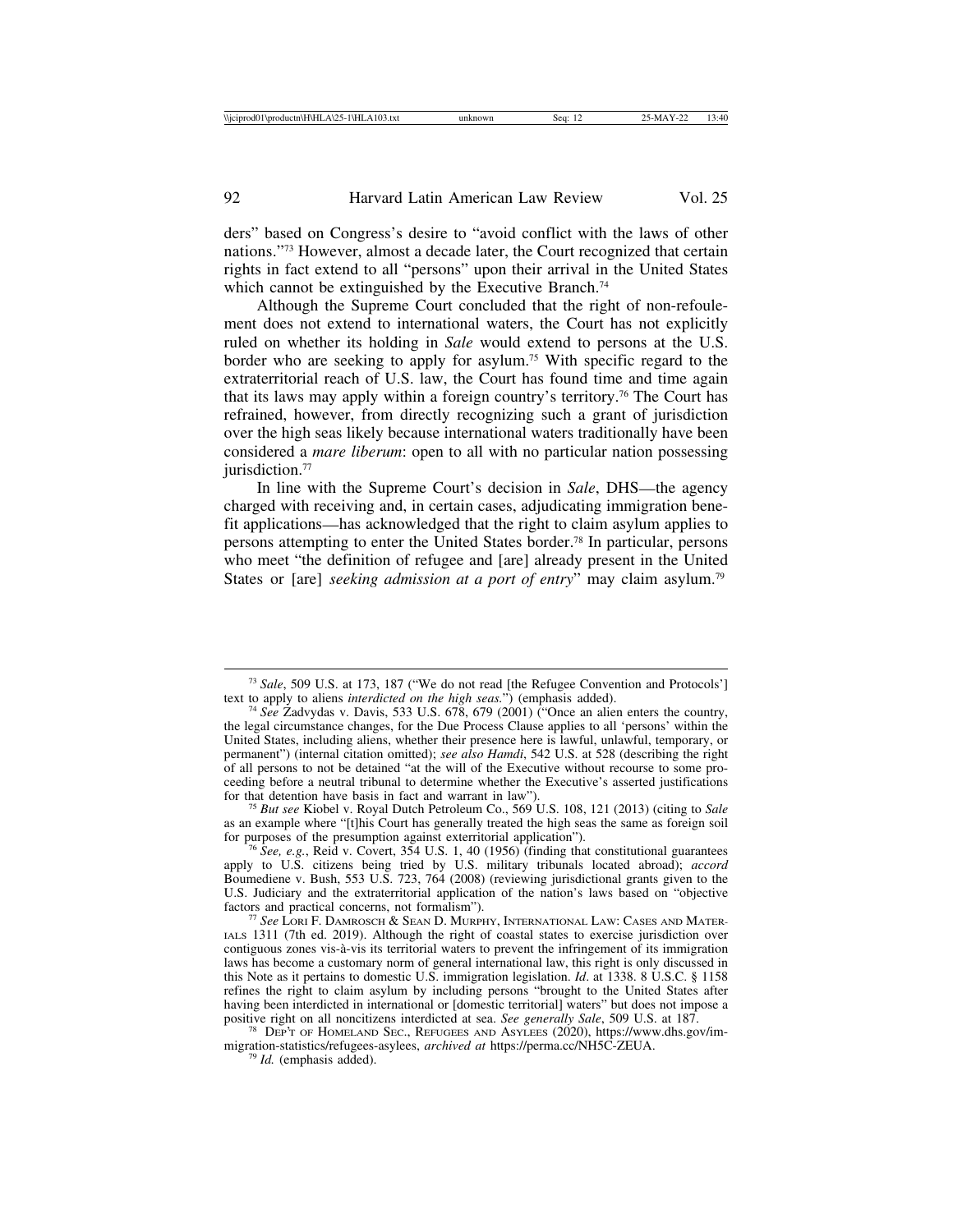The process for requesting asylum at the border became more difficult with DHS's implementation of the Migrant Protection Protocols.<sup>80</sup> Under these guidelines, DHS continued to accept applications of arriving asylees, but it required that asylees wait on the Mexican side of the U.S. border during their immigration proceedings.<sup>81</sup> During the Trump administration, the Ninth Circuit rejected the Migrant Protection Protocols, not only because they are inconsistent with the INA—insofar as the policy attempts to improperly invoke delegated enforcement authority to require the return of asylum applicants inside the territory of the United States to the U.S.-Mexico border—but also because the policy's implementation would result in a breach of the nation's treaty-based obligation to prevent refoulement.<sup>82</sup>

The Supreme Court has agreed to review the Migrant Protection Protocols, which may finally clarify the reach of international law within U.S. immigration practice.<sup>83</sup> If the Court concludes that the Protocols would constitute a breach of the United States' obligation of non-refoulement, the Executive Branch would be limited in its ability to arbitrarily remove migrants under an ACA, the Third Country Asylum Rule, or other policies that would violate the principle of non-refoulement. A ruling that the policy is lawful, however, would contribute to the Executive Branch's growing authority to regulate U.S. immigration practices and could make such policies more likely to resurface in subsequent presidential administrations.

the legality of the Protocols. Wolf v. Innovation Law Lab, 141 S. Ct. 617, 208 L. Es. 2d 227 (2020). The Court stayed the injunction against the policy's enforcement pending the disposition of this appeal. *Id.* The Court's decision to review the policy guidelines suggests the possibility that existing ACAs and the Third Country Asylum Rule may be addressed in this case or in subsequent litigation. On January 20, 2021, the Biden administration temporarily suspended new enrollment of migrants in the Migrant Protection Protocols. *See* Memorandum from David Pekoske, Acting Sec'y, Dep't of Homeland Sec., *Review of and Interim Revision to Civil Immigration Enforcement and Removal Policies and Priorities* 1 (Jan. 20, 2021), https:// www.dhs.gov/sites/default/files/publications/21\_0120\_enforcement-memo\_signed.pdf,

*archived at* https://perma.cc/3VKE-D8D5 [hereinafter "Biden Administration's Review of Immigration Policies Memorandum"]. However, the Biden administration reinstated the policy in December 2021 amid surging number of migrant encounters at the U.S.-Mexico border. *See* Nick Miroff & Kevin Sieff, *U.S., and Mexico Reach Deal to Restart Trump-Era 'Remain in Mexico' Program along Border*, WASH. POST (December 2, 2021), https:// www.washingtonpost.com/national/us-and-mexico-reach-deal-to-restart-trump-era-remain-inmexico-program-along-border/2021/12/01/381a4190-5318-11ec-8ad5-

b5c50c1fb4d9\_story.html, *archived at* https://perma.cc/5GZ2-NYPG. The Migrant Protection Protocols will only be discussed, however, within the context of the two policies at issue in this Note.

<sup>80</sup> *See* Notice of Availability for Policy Guidance Related to Implementation of the Migrant Protection Protocols, 84 Fed. Reg. 6811 (Feb. 28, 2019) [hereinafter "Migrant Protection Protocols"].<br><sup>81</sup> See Dickerson, *supra* note 4.<br><sup>82</sup> See Innovation Law Lab v. Wolf, 951 F.3d 1073, 1081–82, 1087 (9th Cir. 2020).<br><sup>83</sup> On October 19, 2020, the Supreme Court granted the Government's petition to review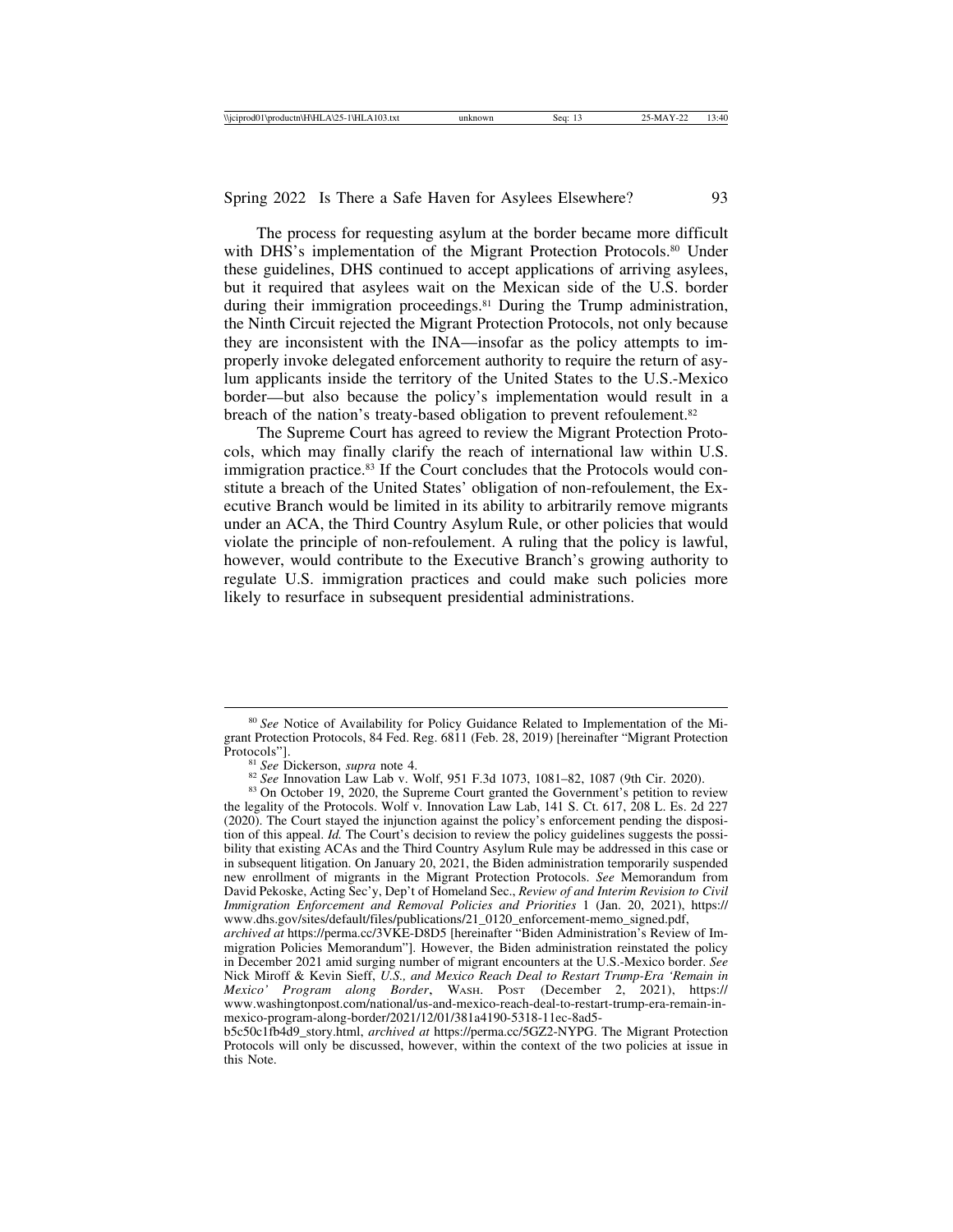# *C. The general right to claim asylum is available to persons physically present in the United States or who arrive at a designated port of entry, yet they must go through a rigorous review process.*

Noncitizens have been able to claim asylum upon their arrival in the United States since the first federal immigration law passed in 1875.<sup>84</sup> From its inception, the American immigration system has recognized "special exemptions . . . for otherwise inadmissible or deportable noncitizens who have become political enemies of [their] government."85 Over time, U.S. courts have come to recognize asylum claims from individuals who flee their home country because of gangs and drug cartels the government cannot control.<sup>86</sup>

The INA generally provides that the U.S. government may grant asylum to any noncitizen who is "physically present in the United States *or who arrives* in the United States (*whether or not at a designated port of arrival* and including an alien *who is brought* to the United States after having been interdicted in international or United States waters)," regardless of such noncitizen's status.87 However, this broad grant has several limitations. For example, the government must reject an asylum application if the applicant does not meet certain procedural requirements.<sup>88</sup> Additionally, the Act delegates to the AG or Secretary the authority to further restrict asylum eligibility to maintain national security interests and to ensure an efficient immigration system that only offers humanitarian relief to the most "meritorious" claims.89 Further, even if an applicant is not precluded by an exception under the INA, the AG or the Secretary may impose additional restrictions for asylum eligibility by federal regulation, as they attempted to do by promulgating the ACAs with Guatemala, Honduras, El Salvador, and the Third Country Asylum Rule.<sup>90</sup>

<sup>&</sup>lt;sup>84</sup> *See* ALEINIKOFF ET AL., *supra* note 2, at 793.<br><sup>85</sup> *Id.* 86 *See, e.g.*, Ayala v. Holder, 683 F.3d 15, 17 (1st Cir. 2012) (internal citation omitted) ("Persecution normally involves severe mistreatment at the hands of [a petitioner's] own government, but it may also arise where non-governmental actors . . . are in league with the government or are not controllable by the government"); *accord* Maria Sacchetti, *'Death is waiting for him'*, WASH. POST (Dec. 6, 2018), https://www.washingtonpost.com /graphics/ 2018/local/asylum-deported-ms-13-honduras/, *archived at https://perma.cc/4HCZ-S42T.*<br><sup>87</sup> 8 U.S.C. § 1158(a)(1) (emphasis added).<br><sup>88</sup> See, e.g., 8 U.S.C. § 1158(a)(2)(B) (establishing a deadline to apply for asylum with

one year of their arrival in the United States); 8 U.S.C. § 1158(a)(2)(C) (establishing ineligibil-<br>ity for asylum where the noncitizen has previously had an asylum application denied).

<sup>&</sup>lt;sup>89</sup> See, e.g., Asylum Application, Interview, and Employment Authorization for Applicants, 85 Fed. Reg. 38532–3 (June 26, 2020) ("DHS proposed amendments . . . to (1) reduce incentives for aliens to file frivolous, fraudulent, or otherwise non-meritorious asylum applications to obtain employment authorization");  $8 \text{ U.S.C. } \frac{8}{1158(b)(2)(C)}$ .

<sup>&</sup>lt;sup>90</sup> See, e.g., Asylum Eligibility, 84 Fed. Reg. at 33834; Implementing ACAs, 84 Fed. Reg. at 63997; *see* 8 U.S.C. § 11588(d)(5)(B) (providing regulatory authority to implement "any other conditions or limitations on the consideration of an application for asylum not inconsistent with the Act"); *accord* 8 U.S.C. § 1158(b)(2)(C). Congress has additionally exercised its own authority to modify the statutory grounds for claiming asylum, e.g., by adding the oneyear filing deadline for asylum applications. *See* 8 U.S.C. § 1158(a)(2)(B).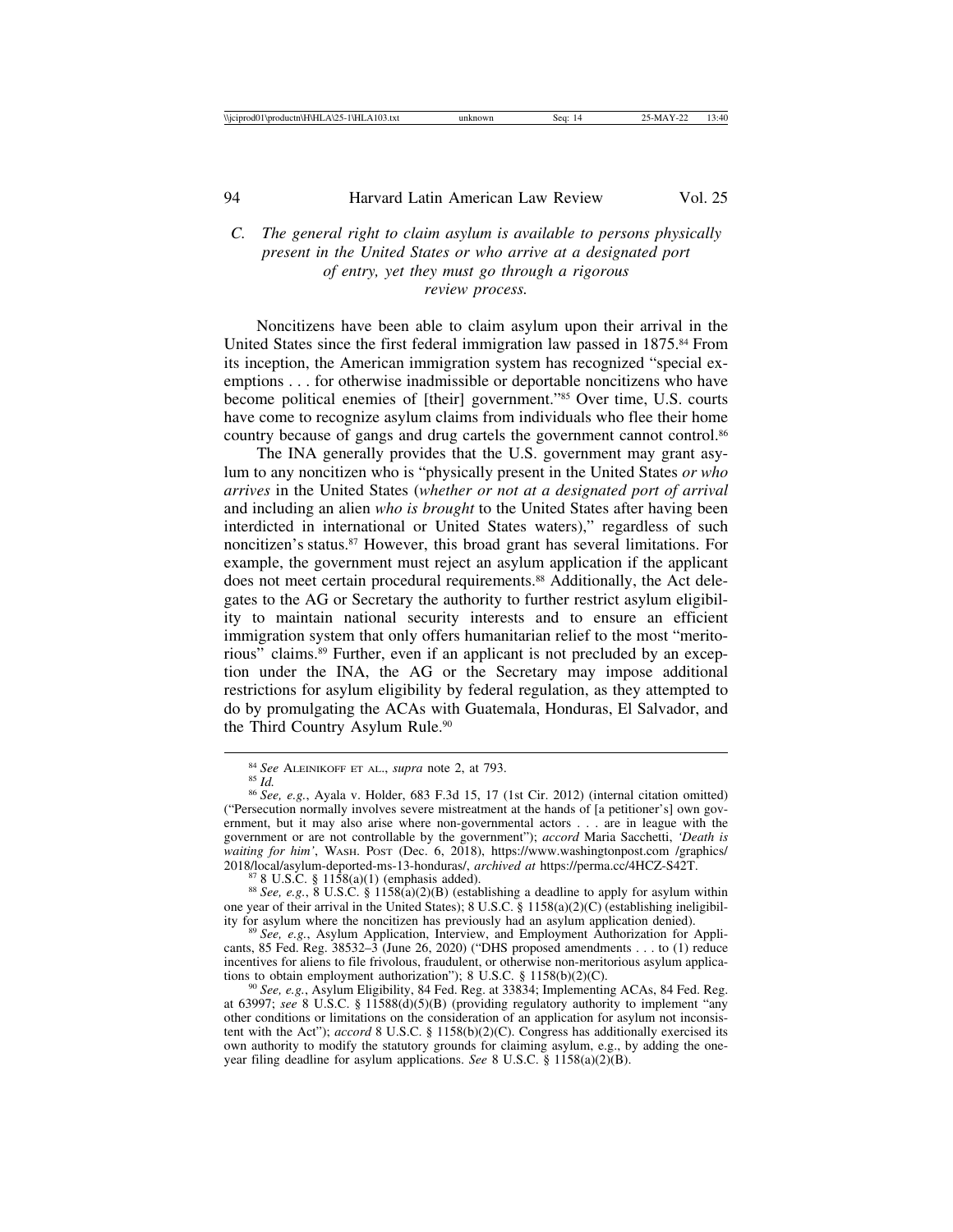Assuming that applicants do not fall under a statutory or regulatory exception that would bar them from claiming relief from removal, asylees still face an extensive and rigorous review process to demonstrate that their application for protection is meritorious and not frivolous.<sup>91</sup> In addition to applying for asylum, applicants also often seek various forms of relief, including withholding of removal and protection under CAT. However, only asylum provides a permanent form of legal protection with a path to legal residency, and citizenship thereafter.92 In presenting their case, applicants bear the burden of establishing that they satisfy the definition of "refugee"—a person who was previously persecuted or possesses a "wellfounded fear" of being persecuted, on the basis of a protected trait, that if returned to their country of origin or of last habitual residence believes they will suffer persecution on account of a protected ground.<sup>93</sup>

The noncitizen's application and corroborating evidence will be reviewed by a designated fact-finder in one of three possible proceedings: defensive asylum, affirmative asylum, or expedited removal proceedings. Which proceeding is used will depend primarily "on whether the applicant is currently in removal proceedings."94 Noncitizens who are not in removal proceedings are expected to apply for affirmative asylum within one year of their arrival in the United States,<sup>95</sup> and their claim is reviewed by an asylum officer in one of eight asylum offices in the United States.96 After interviewing the applicant, the officer will either grant the application for asylum or, if the officer finds that the applicant has not met the standard for receiving asylum, will refer the case to an immigration judge (IJ) to review *de novo*. 97

 $91$  8 U.S.C. § 1158(d)(4)(A) requires the AG to advise the noncitizen of "knowingly filing a frivolous application for asylum," which would permanently bar the person from any immi-

<sup>&</sup>lt;sup>92</sup> See ALEINIKOFF, *supra* note 2, at 794–95; *accord* INS v. Stevic, 467 U.S. 407, 429–30 (1984) (describing the relatively high evidentiary threshold required to show persecution is

<sup>&</sup>quot;more likely than not" to occur if removed). <sup>93</sup> *See* 8 U.S.C. § 1101(a)(42)(A); *see also* 8 U.S.C. § 1158(b). The applicant's burden may be satisfied by their "uncorroborated," yet "credible" testimony. 8 U.S.C. § 1158(b)(1)(B)(ii); *see, e.g.*, Duran-Rodriguez v. Barr, 918 F.3d 1025, 1028 (9th Cir. 2019) (holding that the applicant bears the burden of proving eligibility for asylum). While an applicant's testimony will not be presumed to be credible, a finding of past persecution establishes a rebuttable presumption that the individual would likely face persecution if removed. 8 C.F.R. § 208.13(b)(1) (2021). The government may rebut this presumption by showing a fundamental change in circumstances occurred such that the applicant no longer has a "well-founded fear of persecution" or that they "could avoid prospective persecution by relocating to another part of their country"  $8 \text{ C.F.R. } § 208.13(b)(1)(i)(A)–(B).$ 

<sup>&</sup>lt;sup>94</sup> See ALEINIKOFF, *supra* note 2, at 795. These offices are located in cities that have high concentrations of asylum applicants, but officers may travel to hear claims at other locations based on the applicant's location.  $Id$ .

based on the applicant's location. *Id.* <sup>95</sup> *See* 8 U.S.C. § 1158(a)(2)(B). This deadline also applies to defensive claims. *Id.* Applicants may still qualify for asylum after this deadline only if there was a change of circumstances which "materially" affected their eligibility for asylum or "extraordinary circumstances relating to the delay in filing" their application. 8 U.S.C. § 1158(a)(2)(D).<br><sup>96</sup> See ALEINIKOFF, *supra* note 2, at 796; *see also* 8 C.F.R. 208.1(b) (2021).<br><sup>97</sup> See 8 C.F.R. §§ 208.14(b)–(c) (2021).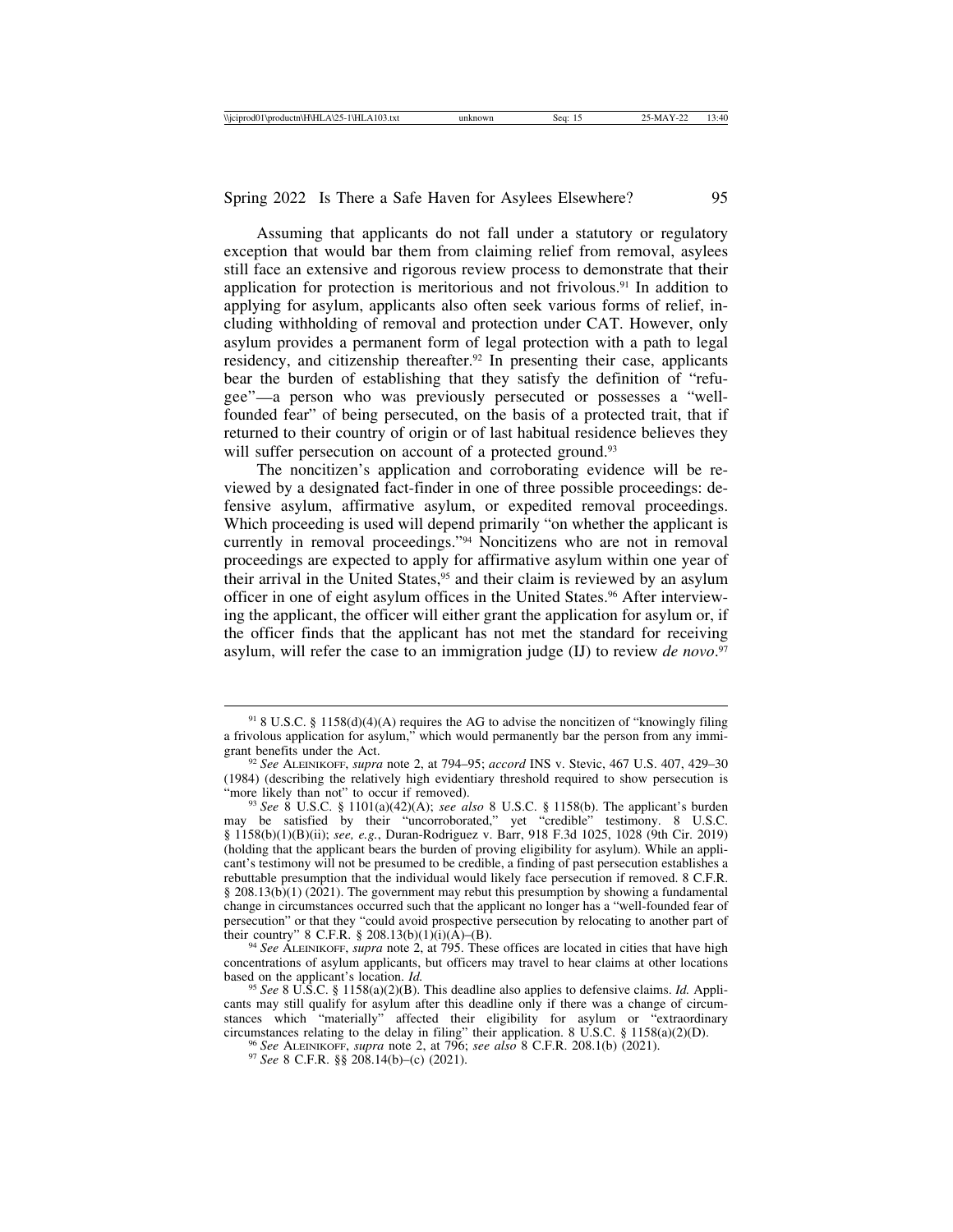Defensive asylum claims are raised before an immigration judge after the individual has been placed in removal proceedings.98

Expedited removal is an exception to the two traditional forms of seeking asylum, where certain migrants may be removed "on the order of an immigration officer, not an immigration judge, if found inadmissible" under the INA.99 If an arriving noncitizen either demonstrates a fear of persecution or indicates their intent to apply for asylum, they shall be referred to an asylum officer who will determine whether the person possesses a "credible fear of persecution."100 There must be a "significant possibility" that the noncitizen could establish eligibility for asylum in removal proceedings.<sup>101</sup> If deemed credible, their claim may be heard on the merits as a defensive claim before an IJ.102

Although other forms of relief from removal are mandatory, asylum is inherently discretionary.103 Irrespective of the specific underlying procedure, the individual fact-finder will determine whether to grant or deny the asylum application by considering a variety of factors based on "the totality of the circumstances and actions" of a noncitizen in their flight from the country where they fear persecution.<sup>104</sup> The fact-finder will ultimately decide "whether a favorable exercise of discretion is warranted."<sup>105</sup>

If an IJ denies a noncitizen's asylum claim, the applicant may appeal the decision to the Board of Immigration Appeals (BIA or Board), an administrative body within the DOJ's Executive Office of Immigration Review, by pleading the presence of a factual or legal error that contributed to the

<sup>98</sup> *See generally* 8 U.S.C. § 1225(b)(1)(B)(ii); *accord* 8 C.F.R. § 208.2(b) (2021). Defensive asylum claims can arise as a result of a referral from the asylum office, an apprehension at the U.S. border and referral following a credible fear interview, or an entry into the United States without being formerly inspected and admitted. 8 U.S.C.  $\S$  1225(b)(1)(B)(v) ("credible fear of persecution' means that there is a significant possibility . . . that the alien could establish eligibility for asylum" on the basis of past persecution or a well-founded fear of future persecution). <sup>99</sup> *See* ALEINIKOFF, *supra* note 2, at 799; *accord* 8 U.S.C. § 1225(b)(1)(A)(i). From its

inception, the practice of expedited removal has been highly contested due to the "significant questions concerning the relationship between the federal government's broad power over the entry and removal of immigrants and the due process rights of immigrants located within the United States." *See* Letter from Joaquin Castro, Chair, Cong. Hispanic Caucus, to Chad F. Wolf, Acting Sec'y, Dep't of Homeland Sec. (Oct. 28, 2020).

<sup>&</sup>lt;sup>100</sup> 8 U.S.C. § 1225(b)(1)(B)(v).<br><sup>101</sup> *Id.*<br><sup>102</sup> 8 C.F.R. 208.1(b) (2021).<br><sup>102</sup> 8 C.F.R. 208.1(b) (2021).<br><sup>103</sup> *See* I.N.S. v. Cardoza-Fonseca, 480 U.S. 421, 433 (1987) (citing 8 U.S.C. § 1158(a)). If the IJ does not find a well-founded fear of persecution, the applicant may still obtain humanitarian asylum by demonstrating a compelling reason the applicant is unable or unwilling to return because of severe past persecution. 8 C.F.R. § 208.13(b)(1)(iii)(A) (2021). As described in Section III, certain forms of relief are mandatory, such as withholding of removal, but are temporary, offer less legal protections, and do not offer a path to permanent residency or naturalization. See ALEINIKOFF, *supra* note 2, at 794.

<sup>&</sup>lt;sup>104</sup> Matter of Pula, 19 I. & N. Dec. 467, 473–74 (BIA 1987).<br><sup>105</sup> Id. at 473; Matter of Kasinga, 21 I. & N. Dec. 357, 367 (BIA 1996) (determining that the claimant bears the burden of proving that a favorable exercise of discretion for granting asylum is warranted, but the "danger of persecution will outweigh all but the most egregious adverse factors").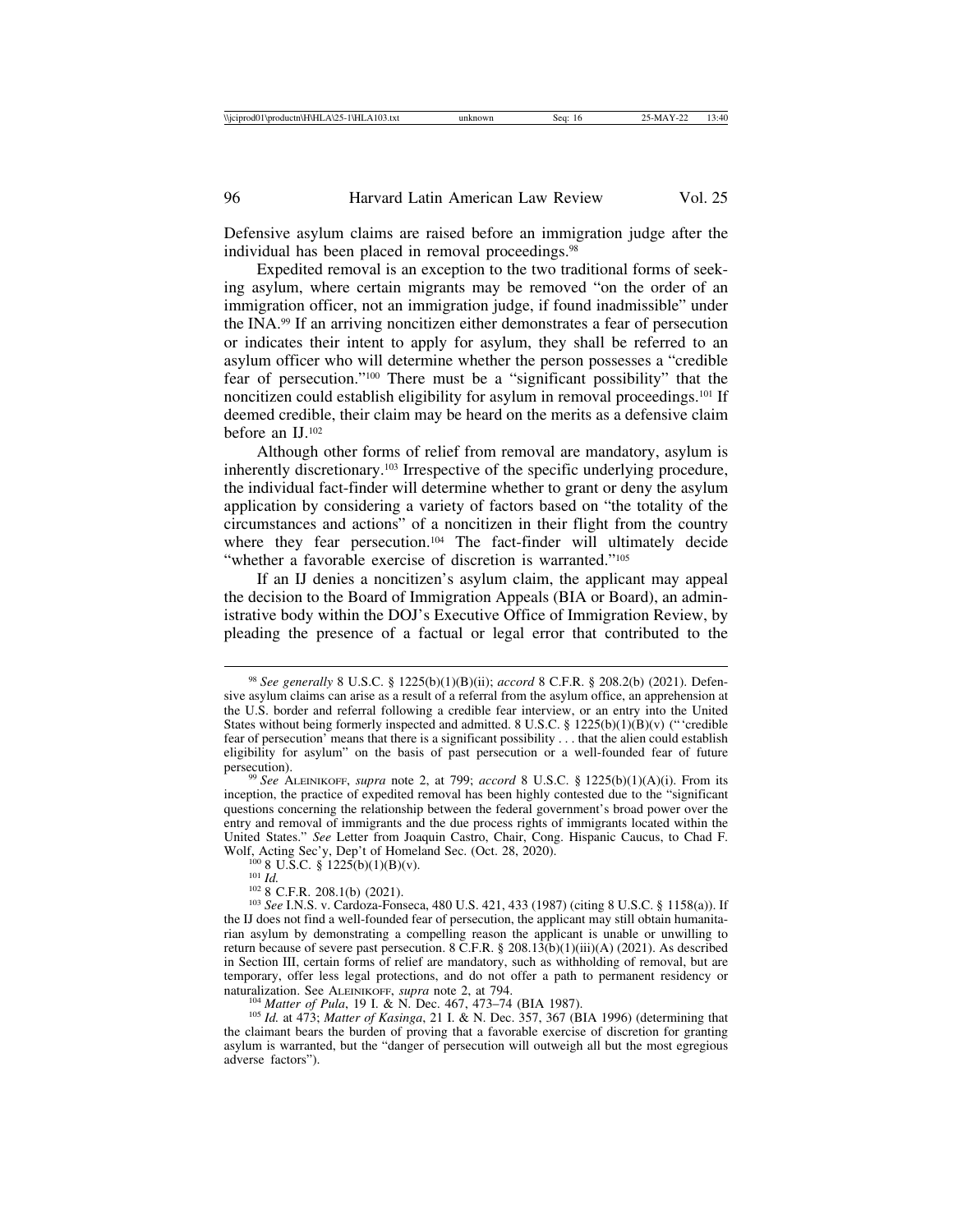claim's rejection.106 If the Board affirms the IJ's denial, the noncitizen may file a petition for review in the U.S. Circuit Court of Appeal with jurisdiction over the case to review and determine whether the BIA's administrative decision passes muster under the APA.107 As an administrative agency, the Board is afforded substantial deference by federal courts, who will only reverse a BIA decision that is "arbitrary, capricious, or manifestly contrary" to the authorizing statute.108

## *D. While the Executive Branch may restrict asylum eligibility, it must act in accordance with the Immigration and Nationality Act and clearly established congressional intent.*

Asylum is generally available to individuals unable or unwilling to return to their home country because of past persecution or a well-founded fear of future persecution on account of a protected ground as enumerated under INA §  $101(a)(42)(A)$ .<sup>109</sup> However, an asylum seeker may be statutorily barred from such relief,<sup>110</sup> or the AG and the Secretary "may by regulation establish additional limitations and conditions" under which a noncitizen would be ineligible for asylum.111 Additionally, under the Trump administration, the DOJ and DHS jointly invoked their regulatory authority to issue ACAs and the Third Country Asylum Rule as a means of streamlining the U.S. asylum application process.<sup>112</sup> Over time, Congress has delegated regulatory authority to the AG and the Secretary to impose additional procedural

 $1068$  C.F.R. § 1003.1(b)(9) (2021). The Board may review an immigration judge's factual findings only to determine whether they were "clearly erroneous," but it may "review questions of law, discretion, and judgment and all other issues in appeals from decisions of the judge *de novo*." § 1003.1(d)(3)(i)–(ii).

<sup>&</sup>lt;sup>107</sup> See Chevron, U.S.A., Inc. v. Nat. Res. Def. Council, Inc., 467 U.S. 837, 843-44  $(1964)$ ; INA §242(a)(2)(B)(ii) (retaining the jurisdiction to review discretionary decisions pertaining to grants of relief under section  $208(a)$ ). Applying the APA framework, the federal appellate court will evaluate whether the BIA's administrative decision is at odds with Congress's intention in enacting asylum legislation or, if the agency is exercising a congressionally delegated authority, whether the agency acted in accordance with a required "intelligible principle." *See Chevron*, 467 U.S. at 843–44; *see also J.W. Hampton v. United States*, 276 U.S. 394, 409 (1928) (establishing the "intelligible principle" requirement). For an in-depth discussion of appellate jurisdiction over BIA decisions under the APA framework, *see* Bassina Farbenblum, *Executive Deference in U.S. Refugee Law: Internationalist Paths through and*

<sup>&</sup>lt;sup>108</sup> See INS v. Aguirre-Aguirre, 526 U.S. 415, 424 (1999) (recognizing that principles of *Chevron* deference are applicable to the BIA and its statutory scheme); *see e.g.*, *Cardoza-Fonseca*, 480 U.S. at 453 (rejecting the agency's interpretation of the INA's "well-founded fear" standard for asylum eligibility because it was "clearly inconsistent with the plain mean-<br>ing of that phrase and the structure of the Act"); see also Chevron, 467 U.S. at 844.

<sup>&</sup>lt;sup>109</sup> 8 U.S.C. § 208(a)(1).<br><sup>110</sup> 8 U.S.C. §§ 208(a)(2)(A)–(D), (b)(2)(A)–(B).<br><sup>111</sup> 8 U.S.C. § 1158(b)(2)(C).<br><sup>112</sup> *See* Cong. Rsch. Serv., LSB10402, Safe Third Country Agreement with North-ERN TRIANGLE COUNTRIES: BACKGROUND AND LEGAL ISSUES 1 (2020); *see also* Implementing ACAs, 84 Fed. Reg. at 63995; *see also* Asylum Eligibility, 84 Fed. Reg. at 33830–31.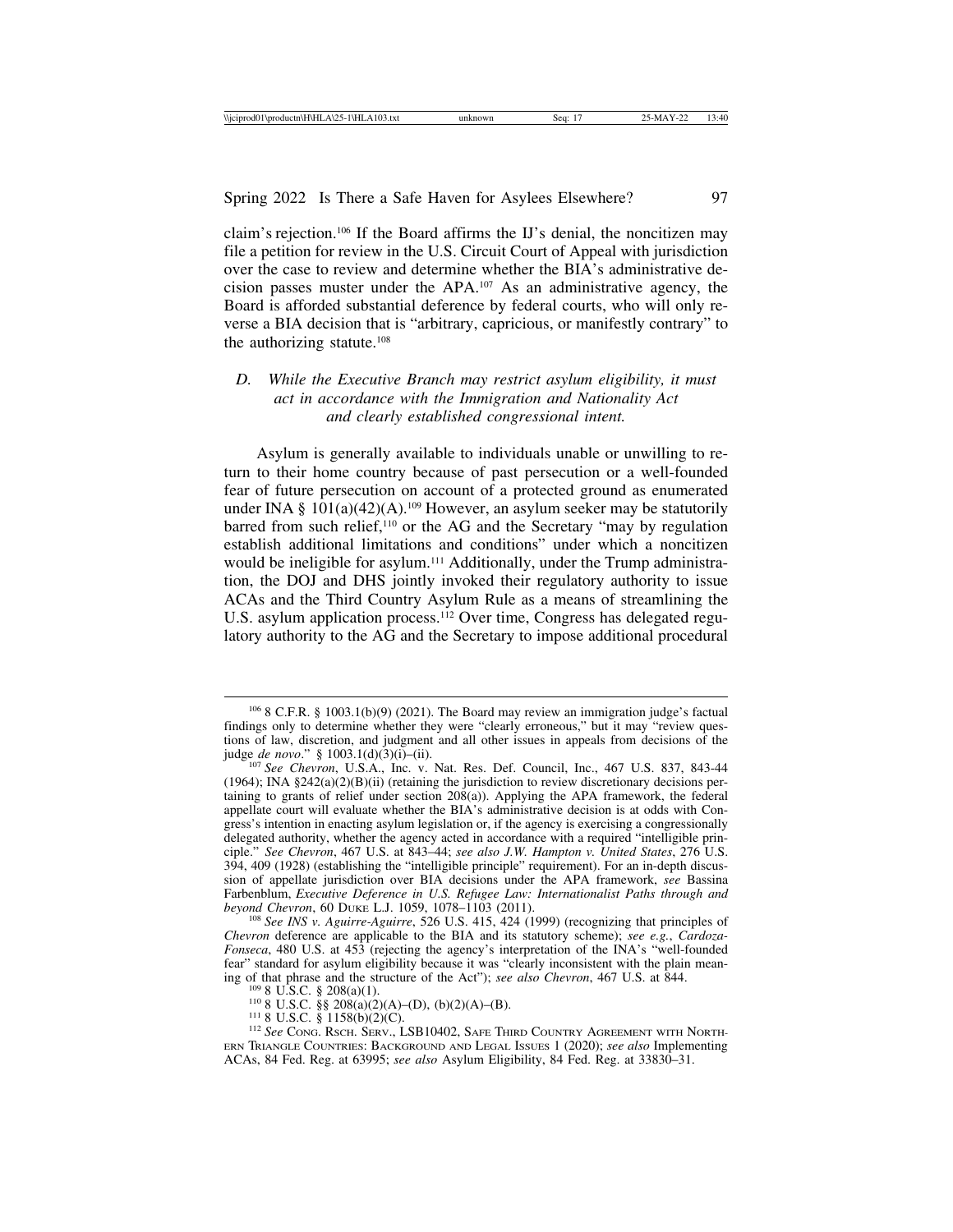and eligibility requirements for asylum applicants.113 However, neither Agency head can promulgate policies or act in a manner inconsistent with the INA114 or otherwise "contrary to clear congressional intent."115

1. The Department of Justice and Department of Homeland Security implemented the Central American Asylum Cooperative Agreements pursuant to their joint authority under the INA.

Among efforts of the Trump administration to mitigate asylum claims, the INA's "Safe Third Country" exception was invoked when establishing ACAs with Guatemala, Honduras, and El Salvador; when taken together, the three Agreements limit asylum claims of a majority of nationals currently seeking protection or otherwise undergoing removal proceedings from the southern border.116 Following diplomatic negotiations with these nations, the AG and the Secretary issued a regulation explaining that the Central American ACAs were designed to redistribute "the burden of processing the protection claims" of migrants entering or attempting to enter the United States.<sup>117</sup> Despite their stated purpose to promote mutual cooperation, each agreement would result in the foreign country "bear[ing] the [sole] responsibility for processing the asylum claims of refugees subject to the terms of the ACA."118

Under the INA's "Safe Third Country" exception to asylum eligibility, the AG or the Secretary may remove noncitizens to a country that is a signatory to an existing ACA with the United States if the country can ensure that: (1) the noncitizen's "life or freedom would not be threatened" on one of the five legally protected bases, and (2) the noncitizen "would have access to a full and fair procedure" when their claim for "asylum or equivalent temporary protection" is adjudicated in the third country.<sup>119</sup> If a person is removable pursuant to an existing ACA, they may apply for asylum in the United States only if the AG or the Secretary finds that such process would be "in the public interest."120 Although federal regulations provide that such excep-

<sup>113</sup> *See* ALEINIKOFF, *supra* note 2, at 793–95, 822–23; *see also* CONG. RSCH. SERV., *supra*

<sup>&</sup>lt;sup>114</sup> 8 U.S.C. § 1158(d)(5)(B).<br><sup>115</sup> See Chevron, U.S.A., Ind. v. Nat. Res. Def. Council, Inc., 467 U.S. 837, 847 (1964).<br><sup>116</sup> See Morgan, *supra* note 15.<br><sup>117</sup> See Implementing ACAs, 84 Fed. Reg. at 63997. Human right

speculated that the Asylum Cooperative Agreements with Guatemala, Honduras, and El Salvador were products of coercive bargaining by the Executive Branch, which had terminated foreign aid to the Central American Countries "after Trump expressed unhappiness with . . . their immigration policies." *See* Lesley Wroughton & Patricia Zengerle, *As promised, Trump slashes aid to Central America over migrants*, REUTERS (June 17, 2019), https:// www.reuters.com/article/us-usa-immigration-trump/as-promised-trump-slashes-aid-to-central-america-over-migrants-idUSKCN1T12C7, archived at https://perma.cc/5GA3-Y322.

<sup>&</sup>lt;sup>118</sup> Implementing ACAs, 84 Fed. Reg. at 63999.<br><sup>119</sup> See 8 U.S.C. § 1158(a)(2)(A); *accord* Implementing ACAs, 84 Fed. Reg. at 63994.<br><sup>120</sup> 8 U.S.C. § 1158(a)(2)(A).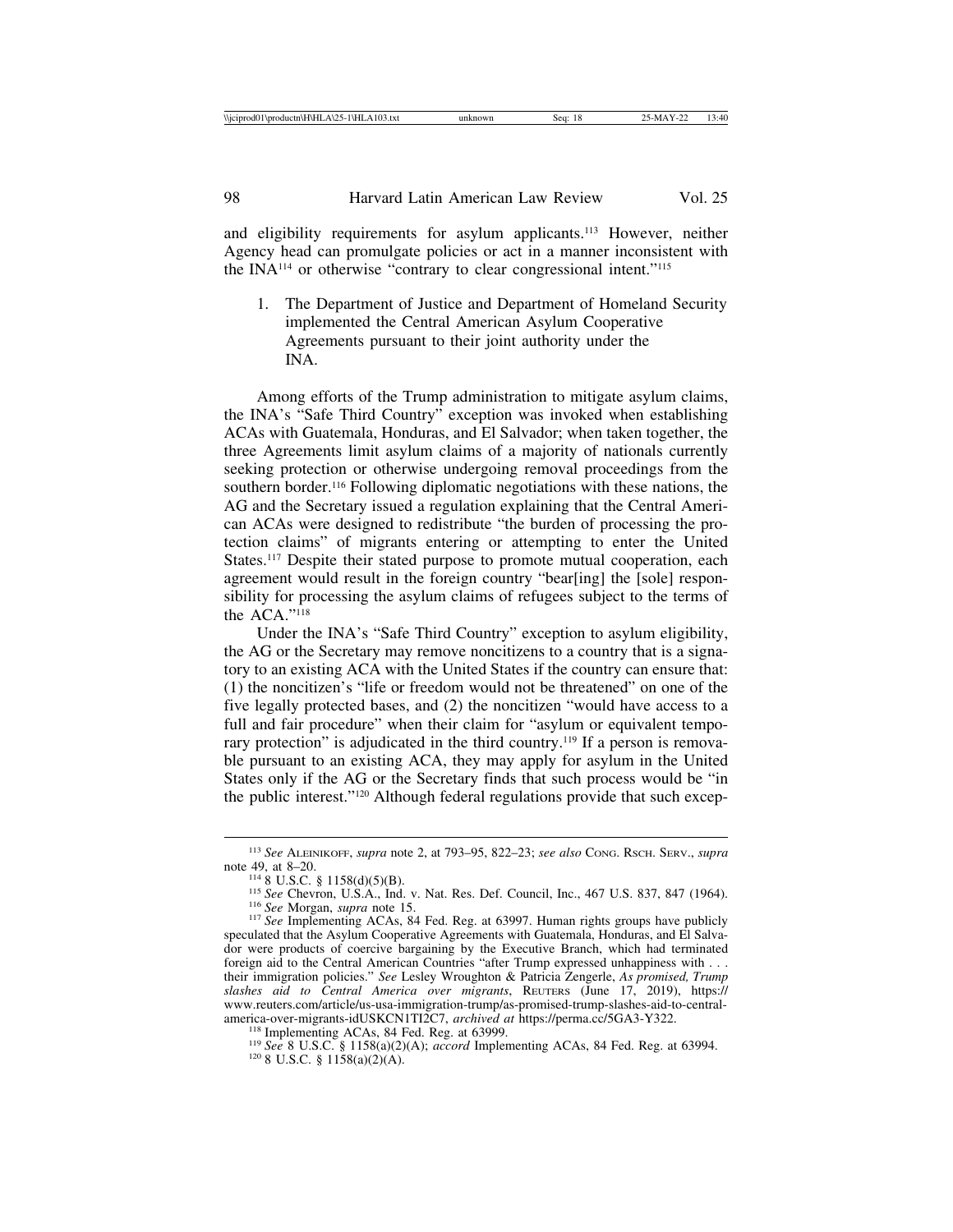tion to the enforcement of an ACA should be considered "on a case-by-case basis,"121 the "public interest" exception has not been formally defined by statute, regulation, or judicial precedent.<sup>122</sup> This has left practitioners without a meaningful standard with which to argue or evaluate whether the adjudication of an individual's asylum claim in the United States is in the public interest.

2. The Department of Justice and Department of Homeland Security promulgated the Third Country Asylum Rule pursuant to their regulatory authority as provided under the INA.

In addition to the Asylum Cooperative Agreements, the Trump administration further restricted the right to claim asylum in the United States by implementing the Third Country Asylum Rule.123 Unlike ACAs, which are each predicated on a categorical factual finding that the particular country has the capacity to provide security and judicial safeguards to noncitizens removed from the United States,<sup>124</sup> this separate rule permanently barred any noncitizen who traveled through a third country "en route to the United States" unless the person first applied for protection from persecution or torture while in that country.125

The Trump Executive Branch applied this categorical determination to any person who did not "apply for protection at the first available opportunity, and instead wait[ed] for the more preferred destination of the United States," and was thus less likely to possess a legitimate and serious need for legal protection.126 Specifically, the agencies imposed a countervailing presumption on migrants traveling through a third country that—unless they "applied for and received a final judgment denying protection in at least one third country" on their way to the United States—their asylum claim raises questions about its "validity and urgency," and therefore such a claim is "less likely to be successful" and meritorious.<sup>127</sup>

<sup>&</sup>lt;sup>121</sup> *See* Implementing ACAs, 84 Fed. Reg. at 63994.<br><sup>122</sup> To date, research has not turned up cases in which an applicant subject to an ACA has been allowed to claim asylum in the United States, on the basis that asylum is "in the public interest." *See* 8 U.S.C. § 1158(a)(2)(A). 123 *See* Asylum Eligibility, 84 Fed. Reg. at 33829–30. <sup>124</sup> *See* Implementing ACAs, 84 Fed. Reg. at 63997 ("Prior to implementation of an ACA,

the Attorney General and the Secretary of Homeland Security . . . will evaluate and make a categorical determination whether a country to which aliens would be removed under such an agreement provides 'access to a full and fair procedure for determining a claim to asylum..."

<sup>&</sup>lt;sup>125</sup> *See* Asylum Eligibility, 84 Fed. Reg. at 33829, 33834–35. <sup>126</sup> *Id.* at 33839. The Biden Administration has since rescinded the Third Country Asylum Rule. *See* Memorandum, Acting Dir. Jean C. King, EOIR, *Cancellation of Policy Memoran*dum 19-12 (May 14, 2021), https://www.justice.gov/eoir/book/file/1394356/download, archived at https://perma.cc/4YYY-WJEY.

<sup>&</sup>lt;sup>127</sup> *Id.* at 33831, 33839. Although there are a limited number of additional exceptions to this rule, most migrants would not qualify. Besides the exception for persons denied protection in a transit country, the applicant may only overcome the rule's application by establishing that they were a "'victim of a severe form of trafficking in persons' [as] provided in 8 C.F.R.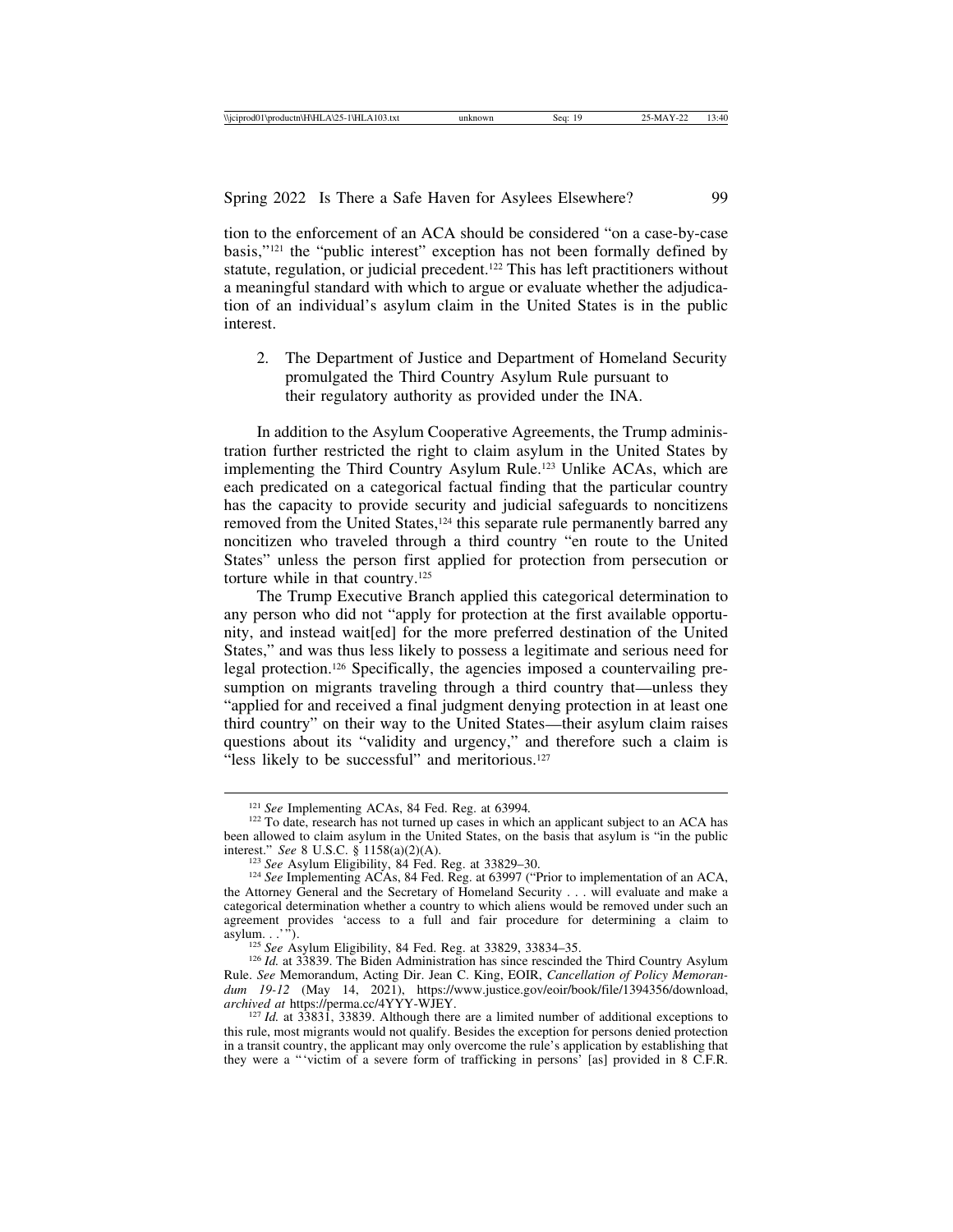*E. U.S. courts have previously considered judgments of the Inter-American Court on Human Rights and commentaries of international jurists and organizations to determine how procedural and substantive mechanisms inherent in the INA should be applied in domestic immigration practice.*

While U.S. courts generally rely exclusively upon domestic law to resolve legal questions, they have occasionally recognized and applied customary international law to resolve a myriad of legal issues and to enforce international legal rules, where Congress or the Executive have provided a basis for the judicial application of the specific principle.128 Courts have identified international legal principles by referring to treaties and, significantly, the interpretations of said treaties by international jurists and scholars, "not for the speculation of their author[ity] concerning what the law ought to be, but for trustworthy evidence of what the law really is."129

The Supreme Court has consistently recognized the persuasive potential of international legal sources to establish "substantive principles" that can be applied as a part of U.S. law "in appropriate circumstances,"130 especially when the source has contributed to the formulation or implementation of domestic statutes or principles.131 One way U.S. Courts invoke international law is by referencing judgments issued by international courts and tribunals that reflect the "opinion of the world community"132 and by applying the

<sup>130</sup> *See* Banco Nacional de Cuba v. Sabbatino, 376 U.S. 398, 422 (1964). <sup>131</sup> *See id.* at 422 (considering the traditional view of international law as to determine the

<sup>§ 214.11&</sup>quot; or had traveled through a country that is not a party to the Refugee Convention, Refugee Protocol, or CAT. *Id.* at 33835. "All seven countries in Central America plus Mexico are parties to both the Refugee Convention and the Refugee Protocol" and thus are not cov-<br>ered by this exception. *Id.* at 33839.

<sup>&</sup>lt;sup>128</sup> See Paquete Habana, 175 U.S. 677, 700 (1900) (holding that international law is part of U.S. law, and must be "ascertained and administered" by the courts of appropriate jurisdiction); *see, e.g.*, Sosa v. Alvarez-Machain, 542 U.S. 692, 737 (2004) (applying customary international human rights law principles to determine that the plaintiff did not suffer from "prolonged arbitrary detention");Filartiga v. Pena-Irala, 630 F.2d 876, 880 (2d Cir. 1980) (invoking the "law of nations" in holding that torture "violates established norms of the international law of human rights"); United States v. Dire, 680 F.3d 446, 469 (4th Cir. 2012) (recognizing the treaty-based definition of "piracy" as customary international law that is binding on U.S. courts).<br><sup>129</sup> *Paquete* , 175 U.S. at 700. Domestic litigation has relied to some degree on sources of

international law, but U.S. courts remain hesitant to apply them consistently as a legal authority. *See* Kathleen M. Kedian, *Customary International Law and International Human Rights* Litigation in United States Courts: Revitalizing the Legacy of the Paquete Habana, 40 WM. & MARY L. REV. 1395, 1416–19 (1999).

reach of the act of state doctrine); *see e.g.*, Bond v. United States, 572 U.S. 844, 849, 856 (2014) (reviewing the objective and purpose of the International Convention on Chemical Weapons to ascertain the scope of the implementing legislation vis-à-vis domestic chemicaluse cases); *accord* Blackledge v. Blackledge, 866 F.3d 169, 177 (3d Cir. 2017) (considering the purpose and intent of the Hague Convention on the Civil Aspects of International Child Abduction to establish the burden-of-proof requirement for claims brought under domestic

law).132 *See generally* Roper v. Simmons, 543 U.S. 551, 578 (considering foreign and international authorities to demonstrate near-universal support of a customary policy when interpret-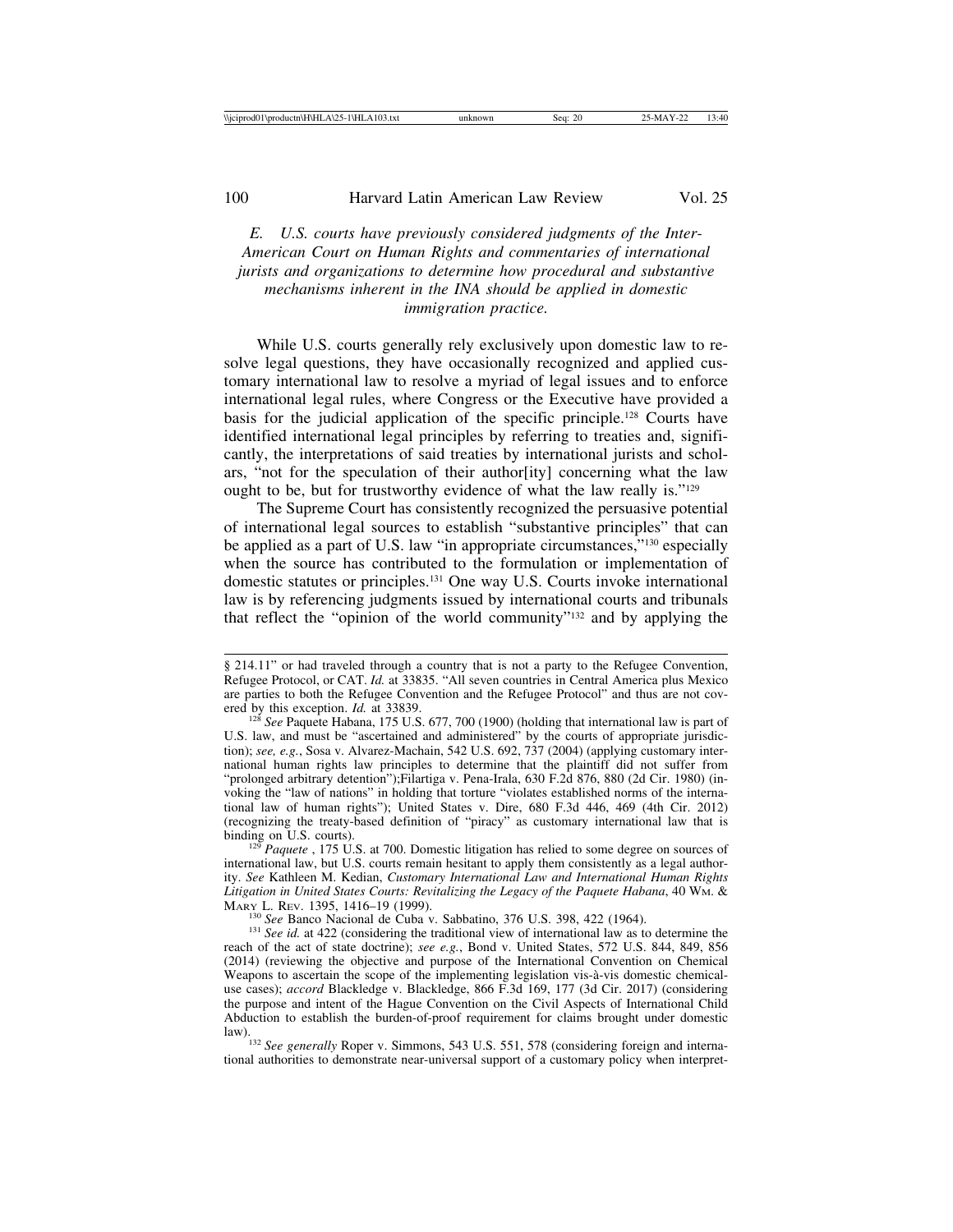"international enforcement structure mandated by . . . multilateral agreements to which the United States is a party."133 Congress's decision to enact the Refugee Act of 1980 and FARRA only reinforces the persuasive nature of international judgments as well as customary norms and international treaties—based on the "rich history of interpretation in international law and scholarly commentaries"—on the federal government's actions.134 Congress incorporated the treaty-based prohibition of refoulement and protections against torture through the Refugee Act and FARRA.135

In 2004, the Executive Branch exercised its "safe third country"136 authority to establish an ACA between the United States and Canada, but these agreements have only recently engendered concerns of refoulement due to the ACAs created during the Trump administration with Guatemala, Honduras, and El Salvador.137 Given that the INA requires "safe third countries" to provide "a full and fair procedure" for determining a claim to asylum, the fact that international legal institutions and human rights groups challenged the legitimacy of the Central American ACAs due to their "weak or inexistent state of institutions" that inhibit access to "international protection, reintegration services, or justice" for asylees sent to these countries, should bring their status as "safe third countries" into question.<sup>138</sup>

For example, in *Velásquez-Rodríguez v. Honduras*, the Inter-American Court on Human Rights (IACHR)139 noted the absence of effective judicial

mechanism for applying principles of CAT). <sup>134</sup> *I.N.S. v. Cardoza-Fonseca*, 480 U.S. 421, 451 (1987) (Blackmun, J., concurring) (emphasizing the Court's directive to the BIA to construe the Refugee Act's amendments to the INA in light of the Refugee Protocol). *But see* Farbenblum, *supra* note 107, at 1080 (noting the

<sup>135</sup> See, e.g., Filartiga v. Pena-Irala, 630 F.2d 876, 880 (2d Cir. 1980) (determining that acts of torture violate customary international law as established under treaty-based state prac-<br>tice); see U.N. High Comm'r for Refugees, *supra* note 46, at  $\P$  5.

 $136$  Canada ACA, 69 Fed. Reg. at  $6\overline{9}493$ . Although the Canada ACA is not encompassed in the policy at issue in this Note, Implementing ACAs, 84 Fed. Reg. at 63994, it is worth highlighting that the agreement was struck down by a Canadian court because the United States had exposed noncitizens to "risks in the form of detention, *refoulement*, and other violations of their rights contrary to the 1951 *Convention Relating to the Status of Refugees*" and contrary

<sup>137</sup> See Nicole Narea, *Trump's agreements in Central America are dismantling the asylum system as we know it*, VOX (Nov. 20, 2019), https://www.vox.com/2019/9/26/20870768/trumpagreement-honduras-guatemala-el-salvador-explained, *archived at* https://perma.cc/V68L-

3S88.138 AM. FED'N OF LAB. & CONG. OF INDUS. ORGS., ET AL., *supra* note 16, at 4; *accord* Salvadoran President's interview, *supra* note 16. In finding that the agreements are likely to violate U.S. and international refugee law, several international organizations have emphasized that these countries cannot guarantee that asylum seekers will be "protected against *refoulement*," "have access to basic services and human rights commensurate under the 1951 Convention," receive fair and efficient processing for refugee determination," and be "able to enjoy asylum."  $Id$  at 3.

<sup>139</sup> A list of all cases tried before the Inter-American Court on Human Rights can be found at https://iachr.lls.edu/, *archived at* https://perma.cc/M7PK-E2GG.

ing domestic constitutional text because, while it is not controlling, it does "provide respected and significant confirmation for our own conclusions.")<br><sup>133</sup> *See* Najim v. CACI Premier Tech., Inc. 368 F. Supp. 3d 935, 960 (E.D. Va. 2019)

<sup>(</sup>citing the IACHR decision in *Velásquez-Rodríguez v. Honduras* to establish the enforcement mechanism for applying principles of CAT).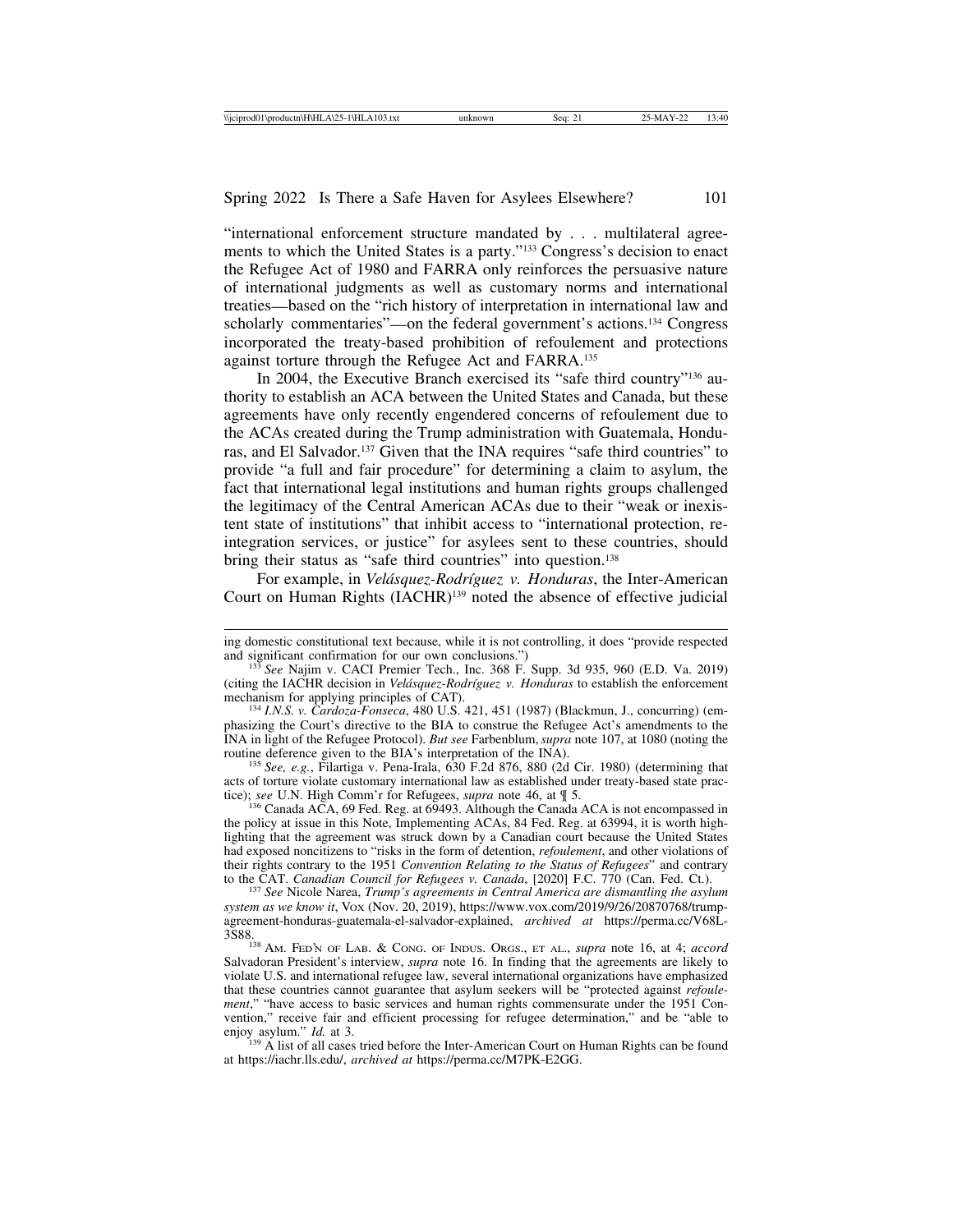procedures and domestic legal remedies for victims of persecution or torture in Honduras.140 The court emphasized that Honduran court proceedings were generally drawn out by law enforcement and acknowledged that the authorities often ignored, threatened, imprisoned, or physically mistreated both counsel representing the victim and the judge presiding over the case for attempting to investigate violations of international human rights law.141 In the years following this decision, the IACHR handed down decisions that found a lack of due process, inaccessibility to a fair trial, and lack of legal guarantees in Guatemala<sup>142</sup> and El Salvador.<sup>143</sup> The IACHR handed out these decisions because both Guatemala and El Salvador failed to investigate human rights abuses happening within their own borders.

The IACHR rulings exhibit salient issues of pervasive government corruption and inadequate judicial protections that have persisted over time within the region, demonstrating the critical conditions in these three Central American countries.144 The U.S. State Department has likewise recognized patterns of unceasing judicial and legal deficiencies in its annual Country Reports on Human Rights Practices for each country.145 The findings made

<sup>&</sup>lt;sup>140</sup> Velásquez-Rodríguez v. Honduras, Merits, Judgment, Inter-Am. Ct. H.R. (ser. C) No. 4, ¶ 147, 178 (July 29, 1988) [hereinafter *Velásquez-Rodríguez*] ("the evidence shows a complete inability of the procedures of the State of Honduras, which were theoretically adequate, to carry out an investigation of the disappearance" of 100 to 150 individuals between 1981 and

<sup>1984).&</sup>lt;br><sup>141</sup> *Id.* at ¶ 118 ("The judges named by the Courts of Justice to execute the writs did not enjoy all the necessary guarantees. Moreover, they feared reprisals because they were often threatened. Judges were imprisoned on more than one occasion and some of them were physically mistreated by the authorities. Law professors and lawyers who defended political prisoners were pressured not to act in cases of human rights violations").<br><sup>142</sup> *"Las Dos Erres" Massacre v. Guatemala*, Merits, Reparations, and Costs, Judgment,

Inter-Am. Ct. H.R. (ser. C) No. 211, ¶ 111, 152, 153, 310(1) (Nov. 24, 2009) [hereinafter "*Las Dos Erres" Massacre*] (recognizing the lack of judicial remedies for extrajudicial killings and the national government's failure to prosecute and punish severe violations of human rights in

<sup>&</sup>lt;sup>143</sup> *Massacres of El Mozote and Nearby Places v. El Salvador*, Merits, Reparations, and Costs, Judgment, Inter-Am. Ct. H.R. (ser. C) No. 252, ¶ 1, 162, 170, 243 (Oct. 25, 2012) [hereinafter *Massacres of El Mozote*] (finding that hundreds of Salvadoran civilians were deprived of their due process rights to a "fair trial" and to "judicial protection" and that the national government breached its obligation "to investigate and to punish human rights violations" carried out within the country).

<sup>&</sup>lt;sup>144</sup> See generally Press Release, Inter-Am. Comm'n H.R., IACHR Expresses Deep Concern about the Situation of Migrants and Refugees in the United States, Mexico, and Central America (July 23, 2019) (on file with the Organization of American States), https:// www.oas.org/en/iachr/media\_center/PReleases/2019/180.asp, *archived at* https://perma.cc/ KZ2A-ABX4 (considering the factors that prevent Central American countries from upholding "the human right to seek and receive asylum, the protection from *refoulement* and contravenes

<sup>&</sup>lt;sup>145</sup> U.S. DEP'T OF STATE, BUREAU OF DEMOCRACY, H.R. AND LAB., 2019 COUNTRY RE-PORTS ON HUMAN RIGHTS PRACTICES: HONDURAS (2019), at 7 [hereinafter Country Conditions for Honduras] ("the [Honduran] justice system was poorly funded and staffed, inadequately equipped, often ineffective, and subject to intimidation, corruption, politicization, and patronage."); *see also* U.S. DEP'T OF STATE, BUREAU OF DEMOCRACY, H.R. AND LAB., 2019 COUNTRY REPORTS ON HUMAN RIGHTS PRACTICES: GUATEMALA (2019), at 6–7 [hereinafter Country Conditions for Guatemala] ("The [Guatemalan] judicial system generally failed to provide fair or timely trials due to inefficiency, corruption, and intimidation of judges, prose-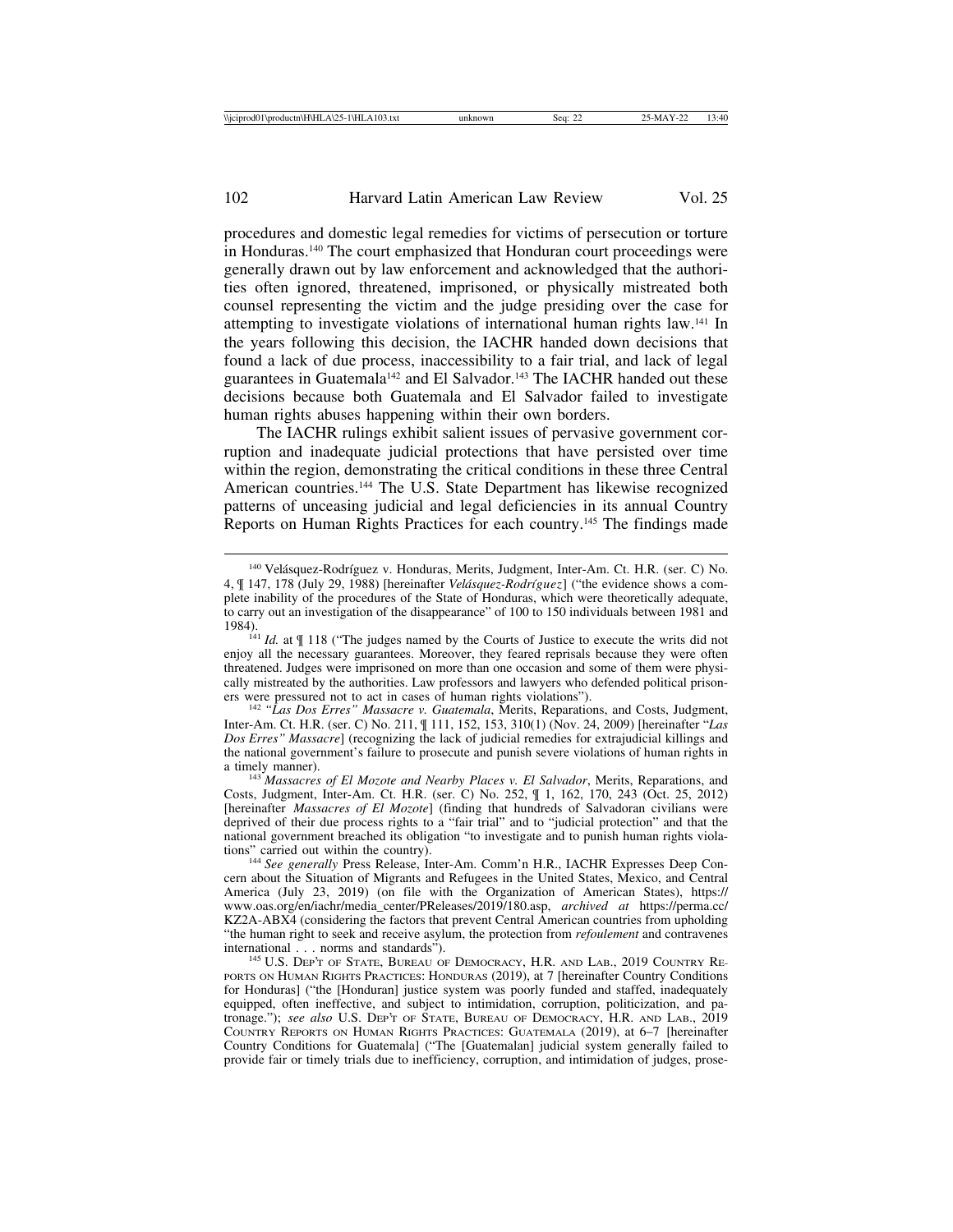by the IACHR and international human rights organizations should be a source for U.S. courts to consider when evaluating the executive agencies' compliance with the INA in promulgating both immigration policies, as the international legal findings offer insight as to each countries' asylum capabilities or lack thereof.

While some countries face greater challenges in offering due process than others, the hardships that force many asylum seekers to flee their home country typically transcend territorial borders.146 IACHR has stressed several systemic factors, including violence and human rights violations, that contribute to a neighboring country's inability to comply with the statutory conditions that a "safe third country" must guarantee to victims of persecution or torture, including severe acts of criminal and delinquent violence, human rights abuses, widespread government corruption, and denial of due process to victims.147

### II. ANALYSIS

## *A. The Executive Branch has violated domestic asylum law and the nation's obligation of non-refoulement by sending Central American migrants to countries that are not in fact "safe third countries."*

The implementation of the Central American ACAs and the Third Country Rule fails to satisfy domestic statutory requirements and contradicts the United States' treaty-based obligation to prevent refoulement because the agency-designated "safe third countries" lack the requisite safety and legal safeguards envisaged in international law and required under the INA.<sup>148</sup> Congress intended to codify the obligation of non-refoulement under the

cutors, and witnesses. Judges, prosecutors, plaintiffs, and witnesses continued to report threats, intimidation, and surveillance, most often from drug trafficking organizations."); *see also* U.S. DEP'T OF STATE, BUREAU OF DEMOCRACY, H.R. AND LAB, 2019 COUNTRY REPORTS ON HUMAN RIGHTS PRACTICES: EL SALVADOR (2019), at 8 [hereinafter Country Conditions for El Salvador] ("Although the constitution provides for an independent judiciary, the government did not always respect judicial independence, and the judiciary was burdened by inefficiency and corruption.") For a list of the State Department's annual Country Reports on Human Rights Practices, please visit https://www.state.gov/reports-bureau-of-democracy-humanrights-and-labor/country-reports-on-human-rights-practices/, *archived at* https://perma.cc/

<sup>76</sup>ZE-5QVD. <sup>146</sup> AM. FED'N OF LAB. & CONG. OF INDUS. ORGS., ET AL., *supra* note 16, at 4. For example, a person who is persecuted on "account of . . . "membership in a particular social group"—a designation that requires the person to be "socially distinct" as a recognizable member of that group—is more likely to be identified by their persecutors if sent to a country in close proximity to where the person was being persecuted, especially when the persecutors are a part of criminal organizations, such as drug trafficking rings and gangs, who have cells spread across Central and Southern America. *See Matter of M-E-V-G-*, 26 I&N Dec. 227, 240–41 (BIA 2014) (establishing the "social distinction" requirement for asylees seeking asy-

lum based on their membership in a particular social group). <sup>147</sup> Press Release, Inter-Am. Comm'n H.R., *supra* note 144. <sup>148</sup> *Id.*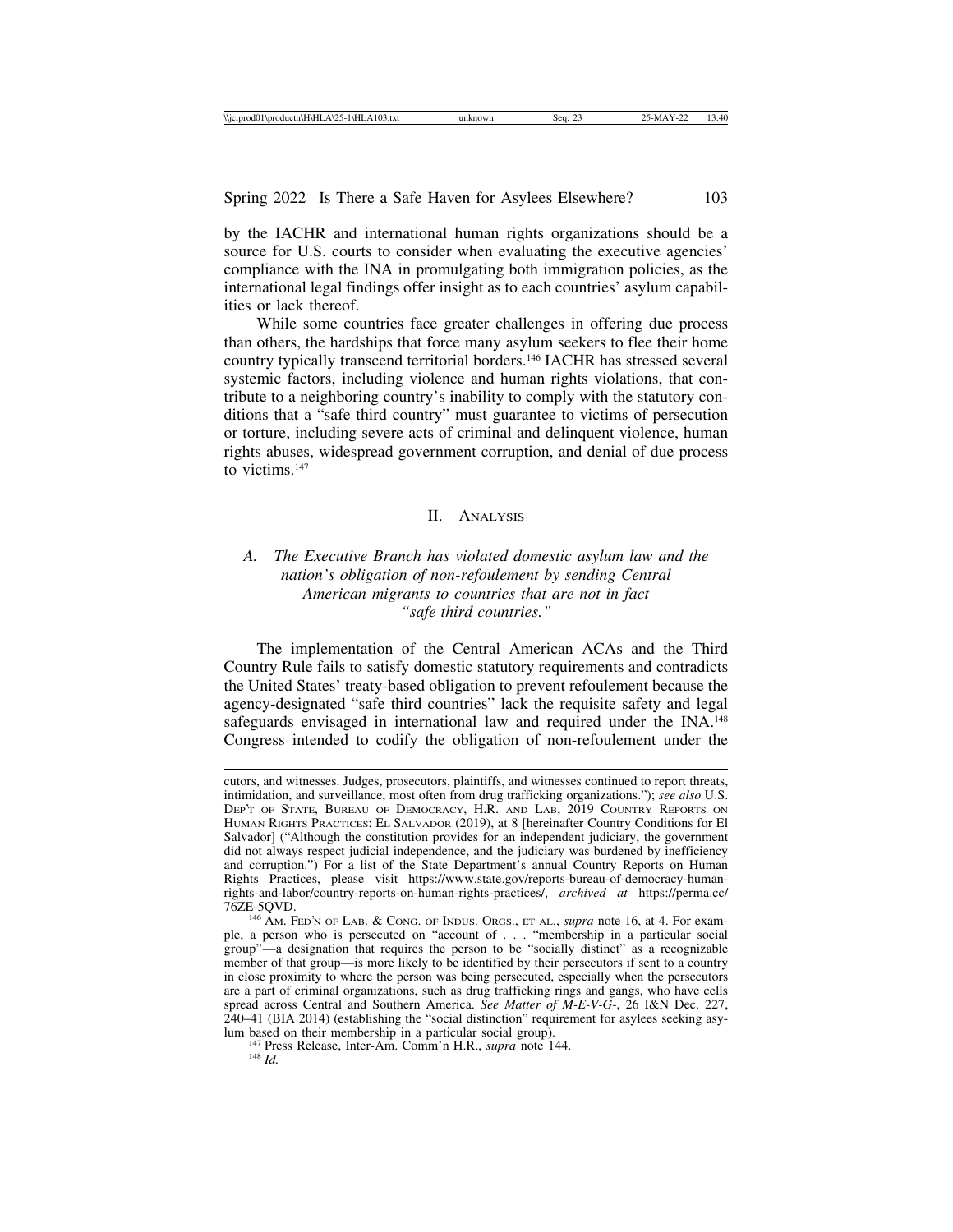Refugee Act and FARRA, and the principle has gradually become embedded within customary international law; therefore, the treaty-based obligation must be fully enforced in U.S. immigration practice.<sup>149</sup>

Congress enacted the Refugee Act and FARRA to ensure that the individual factfinders adjudicating asylum claims do so in accordance with the international obligations of the United States.150 For this reason, asylum officers, for example, are required to receive "special training in international human rights law" and in "international refugee laws and principles" to ensure a proper, holistic decision is reached in each case.151 Courts should consult international legal sources to determine whether the administrative agencies' policies are lawful under the APA legal framework, as Congress did when crafting the Refugee Act and FARRA.

The Supreme Court specifically addressed the extent of the nation's obligation to prevent refoulement in *Sale v. Haitian Center Council, Inc.*152 In this case, the Supreme Court reviewed an Executive Order that, in accordance with a separate bilateral agreement with Haiti, authorized the U.S. Coast Guard to intercept vessels coming from Haiti and send undocumented persons back to Haiti "without first determining whether they may qualify as refugees."153 In its decision, the Supreme Court clarified that protections under the INA only extend to persons who "reside in or *have arrived at the border* of the United States."154 Noncitizens who arrive at the U.S.-Mexican border thus possess the general right to claim asylum as explicitly provided under the INA.155 More importantly, *Sale* involved the return of migrants interdicted on the high seas—an area that does not fall under the jurisdiction of any single country—prior to their arrival in the United States or at a U.S. port of entry.156

*Sale*'s geographical limitations on non-refoulement—providing for the consideration of asylum claims from only those who have reached the United States—cannot presumptively be extended to persons traveling

<sup>149</sup> *See* I.N.S. V. Cardoza-Fonsec, 480 U.S. 421, 451 (1987) *accord* FARRA § 2242, 112

<sup>&</sup>lt;sup>150</sup> See Sale v. Haitian Centers Council, Inc., 509 U.S. 155, 188–89 (Blackmun, J., dissenting) (describing how Congress amended U.S. immigration law to reflect the "Protocol's directives" which includes a clear "duty of nonreturn"); I.N.S. v. Stevic, 467 U.S. 407, 421 ("Section 203(e) of the Refugee Act of 1980 amended the language, of [the INA] . . . basically conforming it to the language of [the non-refoulement provision] . . . of the United Nations [Refugee] Protocol"). *See also* Cardoza-Fonseca, 480 U.S. at 434 ("Congress added the 'well-founded' language only because that was the language incorporated by the United

<sup>&</sup>lt;sup>151</sup> 8 C.F.R. § 208.1(b).<br>
<sup>152</sup> 509 U.S. at 157 (1993).<br>
<sup>153</sup> *Id.* at 158.<br>
<sup>154</sup> *Id.* at 150 (emphasis added).<br>
<sup>154</sup> *Id.* at 150 (emphasis added).<br>
<sup>156</sup> 8 U.S.C. § 1158(a)(1).<br>
<sup>156</sup> *See DAMROSCH & MURPHY, supra* 160; *accord* 8 U.S.C. § 1158(a)(1) (providing the right to claim asylum to everyone who arrives in the United States "whether or not at a designated port of arrival and including [those] who [are] brought to the United States after having been interdicted in international or United States waters").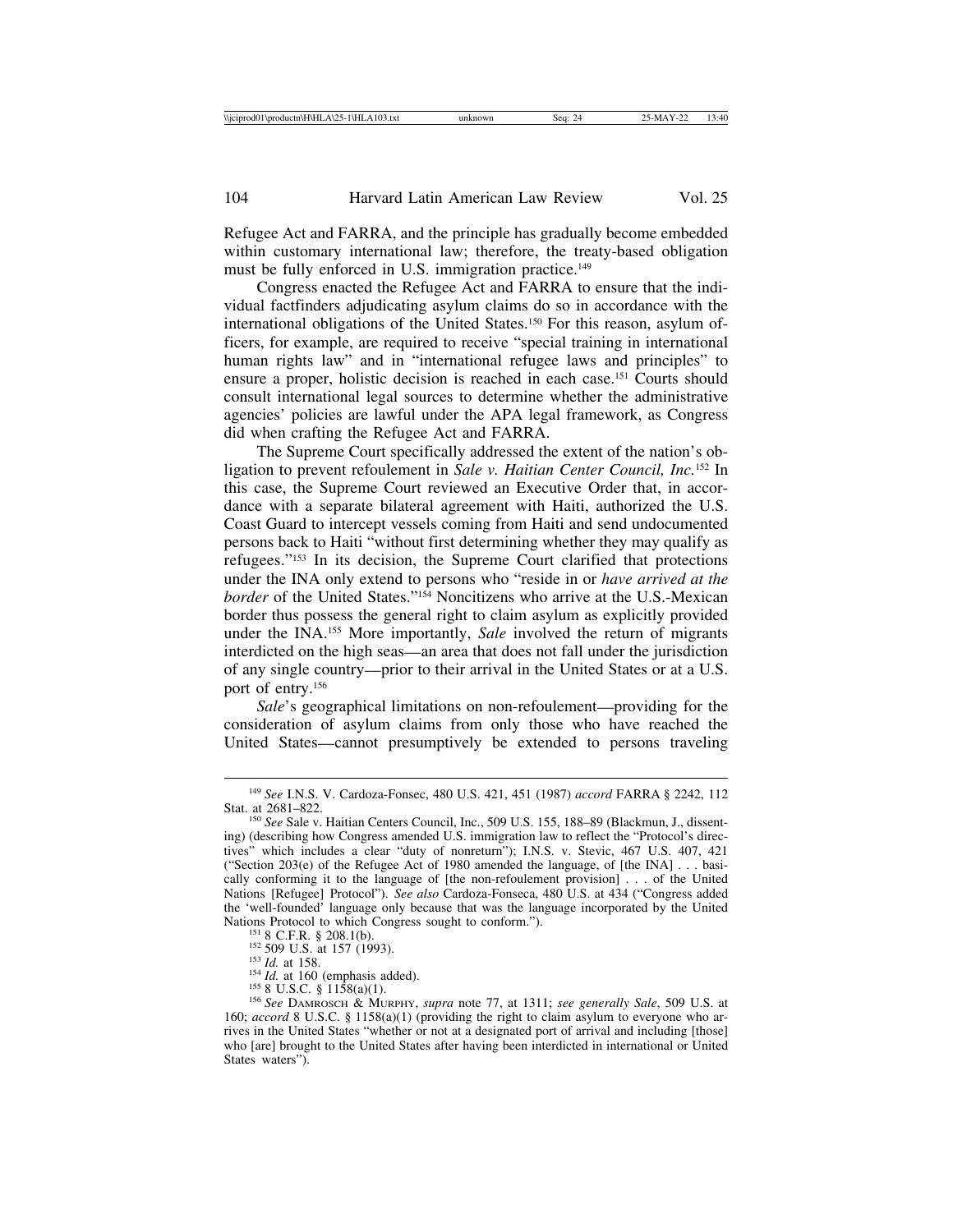through a foreign country to arrive at the U.S. border. Unlike migrants who are interdicted at sea but returned to their country, the right to claim asylum is available to immigrant arrivals who seek admission at a U.S. port of entry as described by the Executive Branch itself.157 Even when implementing the Migrant Protection Protocols, the United States continued to accept asylum applications from noncitizens undergoing immigration proceedings at the U.S. border in Mexico.<sup>158</sup>

Congress has empowered the Executive Branch to regulate the immigration process, but the Executive Branch may not act in any way that would be inconsistent with the INA or a "clearly expressed congressional intent."159 Pursuant to their authority, the executive agencies restricted asylum eligibility by implementing ACA agreements with Guatemala, Honduras,

<sup>158</sup> See Joshua Partlow & Nick Miroff, *Deal with Mexico paves way for asylum overhaul at U.S. Border*, WASH. POST (Nov. 24, 2018), https://www.washingtonpost.com/world/national -security/deal-with-mexico-paves-way-for-asylum-overhaul-at-us-border/2018/11/24/ 87b9570a-ef74-11e8-9236-bb94154151d2\_story.html, *archived at* https://perma.cc/UH69- JSHL. *See also* Migrant Protection Protocols, 84 Fed. Reg. at 6811. In receiving applications from asylees at the southern border, the Trump administration confirmed by practice that individuals at the border have a right to claim asylum. Unlike migrants who are interdicted at sea but are not brought to the United States afterward to determine whether they qualify for asylum status under 8 U.S.C. § 1158(a)(1), new immigrant arrivals at the territorial border of the United States have the opportunity to claim asylum, despite their technical presence outside of the United States. DEP'T OF HOMELAND SEC., *supra* note 78. Even if the Executive Branch were to find that noncitizens at the border are not entitled to INA-mandated protections against refoulement because of their technical presence outside the United States, in arguendo, the Executive's efforts to implement the Migrant Protection Protocols may be perceived as an indirect attempt to circumvent the nation's international obligations and therefore the will of Congress in passing domestic asylum legislation. It is worth noting that, in striking down the Migrant Protection Protocols, the Ninth Circuit explained that the policy did not comply with treaty-based obligations of the United States to prevent refoulement. *See Innovation Law Lab*,

<sup>159</sup> See I.N.S. v. Cardoza-Fonseca, 480 U.S. at 453 (1987) (finding that the agency's interpretation of the asylum provision of the INA ran contrary to the provision's plain meaning and the Act's inherent structure). *See* United States v. Curtiss-Wright Export Corp, 299 U.S. 304, 319–20 (1936). Certain actions undertaken by the Executive, such as those related to foreign policy or international relations, will typically enjoy substantial deference, but the Executive's authority is still limited in certain matters, especially when the authority it relies on was delegated by Congress. *See generally Chevron*, 467 U.S. at 844 (providing that a federal agency's authority may not be "arbitrary, capricious or manifestly contrary to the statute."). In addition to relying on *Chevron* deference, courts may also evaluate policies invoking the Executive Branch's authority by applying Justice Jackson's taxonomy analysis as described in his concurrence in *Youngstown Sheet & Tube Co. v. Sawyer*, 343 U.S. 579, 635–38 (1952). Given that the *Youngstown*'s analysis is primarily relevant when reviewing the President's foreign relations authority, this Note does not rely on the *Youngstown* test because international implications of domestic U.S. immigration practice are considered insofar as it infringes on customary and treaty-based rights of migrants as opposed to relations between the United States and a given foreign state.

<sup>157</sup> REFUGEES AND ASYLEES, DEP'T OF HOMELAND SEC., *supra* note 78. The Court's determination regarding the extraterritorial application of U.S. laws reflects "an indispensable mechanism for monitoring the separation of powers" between Congress and the Executive that cannot "be subject to manipulation by those whose power [the judiciary's authority] is designed to restrain." *See, e.g.*, *Reid*, 354 U.S. at 40–41 (recognizing the constitutional rights to a jury trial and due process for U.S. citizens being prosecuted in U.S. military tribunals abroad); *accord Boumediene*, 553 U.S. at 765–66 (extending the constitutional privilege of writs of habeas corpus to noncitizens detained at Guantanamo Bay by the United States).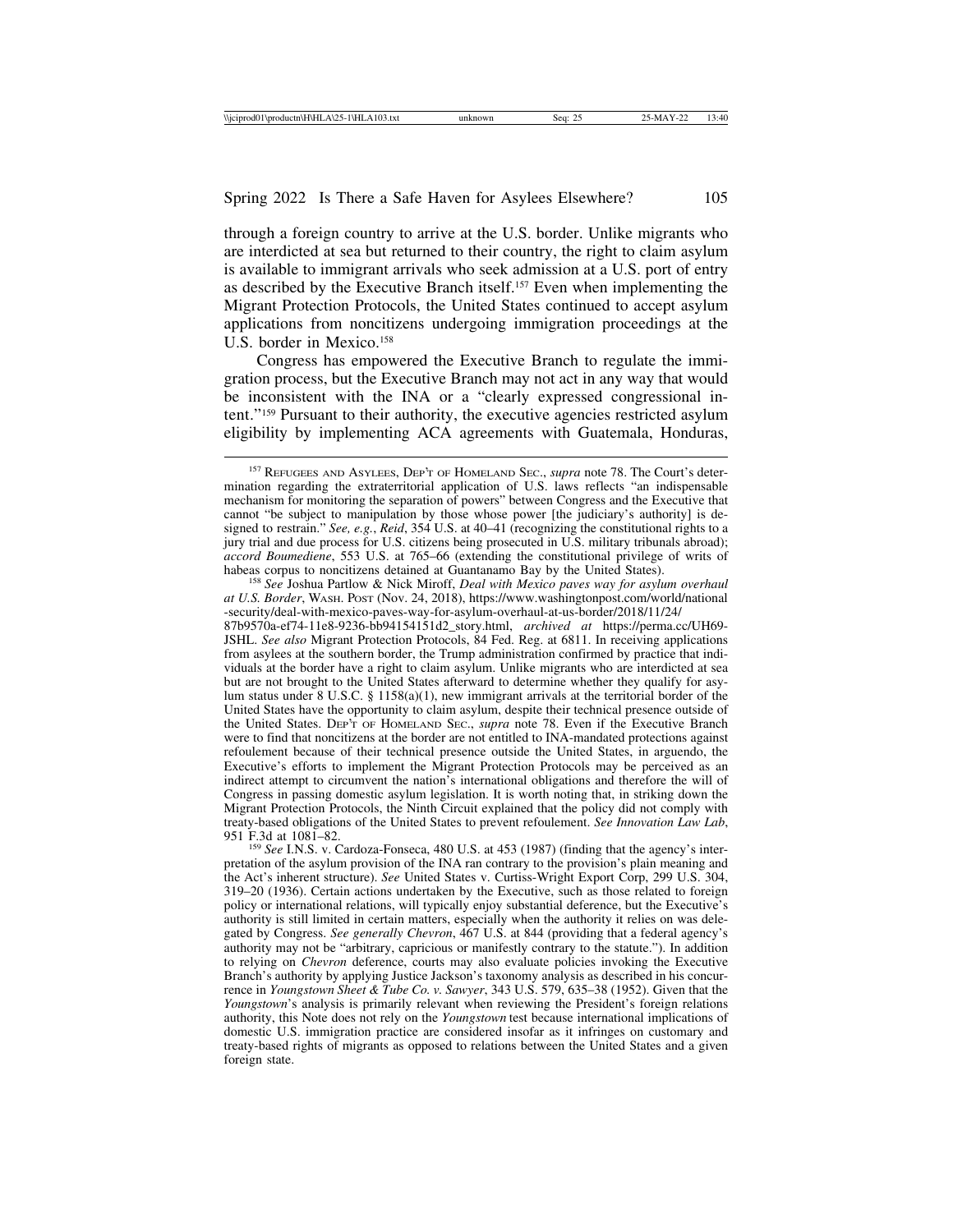and El Salvador and by issuing the Third Country Asylum Rule to limit discriminately asylum claims from nationals arriving at the southern border<sup>160</sup>

Additionally, unlike asylum, which is a "discretionary immigration benefit,"161 certain forms of relief from removal cannot be denied. Notably, statutory withholding of removal and protection under CAT must be provided to qualifying applicants, albeit a higher evidentiary burden must be satisfied and only temporary protections are available.<sup>162</sup> First, to obtain either form of mandatory relief, the United States requires the applicant to demonstrate that their removal to a particular country would "more likely than not" result in them being persecuted or tortured.163 Cognizant of the fact that asylees have been removed from the United States prior to having the opportunity to make such argument,164 the threshold to meet this burden becomes increasingly difficult to satisfy when confronted with an applicable ACA. Each agreement is predicated on a "categorical determination" which presumes, without considering the specific facts or arguments made by an individual applicant, that the receiving country is "safe" and can provide a "full and fair procedure" for determining claims to asylum.<sup>165</sup> The evidentiary burden became virtually insurmountable due to the eligibility bar imposed by the Third Country Asylum Rule. This policy is based on the assumption that a noncitizen will not be able to demonstrate a well-founded fear of persecution or torture—seemingly overlooking the country conditions that make a home country's government unable or unwilling to protect the asylee—so long as the individual did not first receive a denial of protection in a country they passed through to arrive at the U.S. border.<sup>166</sup>

163 *See* 8 C.F.R. §§ 208.16(b)(2), (c)(2); *cf. Cardoza-Fonseca*, 480 U.S. at 449 (holding that, by showing a "well-founded fear of persecution," asylees do not need to prove that it is "more likely than not" that they will be persecuted or tortured in their home country).

<sup>164</sup> See Elliot Spagat, *Inspector general report says U.S. turning away asylum-seekers at border is flawed*, PUB. BROAD. SERV. (Oct. 30, 2020), https://www.pbs.org/newshour/nation/ inspector-general-report-says-u-s-turning-away-asylum-seekers-at-border-is-flawed, *archived*

<sup>160</sup> *See* Asylum Eligibility, 84 Fed. Reg. at 33830–31; *see generally* Implementing ACAs,

<sup>&</sup>lt;sup>161</sup> Implementing ACAs, 84 Fed. Reg. at 63995; Asylum Eligibility, 84 Fed. Reg. at 33830, 33832.

<sup>&</sup>lt;sup>162</sup> See I.N.S. v. Stevic, 467 U.S. 407, 429–430 (1984). Moreover, withholding of removal recipients can be sent to another country "under certain circumstances." *Matter of Mogharrabi*, 19 I. & N. Dec. 439, 440 (BIA 1987). Because the person who receives withholding is ordered deported, but the deportation is "withheld," DHS often requires they search for a third country to accept them and may require periodic updates to an Enforcement and Removal Operations office. *See MARY E. KRAMER, IMMIGRATION CONSEQUENCES OF CRIMINAL ACTIV-ITY:* A GUIDE TO REPRESENTING FOREIGN-BASED DEFENDANTS 7 (8th ed. 2019).

<sup>&</sup>lt;sup>165</sup> *See* Implementing ACAs, 84 Fed. Reg. at 63997.<br><sup>166</sup> Asylum Eligibility, 84 Fed. Reg. at 33835. Rather than address concerns regarding the third countries' asylum capabilities, the executive agencies instead analogize their regulatory activity in an effort to establish "consistency with international practice" but fail to provide factual comparisons to establish such similarities. Implementing ACAs, 84 Fed. Reg. at 64000. The U.S. government also argues that it has implemented the non-refoulement provisions of relevant treaties through the withholding of removal provisions. Asylum Eligibility, 84 Fed. Reg. at 33835, 33839. Although withholding of removal is a mandatory form of relief, many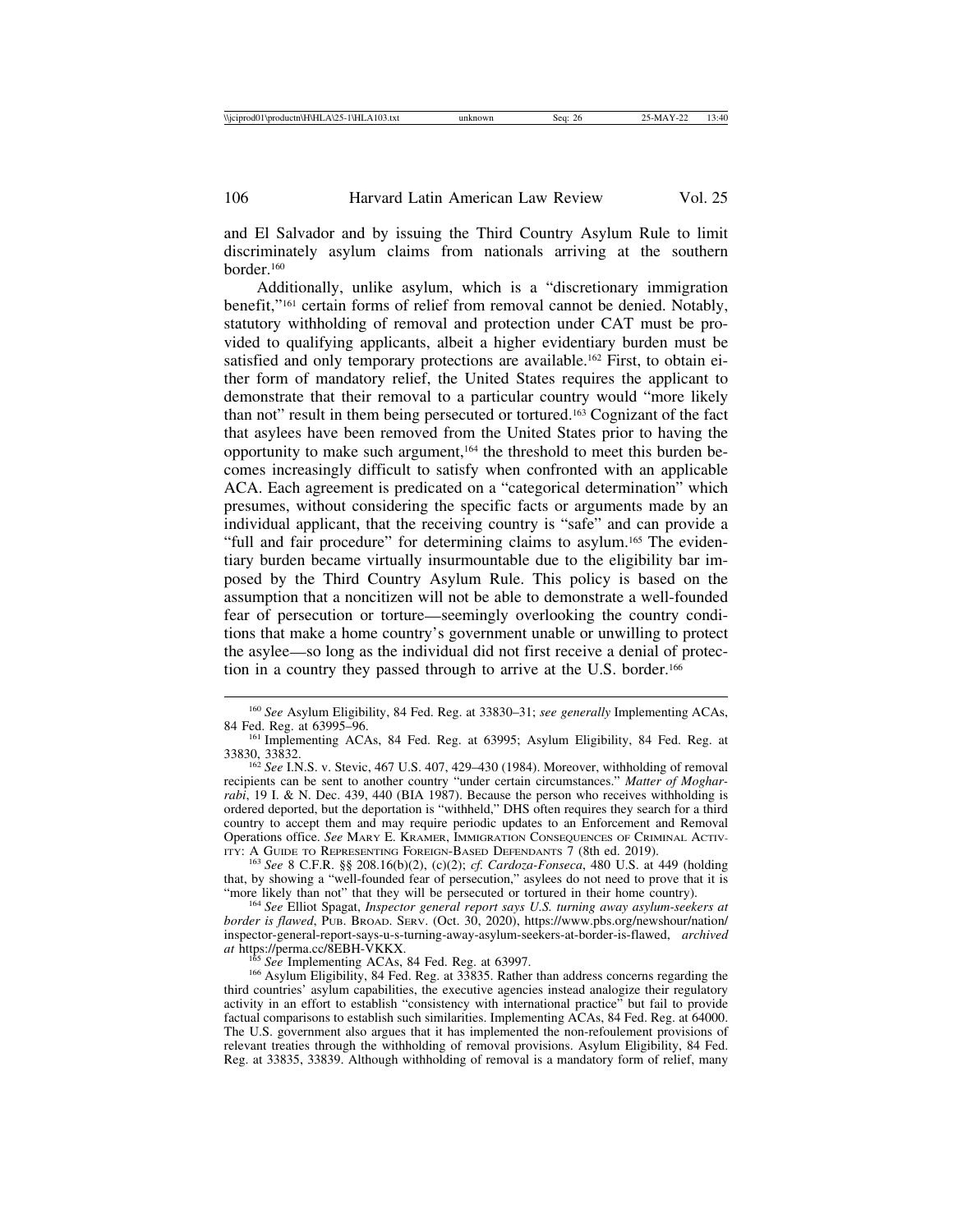Second, even with the substantial deference offered to its factual determinations, an agency's regulatory authority cannot be entirely unfettered.167 Courts must strike down agency actions that are "arbitrary, capricious, or manifestly contrary" to the authorizing statute.168 If the court deems the Refugee Protocol and CAT to be persuasive based on Congress's intention in implementing the treaties, it should consider international legal sources, including the international treaties themselves and related scholarly commentaries, to evaluate an agency's exercise of its authority and to ensure the nation's international obligations are being met.<sup>169</sup>

As implemented, both immigration policies conflict with the United States' obligation to prevent non-refoulement because, despite findings made by the DOJ and DHS to the contrary, the Central American countries that have been designated as "safe third countries" lack the necessary mechanisms to protect asylum seekers and to provide "a full and fair" adjudicatory process for persons removed to these countries.170 The executive agencies' requisite factual findings for the Central American ACAs and the Third Country Asylum Rule have not satisfied the statutory elements for invoking the INA's "Safe Third Country" exception.171 The findings do not overcome nor even attempt to address the prevailing safety and legal shortcomings of Guatemala, Honduras, and El Salvador, as reflected in several IACHR judgments and venerable scholarly commentaries.172 A U.S. court's inquiry into each policy's compliance with the INA should therefore be informed by

<sup>167</sup> See Chevron, U.S.A., Inc. v. Nat. Res. Def. Council, Inc., 467 U.S. 837, 844 (1984).<br><sup>168</sup> Id. <sup>169</sup> I.N.S. v. Cardoza-Fonseca, 480 U.S. 421, 450–51 (1987) (Blackmun, J., concurring).

*Compare* The Paquete Habana, 175 U.S. 677, 700 (1900) (noting that "resort must be had to the customs and usages of civilized nations; and, as evidence of these, to the works of jurists and commentators. . .") *with* Hamdi v. Rumsfeld, 542 U.S. 507, 551 (2004) (emphasizing the court's decision not to apply rules of customary international law unless the specific principle has been implemented by congressional legislation) *and* Bond v. United States, 572 U.S. 844, 856 (2014) (finding that, despite reviewing the treaty text and related scholarly commentary, ambiguity in the intention of a treaty will be resolved by reviewing the implementing legislation "consistent with principles of federalism inherent in our constitutional structure").

<sup>170</sup> See, e.g., Salvadoran President's interview, *supra* note 16 (describing El Salvador's lack of "asylum capabilities"); *see also* Press Release, Inter-Am. Comm'n H.R., *supra* note 144 (noting how removal to Central American "safe third countries" would "expose these people to numerous risks, which include extortion, kidnapping, and other acts of violence at the hands of criminal organizations and common criminals founds in the areas where these people are returned, as well as lack of access to basic services").

<sup>171</sup> See E. Bay Sanctuary Covenant v. Barr, 964 F.3d 832, 849–50 (9th Cir. 2020); see *generally* 8 U.S.C. § 1158 (a)(2)(A) (describing the need for protection and "a full and fair procedure for determining a claim of asylum or equivalent temporary protection").

<sup>172</sup> See "Las Dos Erres" Massacre at ¶ 130, 152–53; *accord Massacres of El Mozote* at ¶ 242; see, e.g., Velásquez-Rodríguez v. Honduras Merits, Judgment Inter-Am. Ct. H.R. (ser. C) No. 4 ¶ 118–19 (July 29, 1988); *see also* Press Release, Inter-Am. Comm'n H.R., *supra* note 144.

migrants being removed under the rule would still be subject to refoulement due to the heightened standard and lack of long-term immigrant benefits for recipients of withholding of removal, including a path towards legal permanent residency and citizenship. *See* ALEINIKOFF, *supra* note 2, at 794 (noting that recipients of withholding of removal are likely to remain in a form of "uncertain legal limbo for decades" because there is no provision in the INA for "eventual adjustment of status to lawful permanent resident").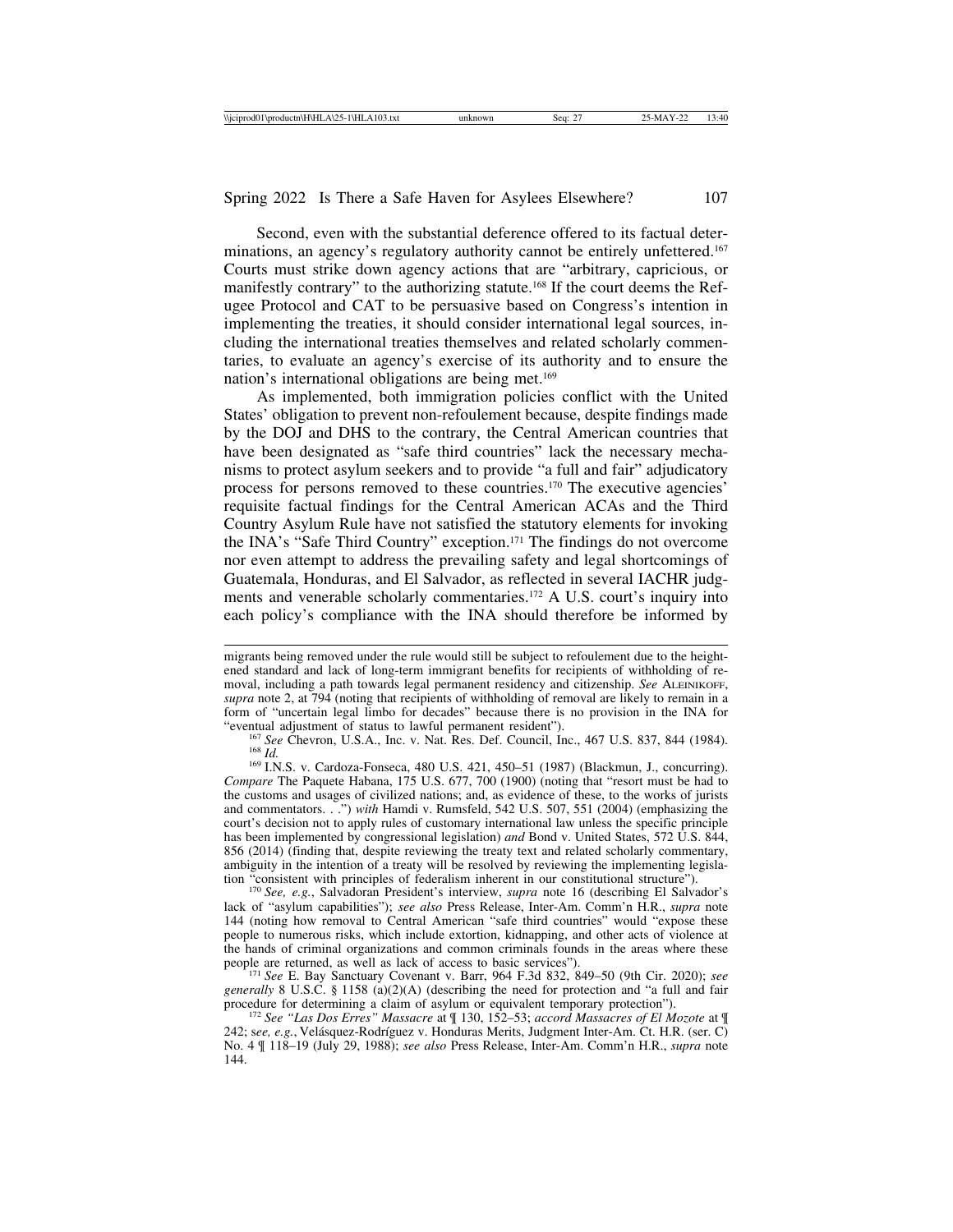these international legal sources because these writings demonstrate the three Central American countries' inability to adequately offer protection to asylum seekers.

Consideration of foreign courts' judgments and related scholarly work is appropriate because their conclusions are consistent with the U.S. State Department's annual Country Reports on Human Rights Practices. As the executive agency responsible for overseeing the nation's foreign and international relations, the State Department describes the judiciaries of Honduras, Guatemala, and El Salvador as being "often ineffective" in addressing human rights abuses, including acts of torture and persecution, because judicial actors in these countries are typically subject to intimidation and corruption, and lack the necessary internal controls to prevent judicial officials from being susceptible to bribery that may otherwise allow for a fair adjudicatory process.173 The reports provided by the executive agencies cast doubt on the validity of the joint DOJ-DHS findings supporting the implementation of the Central American ACAs and the Third Country Asylum Rule.

Further, the U.S. Court of Appeals for the Ninth Circuit already struck down the Third Country Asylum Rule as "arbitrary and capricious" due to the agencies' inability to demonstrate that asylum seekers can be safe if removed from the United States.<sup>174</sup> The Ninth Circuit found that the agencies' interpretation of the INA in implementing the rule was unreasonable considering the United States' treaty obligations, suggesting that the Executive Branch's current policy of removing asylees to Central American countries—without ensuring the necessary protective and legal guarantees are adequately available—would violate the customary principle of nonrefoulement.175 While the ACAs with Guatemala, Honduras, and El Salvador were never challenged in court prior to their termination in 2021, the agreements would have likely been struck down under judicial review because they could not satisfy the statutory requirement that the receiving third country be able to offer a "full and fair procedure" for determining claims for asylum status.176

As the federal legislative body of the United States, Congress is vested with the constitutional authority to establish and amend immigration laws.<sup>177</sup> Although Congress intended for asylum to be a discretionary form of relief,<sup>178</sup> the executive agencies' decision to constructively deny asylum claims

<sup>173</sup> *See* Country Conditions for Guatemala, *supra* note 145, at 6–7; *accord* Country Conditions for El Salvador, *supra* note 145, at 8 (acknowledging that the government has not always respected judicial independence and that the judiciary has been burdened by "inefficiency and corruption"); see Country Conditions for Honduras, supra note 145, at 7.

<sup>&</sup>lt;sup>174</sup> See East Bay Sanctuary Covenant, 950 F.3d at 1274–75.<br><sup>175</sup> Id. at 1274.<br><sup>176</sup> See 8 U.S.C. §§ 1158(a)(2)(A); see e.g., Am. Fed'n of Lab. & Cong. of Indus. Orgs., et al., *supra* note 16, at 4; *accord* Press Releas

 $1^{77}$  U.S. CONST. art. I, § 8, cl. 4 (empowering Congress to establish a uniform "Rule of Naturalization").

<sup>&</sup>lt;sup>178</sup> *See* I.N.S. v. Cardoza-Fonseca, 480 U.S. 421, 427 (1987) (explaining that even when an individual is eligible for asylum, the AG has discretion to grant it).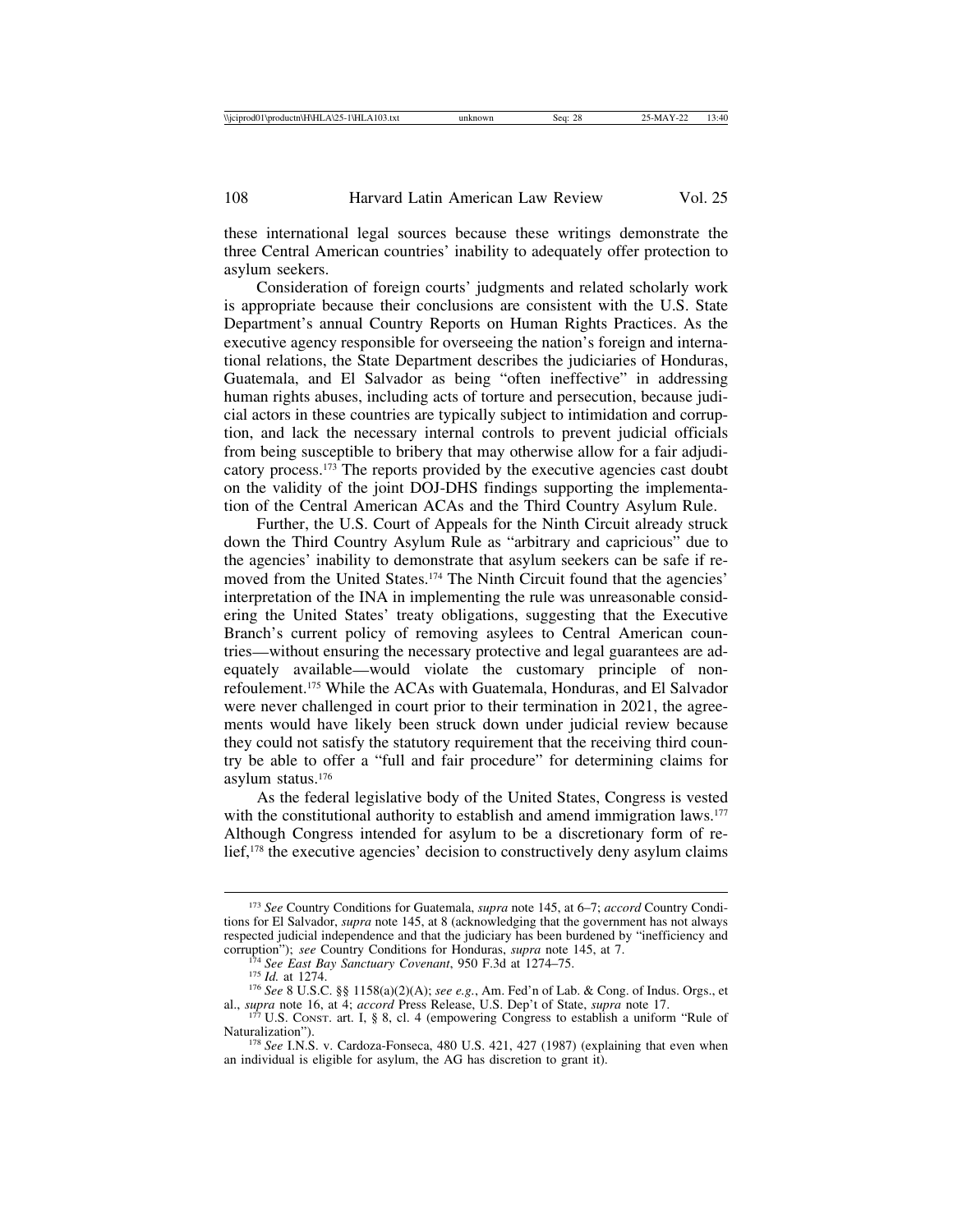of all persons traveling from a particular region through the application of the Third Country Asylum Rule and execution of ACAs constituted an abuse of the agencies' discretion. Both policies modified asylum eligibility in an arbitrary and discriminatory manner and infringed upon the United States' international obligation to prevent refoulement. Even if Congress intended to authorize the agencies to enforce one or both policies, Congress would need to have articulated an "intelligible principle" to which the agencies would be directed to conform.179 Allowing the agencies to essentially legislate and modify existing immigration practices by enforcing either policy would not only extend the Executive Branch's power and thus infringe upon Congress's authority to create federal immigration laws, but would also discount legislative steps taken by Congress, in passing the Refugee Act and FARRA, to codify the customary principle of non-refoulement in the INA.180 Without proper guidance from Congress regarding how the AG and the Secretary may alter the legal rights of arriving asylum seekers, immigration courts should only consider statutory bars to asylum eligibility, including grounds of inadmissibility,181 as applied during exclusion and removal hearings when assessing an individual's protection claim.182

## *B. The executive agencies may still regulate asylum eligibility so long as their policies comply with both domestic statutory requirements and the international obligation of the United States to prevent refoulement.*

Both immigration policies likely constitute a breach of domestic and international legal principles.183 The DOJ and DHS retain the authority to

<sup>&</sup>lt;sup>179</sup> See J.W. Hampton, 276 U.S. at 409. Irrespective of whether or not evidence of congressional intent is sufficient to uphold each policy, amending the INA to allow either restriction on asylum eligibility would require a full legislative process with cooperation from both Houses of Congress followed by a signature by the President because the policies are "essentially legislative" and have the "purpose and effect of altering the legal rights, duties, and relations" of particular persons. I.N.S. v. Chadha, 462 U.S. 919, 952 (1983).

<sup>&</sup>lt;sup>180</sup> See Refugee Act, § 203(e); *see also* FARRA, § 1242(a); *but see* Restatement (Fourth), The Foreign Relations Law of the United States, § 406 ("Where fairly possible, courts in the United States construe federal statutes to avoid conflict with international law governing jurisdiction to prescribe. If a federal statute cannot be so construed, the federal statute is controlling as a matter of federal law").

 $181$  8 U.S.C. § 1182(a) provides an exhaustive list of "aliens ineligible for visas or admission" that additionally bar certain foreign nationals from applying for asylum in the United States. <sup>182</sup> *See generally* Matter of Pula, 191 & N. Dec. 467, 473–75 (BIA 1987). 8 U.S.C. § 1225

<sup>(</sup>explaining the inspection and screening process conducted for expedited removal of noncitizens who are inadmissible upon their arrival at a U.S. port of entry). U.S. immigration courts already consider whether noncitizens passed through any other countries or arrived in the United States directly and whether they made any attempts to seek asylum elsewhere before coming to the United States in deciding whether an asylum applicant merits a "favorable exercise of discretion," which is a burden of the asylum applicant to satisfy. *Matter of Pula*, 19 I. & N. at 473-74.

<sup>&</sup>lt;sup>183</sup> *See, e.g., Spagat, supra note 164 (describing the practice of removal "to Mexico before*" having a chance to seek protection from persecution back home" as being "contrary to U.S.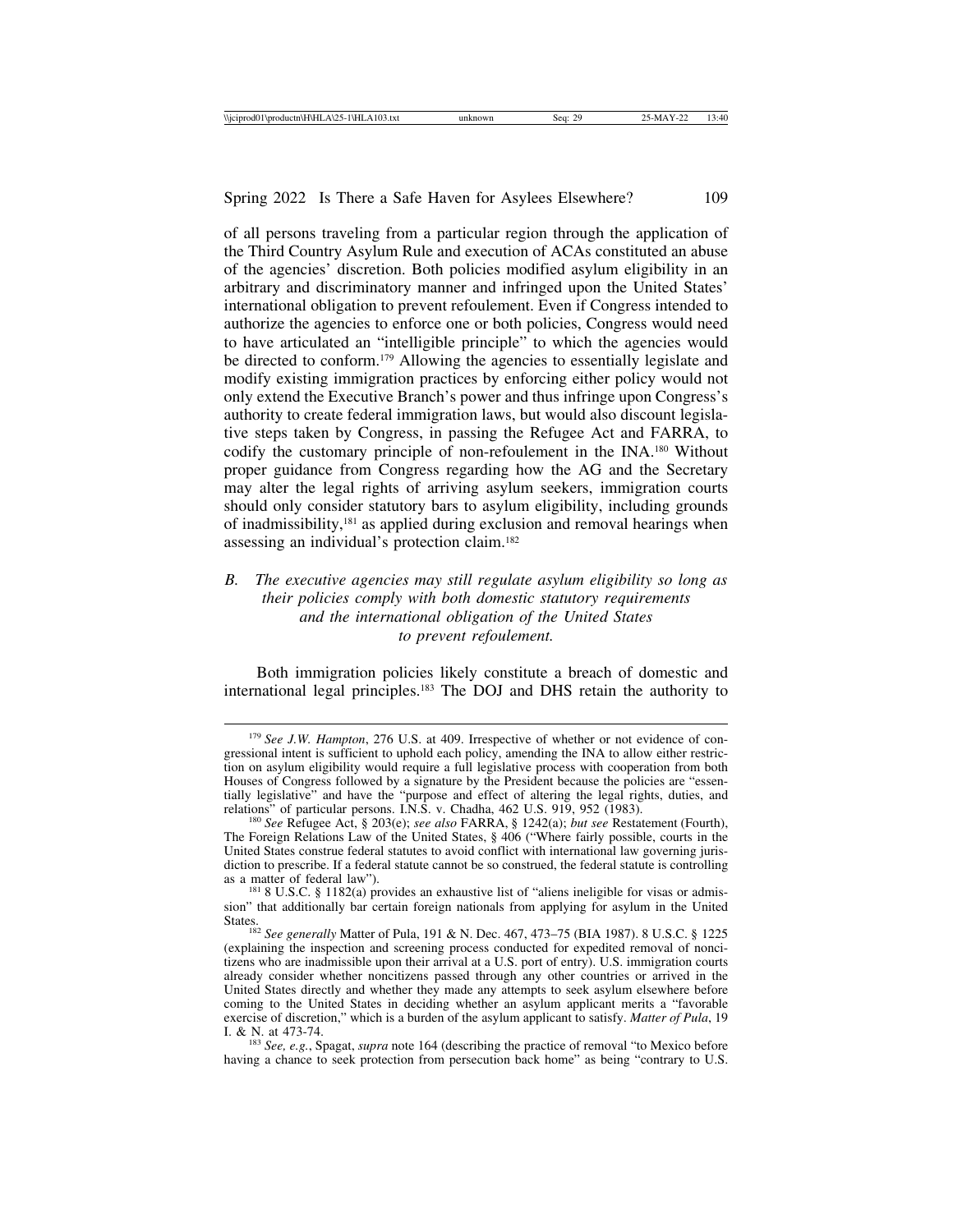regulate and thus restrict the right to claim asylum but only insofar as their regulatory actions are developed in accordance with statutory requirements under the INA and the APA as well as in compliance with the nation's international obligations.184 Invoking their respective authority as the chief administrators of U.S. immigration law, the AG and the Secretary have shaped the immigration application and removal process for new arrivals and for immigrants already residing in the United States.<sup>185</sup>

As previously discussed, given that either official may establish additional conditions or restrictions on the consideration of asylum claims so long as they are "*not inconsistent with the INA*," the AG and the Secretary are empowered to conclude and implement ACAs pursuant to the "safe third country" statutory exception only if they can demonstrate that the receiving country can in fact ensure the person's safety and provide access to a "full and fair procedure" to review their protection claim.186 Applying the same regulatory requirements mandated by the INA, the executive officials may also issue additional restrictions on the general right to claim asylum—as attempted with the Third Country Asylum Rule—but would need to provide adequate reasons for their decisions so as not to infringe on a person's right against refoulement.187 Although determinations pursuant to the "Safe Third Country" exception are not subject to judicial review,<sup>188</sup> federal courts may still review each policy as they pertain to constitutional claims or questions of law raised upon a petition for review of a removal order and as written policies regarding the expedited removal of inadmissible persons.189

The IACHR, international human rights organizations, and jurists, as well as certain leadership of designated "safe third countries," have scrupulously documented the conditions in the three countries—Guatemala, Honduras, and El Salvador—currently receiving removed asylees from the United States; their collective findings reflect the countries' inability to protect the person from persecution and torture based on a legally protected ground or provide them an avenue to seek legal protection there.190 Deporta-

<sup>185</sup> See, e.g., *Regents of the Univ. of Cal.*, 140 S. Ct. at 1901 (recognizing the Secretary's authority to issue a memorandum announcing an immigration relief program for "certain young people who were brought to this country as children.") (internal cite omitted); *see, e.g.*, I.N.S. v. Cardoza-Fonseca, 480 U.S. 421, 427 (1987) (citing the Refugee Act to emphasize the AG's role in immigration to establish a procedure for a noncitizen to apply for asylum, and that the noncitizen may be granted asylum in the discretion of the AG if they determine that such a noncitizen is a refugee under the INA).

<sup>186</sup> 8 U.S.C. §§ 1158(a)(2)(A), (d)(5)(b).<br><sup>187</sup> *See East Bay Sanctuary*, 385 F. Supp. 3d at 956 (internal citation omitted).<br><sup>188</sup> 8 U.S.C. § 1158(a)(3).<br><sup>189</sup> 8 U.S.C. §§ 1252(a)(2)(D), (e)(3)(A).<br><sup>190</sup> *See*, *e.g.*,

immigration law"); *see also* Press Release, Inter-Am. Comm'n H.R., *supra* note 144 ("these policies are contrary to [the United States' and the third country's] obligations in the area of human rights, particularly in regards to the right to request and receive asylum and the principle of *non-refoulement*. . .").<br><sup>184</sup> *Cf.* Dep't of Homeland Sec. v. Regents of the Univ. of California, 140 S. Ct. 1891,

<sup>1915 (2020) (</sup>finding that, although the decision to eliminate DACA was unlawful based on the agency's current determination, it still retains the authority to eliminate the program if it does in accordance with the intelligible principle).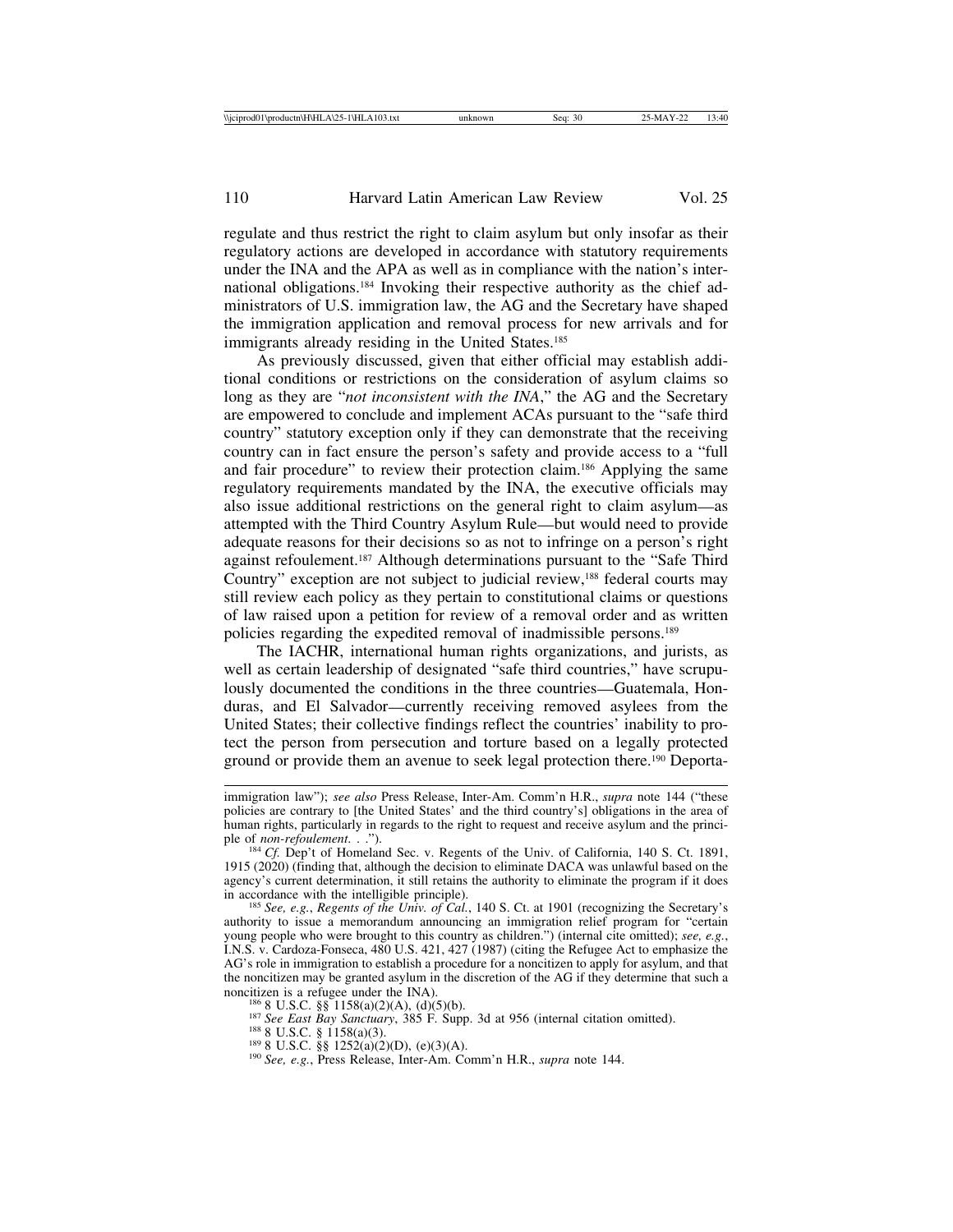tion is "always a harsh measure; it is all the more replete with danger" when noncitizens make a claim that they will be subject to death or persecution if forced to return to their home country or to a country where their "life or freedom would be threatened."191 In light of the inherent risks associated with a person's removal, the U.S. government is obliged to demonstrate that its regulatory policies would not result in asylees' refoulement, a result that is inconsistent with the INA.192 Based on the considerable consensus regarding lack of judicial and legal safeguards in the countries that would receive immigrants affected by the two U.S. policies, neither the Central American ACAs nor the Third Country Asylum Rule can remain in effect where doing so would constitute acts of refoulement.193 While the decision whether to grant asylum is a matter which Congress has left for the AG and the Secretary to decide,194 Congress could not have intended to restrict this form of relief for otherwise eligible asylum seekers, and thus causing their refoulement, solely because of their mode of travel to reach the United States.

#### III. APPLICATION

In 2021, the federal agencies of the Biden administration rescinded the Central American ACAs and the Third Country Asylum Rule. However, by this time, the United States had summarily excluded or removed over 1000 persons under these policies.195 Furthermore, while in effect, these regulations withstood legal challenges to prevent their enforcement,196 making it increasingly likely that either or both regulatory mechanisms could reemerge once more in subsequent administrations seeking to restrict the right to claim asylum. If that occurs, litigation will follow, in the form of appeals to removal orders, where the claimant would challenge the policy's application as violative of the U.S. obligation of non-refoulement.

Presented as an abridged legal brief, the following hypothetical challenges the legality of each policy in the case of a Salvadorian asylum seeker possibly facing removal to Guatemala.197 Applying this Note's analytical

<sup>&</sup>lt;sup>191</sup> I.N.S. v. Cardoza-Fonseca, 480 U.S. 421m 449 (1987).<br><sup>192</sup> 8 U.S.C. § 1158(b)(2)(C) (providing the authority to establish by regulation additional limitations and conditions for seeking asylum, consistent with section 1158); *accord* 5 U.S.C.  $§$  706(2)(A) (requiring the enjoinment of agency actions that are not established in accordance with law); *see generally East Bay Sanctuary Covenant*, 950 F.3d at 1274–75 (holding that the Third Country Asylum Rule cannot remain in effect since it contradicts existing domestic legislation and international treaty obligations); see also Spagat, supra note 164.

<sup>&</sup>lt;sup>193</sup> Sieff & Sheridan, *supra* note 18.<br><sup>194</sup> Cardoza-Fonseca, 480 U.S. at 450.<br><sup>195</sup> Sieff & Sheridan, *supra* note 18; Andrew Craycroft & Nithya Nathan-Pineau, THE *ASYLUM TRANSIT BAN AFTER CAIR COALTION V. TRUMP: Obtaining Relief in Asylum Transit Ban Cases*, ILRC (Oct. 2020), https://www.ilrc.org/sites/default/files/resources/asylum\_transit\_ban\_after\_cair\_v\_trump\_10.2020.pdf, *archived at* https://perma.cc/VYM3- 9WYH.<br><sup>196</sup> *See, e.g.*, Barr v. East Bay Sanctuary Covenant, 140 S.Ct. at 3.<br><sup>197</sup> The facts of this hypothetical are based on a true case, but the claimant's name, precise

cause of action, and identifying characteristics have been changed to preserve their anonymity.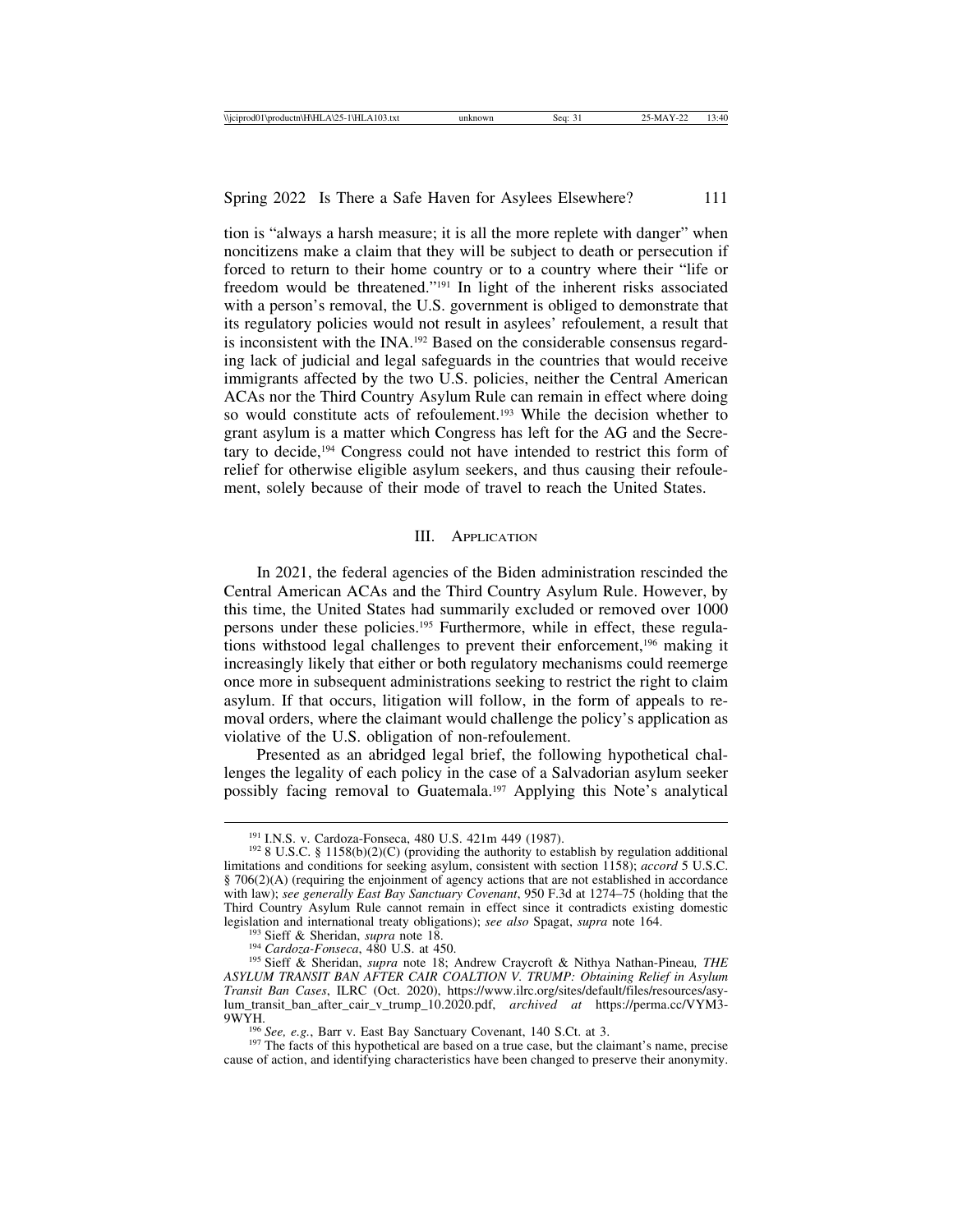framework, the hypothetical claimant urges the court to consider international legal sources when analyzing the Third Country Asylum Rule and the Guatemalan ACA. The IACHR has documented country conditions which demonstrate that the third country, Guatemala, lacks the requisite safety and legal mechanisms to adequately protect the claimant. These international sources would enhance the court's analysis by allowing for a more comprehensive review of Guatemala's ability to protect the claimant if he were removed to Guatemala. In doing so, the claimant argues that the court must strike down both policies to ensure that the United States continues its observance of the treaty-based obligation of non-refoulement, as Congress intended by passing the Refugee Act and FARRA.

## *A. Factual and Procedural History*

Jose Martinez ("Mr. Martinez") is an eighteen-year-old citizen of El Salvador and a victim of the country's endemic gang and drug trafficking violence. In his home country, he was forced to work in agriculture to support himself after his parents abandoned him at the age of fifteen. During the last several months before he fled El Salvador, Mr. Martinez was targeted by the local Mara Salvatrucha gang, MS-13, who attempted to recruit him to cultivate cocaine and heroin on behalf of the gang in its joint drug-trafficking operation with the Mexican Mafia.198

When Mr. Martinez refused to assist MS-13 in its illicit operation, several gang members warned him that if he tried to escape his "responsibilities," he would be found and killed for his noncompliance. He was also told that he had nowhere to hide because their gang was spread across Central America, and they had eyes surveilling the entire region. They finally warned that the authorities would not protect him because they had the police paid off. Nevertheless, Mr. Martinez went to report these threats but was quickly dismissed by police officers who told him that they would not get involved in local affairs. Mr. Martinez ultimately fled El Salvador and traveled through Guatemala and Mexico to reach the United States. He did not seek asylum in either transit country due to his fear, stemming from the gang's warnings, that they would find him in either country.

Upon his arrival at the U.S. border, Mr. Martinez expressed fear of persecution and underwent a credible-fear screening as administered by an asylum officer.199 After the immigration officer found that Mr. Martinez possessed a "significant possibility" that he could establish asylum eligibility

For purposes of the hypothetical, the Central American ACAs implemented during the Trump

<sup>&</sup>lt;sup>198</sup> Although the MS gang is "still far from constituting a drug cartel," its members have used the Mexican Mafia's "leverage and contacts," and the Mafia has relied on the gangs' presence throughout Central America to produce and distribute drugs on its behalf. *See* IN-SIGHT CRIME  $\&$  CTR. FOR LATIN AM.  $\&$  LATINO STUD., MS13 in the Americas 64–66 (2019) [hereinafter "MS-13 IN THE AMERICAS"].

 $^{199}$  See 8 C.F.R. §§ 208.9(c), 208.30(c).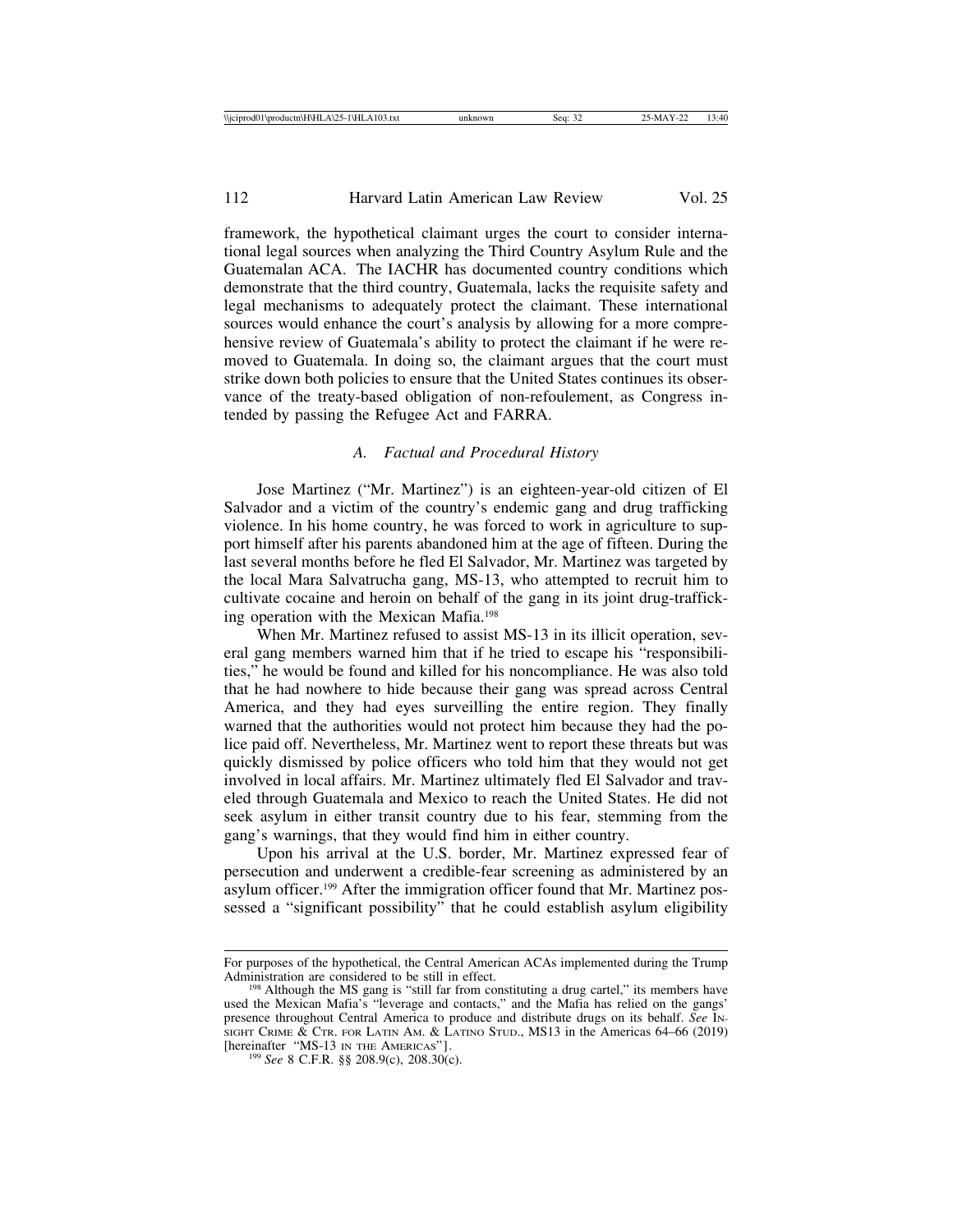during removal proceedings, Mr. Martinez's case was referred to an IJ to review and determine whether to grant him asylum status.<sup>200</sup>

During his individual hearing, Mr. Martinez, with assistance of counsel, claimed he was persecuted on account of his membership in a particular social group: impoverished indigenous Salvadoran farmers. Based on the facts established during the credible fear interview coupled with testimony and evidence submitted with the application for asylum, the IJ found that Mr. Martinez's claim of past persecution was credible based on the death threats he had received.<sup>201</sup> The judge further determined that, as noted in the State Department's Country Conditions Report, the Salvadoran government has taken certain steps to curtail drug cultivation and prosecute corrupt government officials, but drug activity and corruption remained rampant throughout the territory.202

While the government did not overcome the rebuttable presumption of future persecution,<sup>203</sup> the IJ agreed with the AG's finding that Mr. Martinez cannot seek asylum in the United States because he had engaged in "irregular" migration in which he failed to apply for protection in Guatemala or Mexico.204 After the AG determined that it would not be "in the public interest" to allow Mr. Martinez to apply for asylum in the United States, the IJ determined that Mr. Martinez should be removed to Guatemala pursuant to the respective ACA.205 Mr. Martinez filed his petition for review in a timely manner,<sup>206</sup> but the BIA upheld the removal order and denied his appeal from the IJ's decision because the ruling was not "clearly erroneous."207 Mr. Martinez then appealed the BIA decision to the U.S. Court of Appeals for the

<sup>&</sup>lt;sup>200</sup> *See* 8 C.F.R. §§ 208.30(a), (e)(1)–(2) ("DHS has exclusive jurisdiction to make credible fear determinations, and the Executive Office for Immigration Review has exclusive juris-<br>diction to review such determinations").

<sup>&</sup>lt;sup>201</sup> The Ninth Circuit has "consistently held that death threats alone can constitute persecution." Navas v. INS, 217 F.3d 646, 658 (9th Cir. 2000) (internal citations omitted) (citing various cases in which asylum and withholding claimants have successfully demonstrated past persecution based on credible threats of death alone). For the purpose of this hypothetical, Mr. Martinez's application and accompanying brief—claiming asylum, withholding of removal, and protection under CAT—was received by the immigration court within one year of his arrival in the United States. 8 U.S.C.  $\S$  1158(a)(2)(B).

<sup>&</sup>lt;sup>202</sup> See Country Conditions for El Salvador, *supra* note 145, at 8–9. The Guatemalan government has taken similar action to diminish such crimes, but drug activity and corruption remain pervasive issues throughout the nation. *See* Country Conditions for Guatemala, *supra*

<sup>&</sup>lt;sup>203</sup> "Where past persecution is established by the applicant, the [government] ordinarily will have to present, as a factor militating against the favorable exercise of discretion, evidence that there is little likelihood of present persecution." Matter of Chen, 20 I. & N. Dec. 16, 18 (BIA 1989). The government failed to suggest that either Mr. Martinez has a reasonable opportunity to relocate within his country or the circumstances in El Salvador have changed insofar as he would no longer be persecuted if removed. 8 C.F.R. §§ 208.13(b)(1)(i)(A)–(B). <sup>204</sup> *See* Asylum Eligibility, 84 Fed. Reg. at 33829, 33840. Mr. Martinez had claimed that

he did not seek asylum in Guatemala because of the death threats from the MS gang members who warned that they could find him anywhere in Central America. The judge found this to be inconsequential in their analysis for a discretionary grant of asylum.

<sup>&</sup>lt;sup>205</sup> 8 U.S.C. § 1158(a)(2)(A); *see* Guatemala ACA, 84 Fed. Reg. at 64095. <sup>206</sup> 8 U.S.C. § 1252(b)(1). <sup>207</sup> 8 U.S.C. § 1252(a)(2)(B)(ii).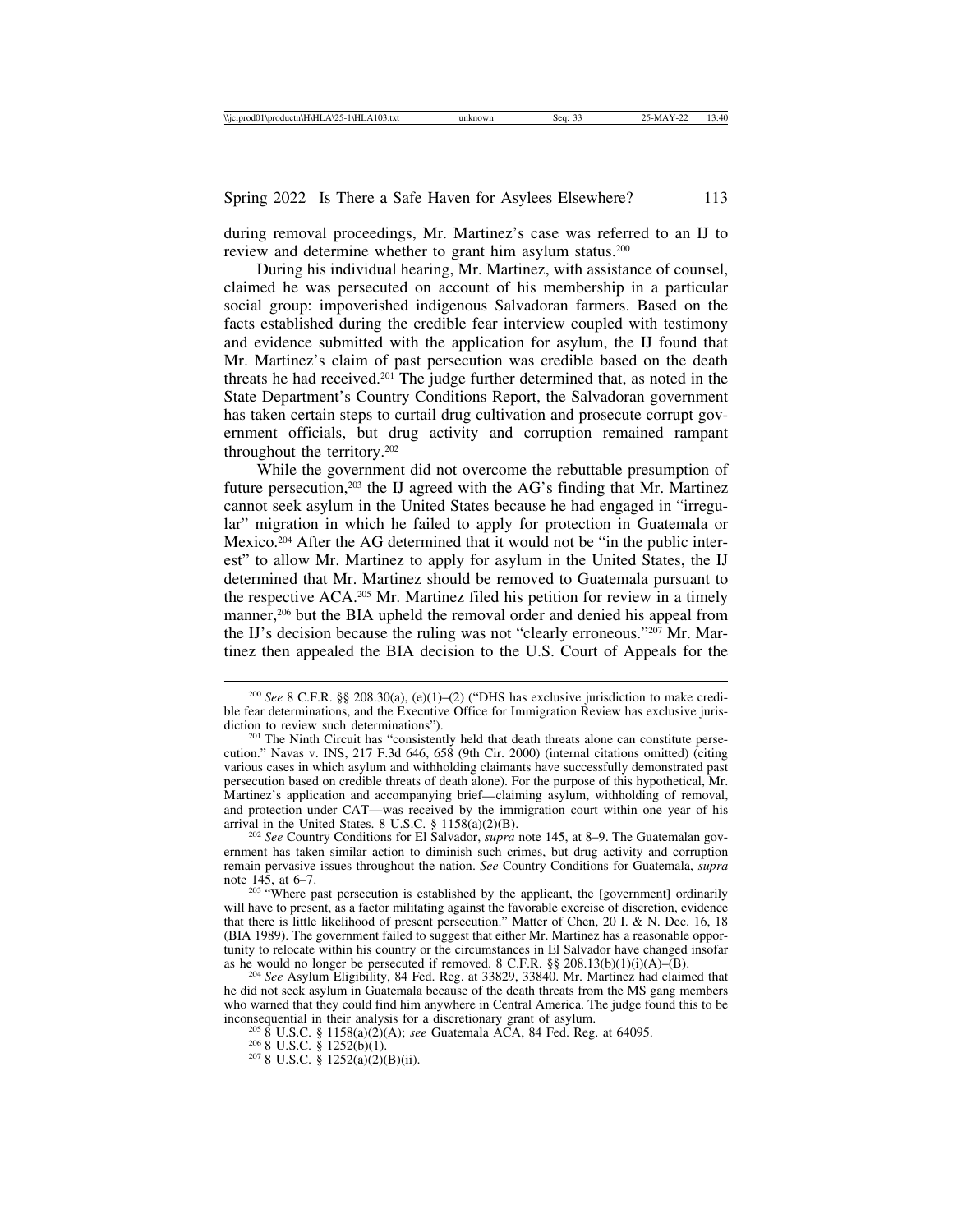Ninth Circuit.208 His appeal from the removal order challenges the agencies' conclusion and implementation of both the Guatemalan ACA and the Third Country Asylum Rule on the basis that upon removal, he would continue to be persecuted in Guatemala, a country that he passed through during his transit to the United States,209 on account of his membership in a particular social group.<sup>210</sup> He argues that both immigration policies violate the INA as well as the nation's international obligation of non-refoulement as implemented under the Refugee Act and the FARRA.211

# *B. Mr. Martinez is statutorily eligible for and should have been granted asylum.*

Mr. Martinez applied for relief from removal in the form of asylum pursuant to Section 208 of the INA.212 Asylum may be granted where the applicant is unable or unwilling to return to his home country due to past persecution or a well-founded fear of future persecution on account of a protected ground.213 Persecution is a threat to a person's life or freedom or the infliction of suffering or harm to punish a person for possessing a belief or characteristic that the persecutor attempts to overcome.214 While physical persecution may satisfy the requirement for asylum,215 verbal threats can also constitute persecution.216 Furthermore, a persecutor may have multiple motives for targeting someone, but a victim may qualify for asylum based on past persecution so long as a protected ground is "at least one central reason" for the persecution.

<sup>&</sup>lt;sup>208</sup> 8 U.S.C. § 1252(a)(5).<br><sup>209</sup> Although "refoulement" is usually construed to encompass a person's "return" to their home country, the term should also cover countries that the person passes through en route to the United States because their removal to the transit country, even if their presence there was only temporary, would constitute their "return" to that country. *See generally Refoulement*, MERRIAM-WEBSTER DICTIONARY (11th ed. 2019) (describing "the act of forcing . . . return" without noting a minimal period of residency in the country in which the asylee is set to be removed). <sup>210</sup> 8 U.S.C. § 1252(a)(2)(D). <sup>211</sup> *Accord* Refugee Act, § 203(e); *see* I.N.S. v. Stevic, 467 U.S. 407, 421 (1984) (refer-

encing the codification of the Refugee Protocol's non-refoulement obligation in INA § 241(b)(3)); *see also* I.N.S. v. Cardoza-Fonseca, 480 U.S. 421, 434 (1987) (describing congressional amendments to the INA's definition of "refugee" to reflect the international legal requirement of a "well-founded fear of persecution"); *see also* FARRA § 1242(a).

<sup>&</sup>lt;sup>212</sup> Noncitizens seeking humanitarian relief during removal proceedings generally seek statutory withholding of removal and protection under CAT in the alternative. Practitioners should argue for each form of relief where the applicant is statutorily eligible in case their

<sup>&</sup>lt;sup>213</sup> *See* 8 U.S.C.§ 1101(a)(42)(A); *see also* 8 U.S.C. § 1158(a)(1).<br><sup>214</sup> *See Matter of Acosta*, 19 I&N Dec. 211, 222-23 (BIA 1985), *modified on other grounds*, *Matter of Mogharrabi*, 19 I&N Dec. 439 (BIA 1987).

<sup>&</sup>lt;sup>215</sup> See Matter of Diaz, 10 I&N Dec. 199, 201 (BIA 1963).<br><sup>216</sup> See Matter of O-Z- & I-Z-, 22 I&N Dec. 23, 25–26 (BIA 1998). The Ninth Circuit has consistently held that death threats constitute persecution. *See* Duran-Rodriguez v. Barr, 918 F.3d 1025, 1028 (9th Cir. 2019) (citing Navas v. INS, 217 F.3d 646, 658 (9th Cir. 2000)).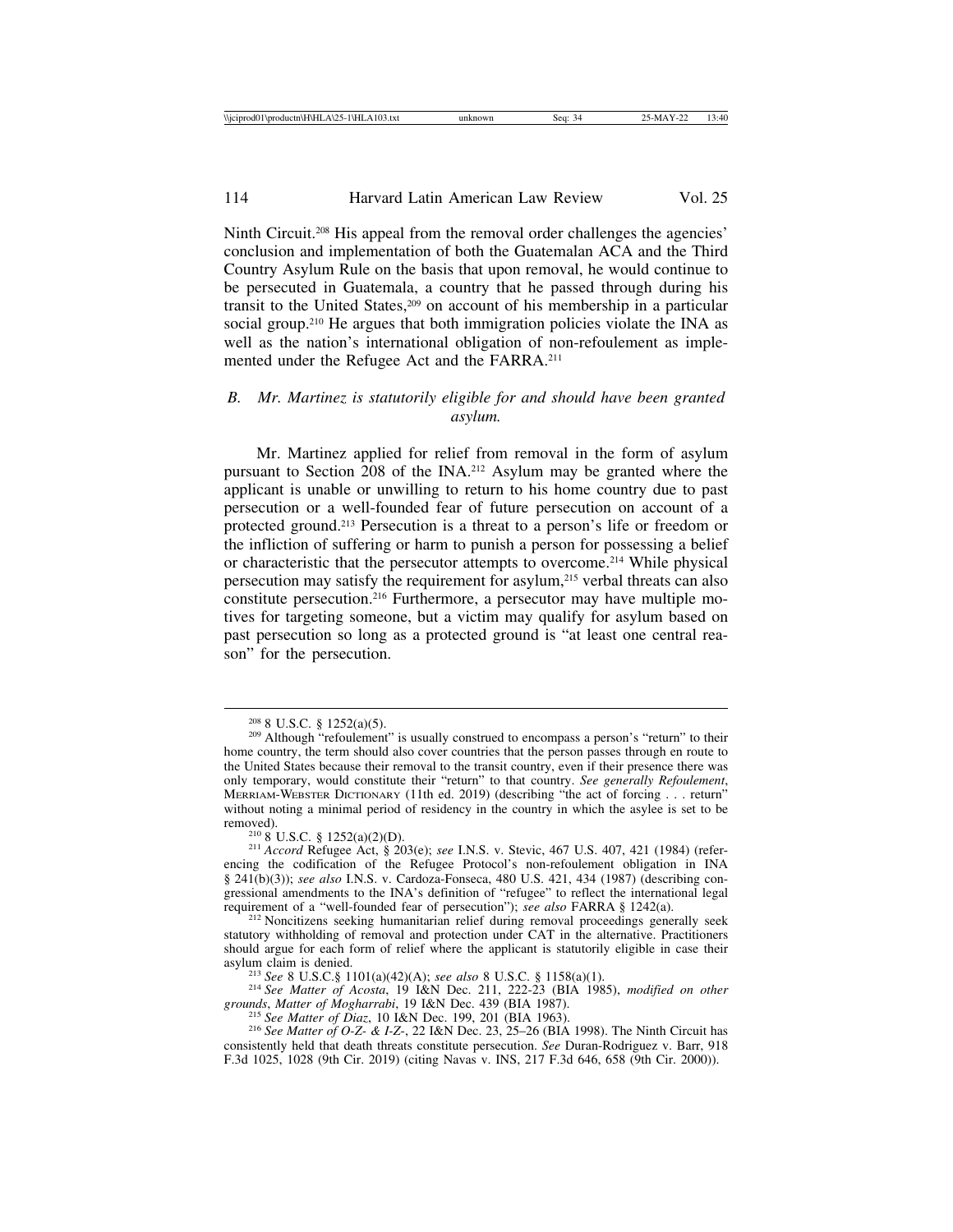1. Mr. Martinez suffered past persecution on account of him being an impoverished indigenous Salvadoran farmer.

Mr. Martinez suffered past persecution in the form of death threats. As noted by the IJ, Mr. Martinez has credibly stated that MS-13 gang members sought to force him to harvest drugs for the gang's trafficking operation on threat of death. Moreover, his particular social group—impoverished indigenous Salvadoran farmers—satisfies the three requirements of a cognizable particular social group.217 First, Mr. Martinez shares a common immutable characteristic based on a shared past experience; he was sought out for his agricultural experience to cultivate narcotics. His work experience is not something that he can change. Second, the group is sufficiently particular to provide a "clear benchmark for determining" its members due to its "discrete" and "definable" boundaries.<sup>218</sup> Finally, Mr. Martinez's group is socially distinct because indigenous people are common targets of local gangs and represent a significant portion of agricultural workers in the country.219

2. Mr. Martinez established a presumption of well-founded fear of persecution that the government did not rebut.

Mr. Martinez demonstrated that he experienced persecution in El Salvador, such that a presumption of future harm exists.220 DHS may only rebut this presumption by showing that there has been a "fundamental change in circumstances" such that the person no longer has a "well-founded fear of persecution" in their home country or that the person "could avoid future persecution by relocating" to another part of their country of nationality and "it would be reasonable to expect the applicant to do so."221 Mr. Martinez's testimony during the merits hearing coupled with the submitted country condition evidence demonstrate that internal relocation would not have been reasonably practicable and that conditions in El Salvador have not changed since his departure to lessen the impunity by which narco-traffickers operate throughout the country.222

<sup>&</sup>lt;sup>217</sup> *See generally* Matter of M-E-V-G-, 26 I&N Dec. 227, 236–39 (BIA 2014) (outlining the three requirements for PSG cognizability).

<sup>&</sup>lt;sup>218</sup> *See id.* at 239. 2<sup>18</sup> *See, e.g.*, Country Conditions for El Salvador, *supra* note 145, at 21–22; *see* M-E-V-G-, at 240. <sup>220</sup> 8 C.F.R. § 208.13(b)(1). <sup>221</sup> 8 C.F.R. §§ 208.13(b)(1)(i)(A)–(B). <sup>222</sup> *See, e.g.*, Country Conditions for El Salvador, *supra* note 145, at 2 ("Impunity per-

sisted despite government steps to dismiss and prosecute abusers in the security forces, executive branch, and justice system.").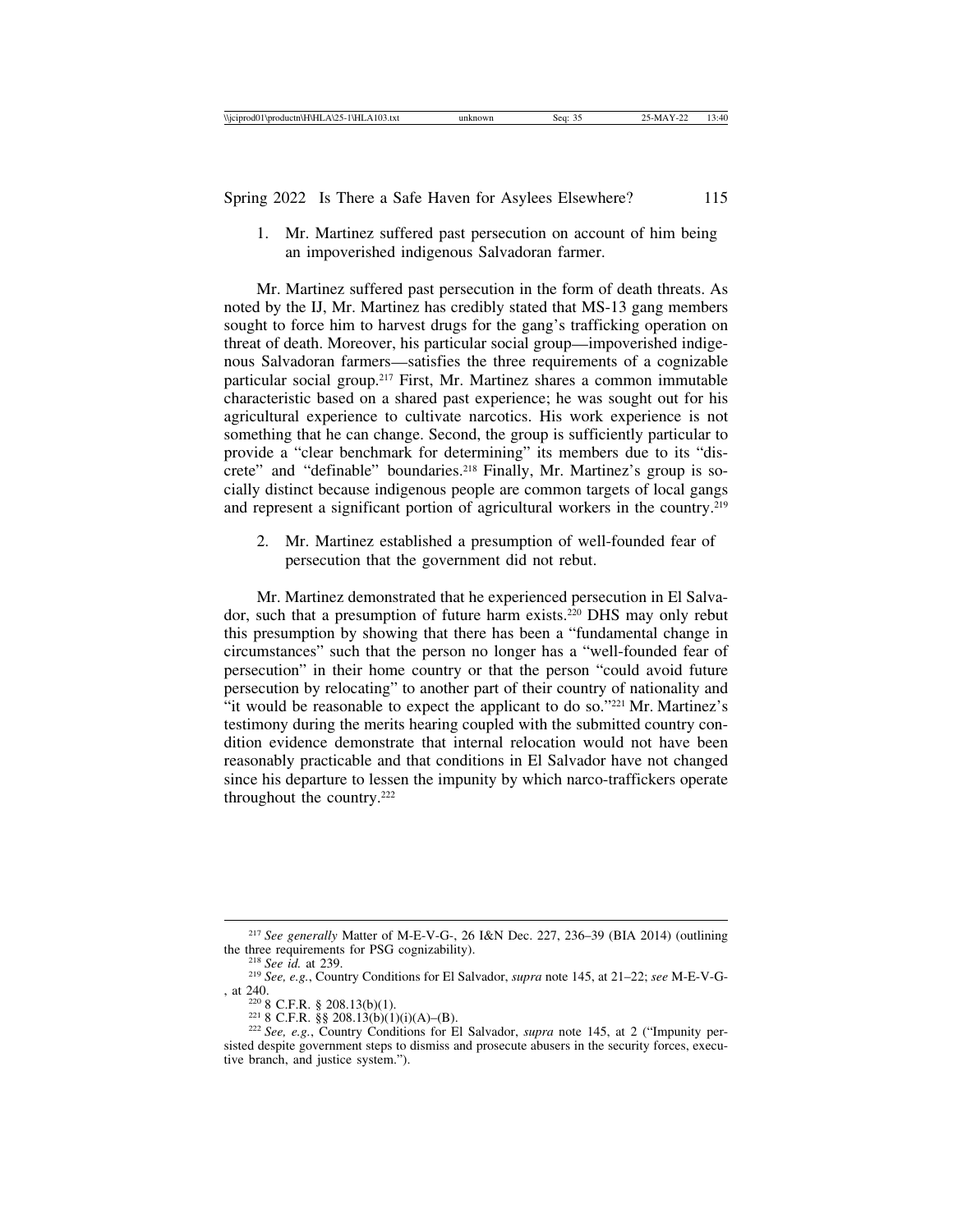3. The Salvadoran government was unable or unwilling to prevent threats to Mr. Martinez's livelihood and wellbeing.

Noncitizens seeking asylum in the United States must establish that their persecution was the direct result of government actions or by private forces that their government was unable or unwilling to control.223 A government's mere "difficulty" in controlling private conduct does not necessarily indicate that it is unable to do so; even where the home government appears willing to control the action of private actors, however, the "*efficacy* of those efforts" must also be examined to evaluate the government's ability to control threats levied against its citizens.224 Sister circuit courts have held that "access to a nominal or ineffectual remedy does not constitute 'meaningful recourse,' for the foreign government must be both willing *and able* to offer an applicant protection."225 Further, courts generally will not accept evidence of "empty or token 'assistance'" as the basis to find that a foreign government is willing and able to protect an asylum seeker.226 Therefore, a government's inability or unwillingness to control acts of persecution may be established where the respondent does not seek police assistance because it would be futile, or where the government responds to a request for protection by failing to meaningfully act to control the persecutor's conduct.<sup>227</sup>

The U.S. State Department has described the human rights issues in El Salvador as "significant," reporting extrajudicial killings, difficulty maintaining an independent judiciary, prevailing gang violence and inability to control criminal delinquency, and corruption despite talks of reform.228 Moreover, gangs would often "mount<sup>[]</sup> incursions into and appropriate<sup>[]</sup> indigenous land" and would particularly target adolescents "to perform illicit activities in the arms and narcotics trades."229 In September 2019, media outlets accused the Salvadoran government of negotiating with senior gang leaders to obtain electoral support and the reduction in homicides prior to the legislative and municipal elections.230 Corruption and impunity remain endemic despite investigating corruption in law enforcement and senior government officials.231

In this case, Mr. Martinez's experiences and country condition reports evidence the Salvadoran government's unwillingness or inability to protect him. Mr. Martinez became the victim of recruitment efforts by MS-13 gang

<sup>223</sup> *See* Guo v. Sessions, 897 F.3d 1208, 1213 (9th Cir. 2018). <sup>224</sup> *See* Madrigal v. Holder, 716 F.3d 499, 506 (9th Cir. 2013) (emphasis added); *accord*

Orellana v. Barr, 925 F.3d 145, 152 (4th Cir. 2019).<br>
<sup>225</sup> Orellana, 925 F.3d at 152 (citation omitted).<br>
<sup>226</sup> Id. at 153.<br>
<sup>227</sup> See Ornelas-Chavez v. Gonzales, 458 F.3d 1052, 1058 (9th Cir. 2006); accord Orellana v. Ba

<sup>&</sup>lt;sup>228</sup> Country Conditions for El Salvador, *supra* note 145, at 1.<br><sup>229</sup> U.S. Dep't of State, Bureau of Democracy, H.R. and Lab., El Salvador 2020 HUMAN RIGHTS REPORT 22, 26 (2021). <sup>230</sup> *Id.* at 16. <sup>231</sup> *Id.* at 15.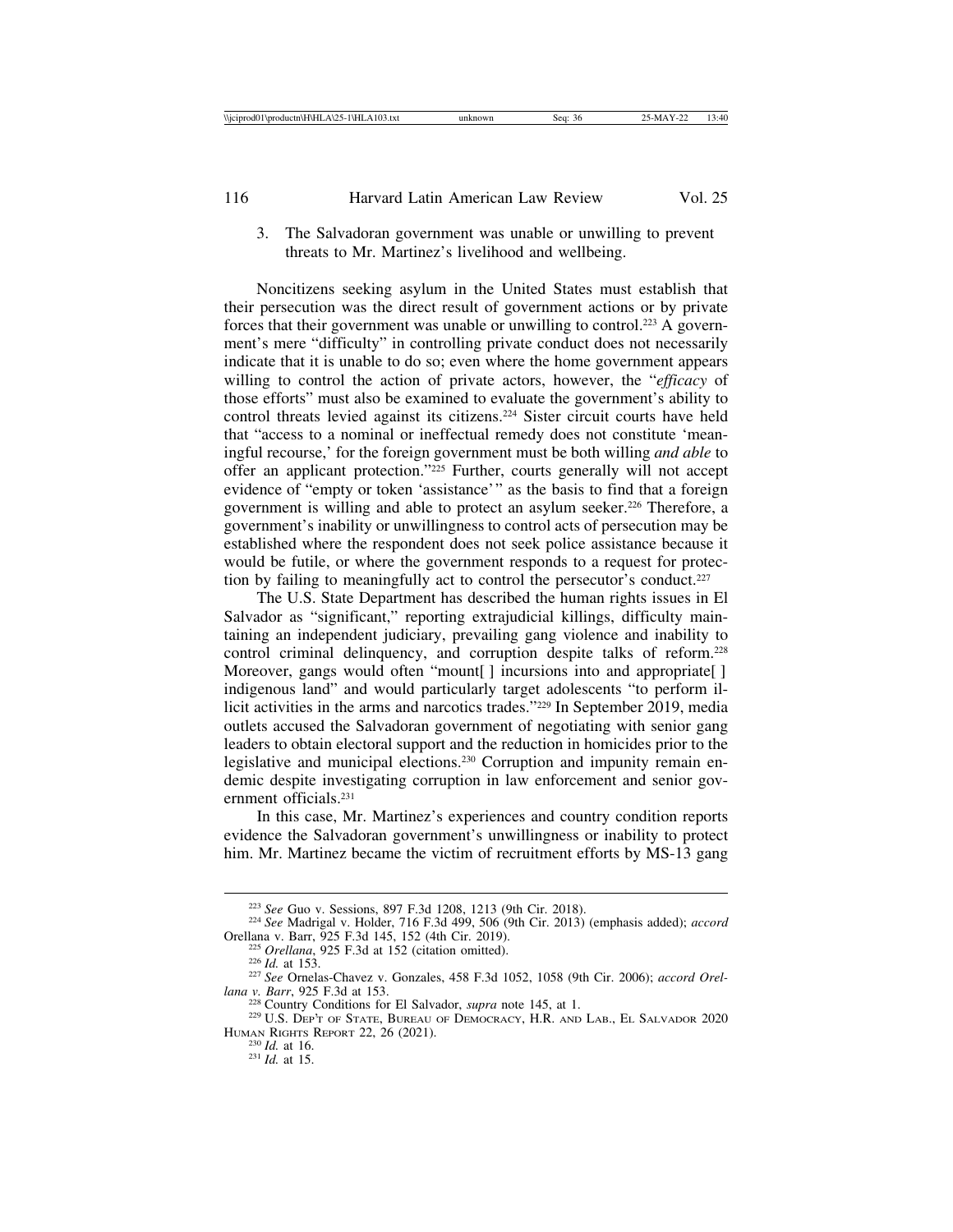members as a minor. He initially refrained from seeking police protection because gang members warned him that law enforcement were paid off and would not intervene. Yet, Mr. Martinez tried reporting the gang's threats, but police officers quickly dismissed his concerns. The authorities did not investigate or make any efforts to control the gang's actions and prevent the threats against Mr. Martinez.

*C. The executive agencies failed to satisfy requirements under the Administrative Procedure Act and INA when concluding the Guatemalan Asylum Cooperative Agreement because Guatemala lacks a "full and fair procedure" for asylum adjudication.*

The Asylum Cooperative Agreement between the United States and Guatemala allows for the removal of asylum applicants, who are neither residents nor citizens of Guatemala, to the foreign country without affording the individual an opportunity to seek asylum in the United States and leaving these persons without an effective path to claim protection in the receiving country.232 The DOJ and DHS failed to satisfy INA requirements when creating the ACA with Guatemala because the agencies' categorical determination that Guatemala possesses a "full and fair procedure" for adjudicating protection claims fails to address or to even acknowledge the general consensus of the international legal community as well as findings by the U.S. State Department to the contrary.<sup>233</sup> Based on several IACHR judgments, which have since been supported by the State Department's Country Condition Reports, the Guatemalan government's actions and enacted legislation have not ensured that the country's judiciary possesses the capacity to review and offer asylum to persons removed from the United States.234

Furthermore, although the INA requires, prior to any removal to a third country, that the federal government conduct screenings to ensure that the individual would not face persecution or torture on account of a protected

<sup>232</sup> *See* Guatemala ACA, 84 Fed. Reg. at 64097; *see also* Country Conditions for Guatemala, *supra* note 145, at 6–7, 12 (highlighting the country's political and judicial deficiencies as hinderances on the adjudication process for claims of protection and of human rights abuses

within the country). <sup>233</sup> *Id*. at 6–7; *see also* Press Release, Inter-Am. Comm'n H.R., *supra* note 144; *see generally* 8 U.S.C. § 1158(a)(2)(A) (providing the criteria by which an ACA can be concluded). Even if the third country is capable of offering asylum to a person to stay lawfully there, this would not ensure that they are safe and protected from their persecutors who may pose a threat that transcends a country's territorial borders.

<sup>&</sup>lt;sup>234</sup> Compare Implementing ACAs, 84 Fed. Reg. at 63997 (describing the agencies' categorical determination as to whether a country can offer "access to a full and fair procedure" for adjudicating asylum cases without providing the factual basis for its determination) *with* Country Conditions for Guatemala, *supra* note 145, at 6–7, 12 ("[The Guatemalan] judicial system generally failed to provide fair or timely trials due to inefficiency, corruption, and intimidation of judges, prosecutors, and witnesses," as well as their "identification and referral mechanisms for potential asylum seekers were inadequate") *and "Las Dos Erres" Massacre*, at ¶ 153 (noting that victims of human rights abuses lacked access to a fair trial to remedy injustices because, among other reasons, their suits for protection were denied, judicial delays were not justified, and investigations were neither thorough nor comprehensive).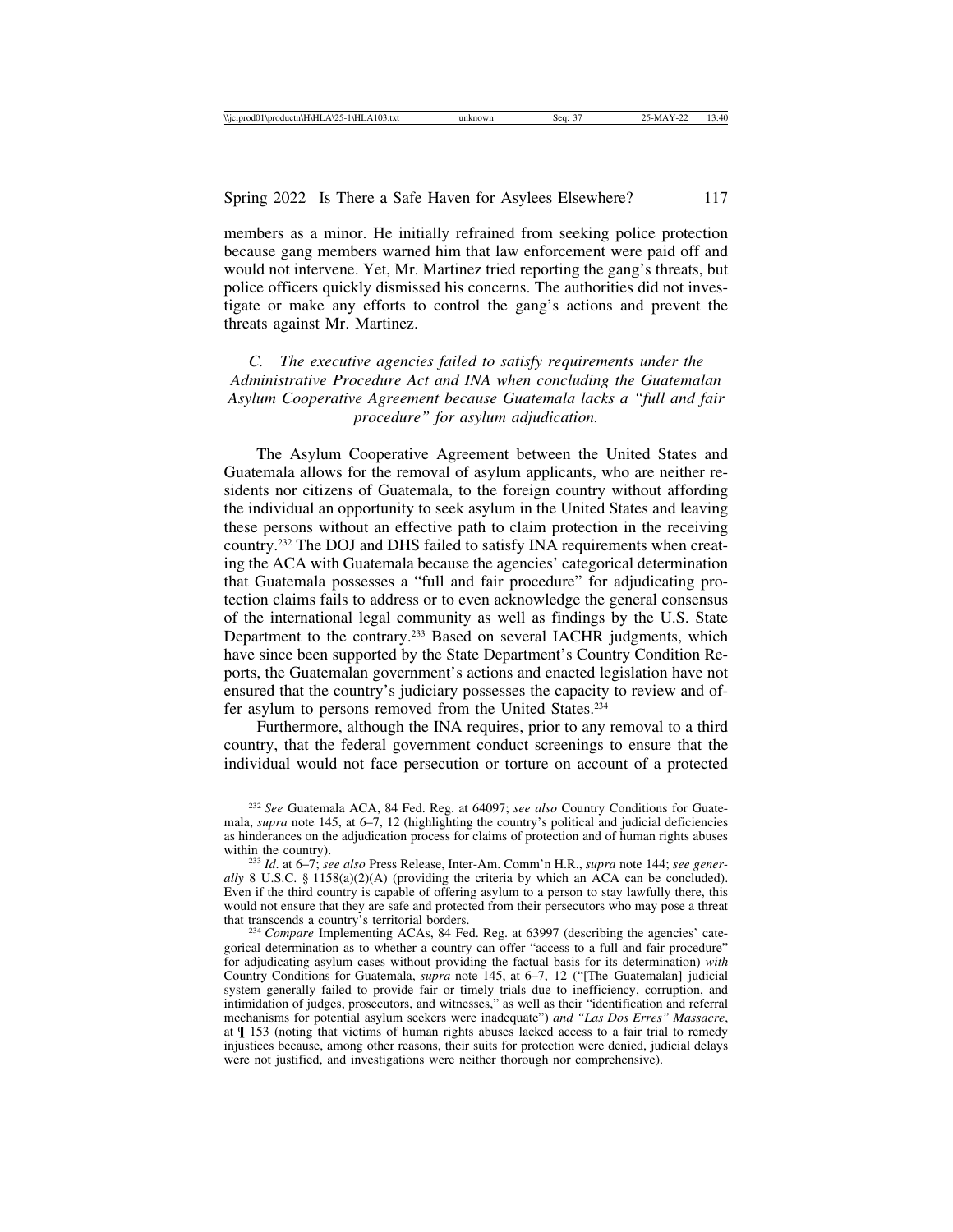ground if removed, this process adopts the heightened burden of proof that applies in the withholding-of-removal context.235 Since the agencies' categorical finding presumes that Guatemala has adequate safety and judicial safeguards to offer protection to asylees, Mr. Martinez would almost certainly be unable to obtain withholding of removal as an alternative to asylum because he would have the heightened burden of showing that he would "more likely than not" be persecuted if removed to Guatemala.236 Mr. Martinez should thus be allowed to submit evidence to contest the agencies' "full and fair" finding and to demonstrate that the United States would be violating its international obligation of non-refoulement if he were removed to Guatemala pursuant to the ACA.237 In presenting evidence to contest the bilateral agreement's legality under the INA's "Safe Third Country" exception, Mr. Martinez would prevail in demonstrating his eligibility for asylum and would likely succeed in showing he merits a favorable exercise of discretion by the IJ.238

Mr. Martinez's travels through Guatemala without seeking asylum also trigger the Third Country Asylum Rule.239 His return to Guatemala, however, would certainly result in his continued persecution at the hands of the MS-13 gang, a transnational organization,<sup>240</sup> because he is an impoverished indigenous Salvadoran farmer, and MS-13 had threatened him with surveillance throughout Central America.241 Therefore, this Court should evaluate the legitimacy of the Third Country Asylum Rule because, as implemented, the policy has both domestic and international implications that impact not only Mr. Martinez's right to claim protection in the United States but the general right to claim asylum in the United States.

<sup>&</sup>lt;sup>235</sup> *See* Implementing ACAs, 84 Fed. Reg. at 63999.<br><sup>236</sup> *Id.* (describing how the rule does not apply if a noncitizen establishes that it is "more likely than not" that the noncitizen would be persecuted or tortured on account of a protected ground in that country); *see also* I.N.S. v.Cardoza-Fonseca, 480 U.S. 421, 430 (1987) (describ-

<sup>&</sup>lt;sup>237</sup> See, e.g., Press Release, Inter-Am. Comm'n H.R., *supra* note 144.<br><sup>238</sup> Matter of Pula, 19 I. & N. at 474 ("An applicant for asylum has the burden of establishing that the favorable exercise of discretion is warranted," and "the danger of persecution should generally outweigh all but the most egregious of adverse factors").

<sup>&</sup>lt;sup>239</sup> See Asylum Eligibility, 84 Fed. Reg. at  $\overline{3}3831$ .<br><sup>240</sup> See MS-13 IN THE AMERICAS, *supra* note 198, at 3.<br><sup>241</sup> Drug cartels are known to exploit agriculture activities in Guatemala, and its government has made certain efforts to prevent these illicit activities, but the country is unable to prevent these efforts from continuing within its own borders, let alone in other countries. *See generally* Country Conditions for Guatemala, *supra* note 145, at 1, 14, 18, 27–28 (emphasizing how gangs and drug trafficking groups "coerce[ ] young males . . . to [harvest,] sell or transport drugs").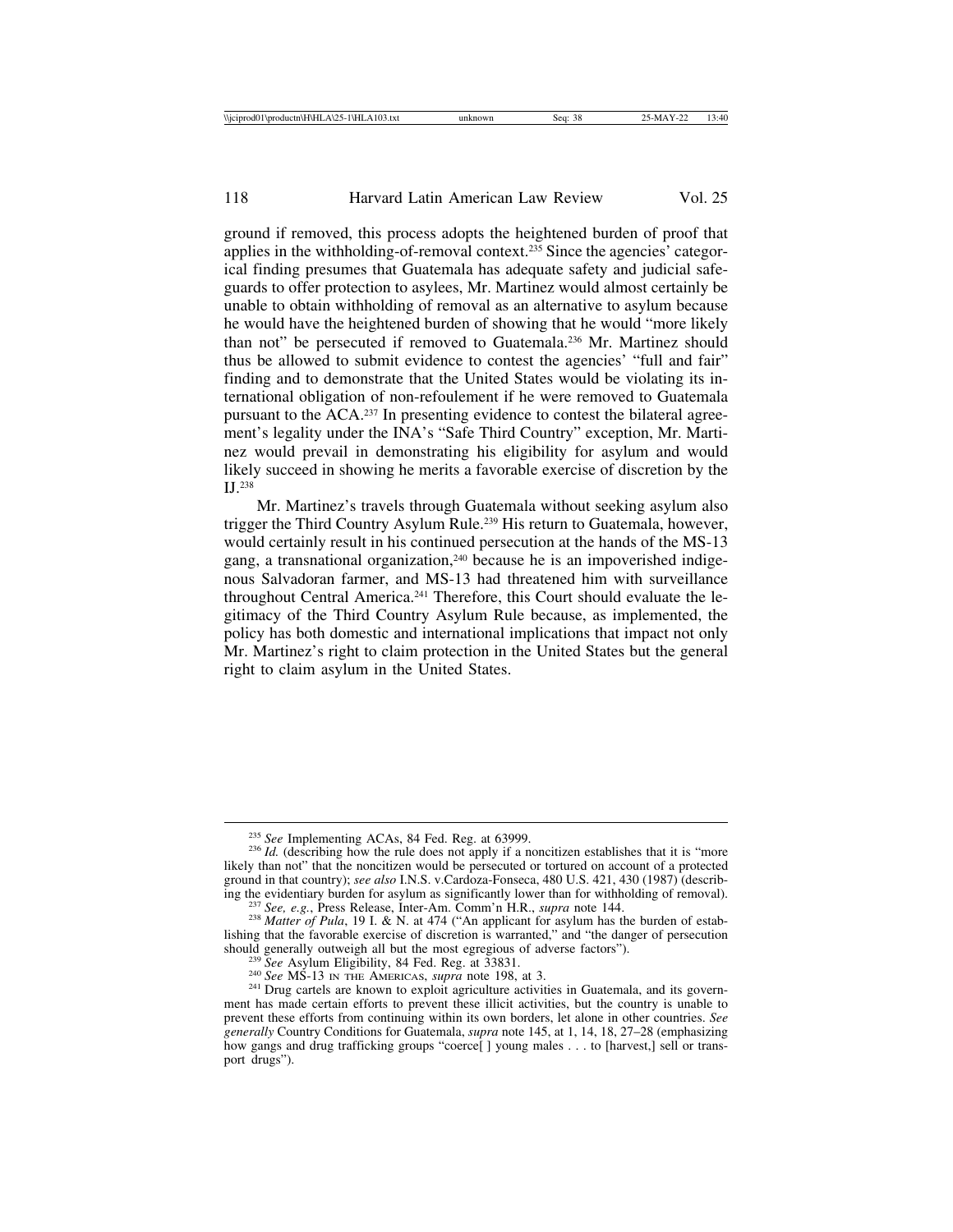*D. The Third Country Asylum Rule exceeds the authority delegated to the DOJ and DHS under the INA and likely violates Mr. Martinez's treaty-based right against refoulement as codified under the Refugee Act and the FARRA.*

Implementation of the Third Country Rule would bar Mr. Martinez from seeking asylum in the United States because he did not first seek asylum in Guatemala.242 However, the Ninth Circuit should strike down the Third Country Asylum Rule because it exceeds the authority Congress delegated to the DOJ and DHS by restricting the legal rights of certain noncitizens, like Mr. Martinez.<sup>243</sup> Furthermore, this Court should allow Mr. Martinez to present evidence that the government's assessment of the country conditions in Guatemala does not satisfy the requisite criteria described in the INA's "Safe Third Country" exception to asylum eligibility. Given that Mr. Martinez has faced persecution in El Salvador by MS-13 gang members, this Court should conclude that his removal to Guatemala would constitute refoulement in violation of the international obligations of the United States<sup>244</sup> because he has reason to believe he will be persecuted or killed upon his return based on the gang members' warnings.

Similarly, the likelihood that Mr. Martinez would be subject to continued persecution in Guatemala—one of the Central American nations with a widespread MS-13 presence—requires that his appeal be reviewed carefully.<sup>245</sup> The government must bear the burden of proving that its immigration policies neither violate domestic requirements under the INA nor breach the nation's treaty-based obligation to prevent refoulement.246 As reaffirmed by the Ninth Circuit, the district court in *East Bay Sanctuary Covenant* held that the agencies failed to offer "any reasoned explanation for the [Third Country Asylum] Rule's methodology of determining that a . . . . [receiving] country is safe and asylum relief is sufficiently available, such that the failure to seek asylum there casts doubt on the validity of an applicant's claim."247

<sup>242</sup> *See* Asylum Eligibility, 84 Fed. Reg. at 33831. For the purposes of this hypothetical, the immigration judge did not cite Mr. Martinez's failure to claim asylum in Mexico as a basis for invoking the rule and thus is not an issue raised in this section.

<sup>&</sup>lt;sup>243</sup> See U.S. CONST. art. I, § 8, cl. 4 (providing Congress with the authority to establish a uniform Rule of Naturalization); *see also* 8 U.S.C. § 1252(a)(2)(B)(ii) (providing jurisdiction to federal appellate courts to review legal challenges to immigration-related regulatory policies); *cf.* I.N.S. v. Chadha, 462 U.S. 919, 952 (1963) (describing legislative actions as those with "the purpose and effect of altering the legal rights, duties and relations" of particular persons).

<sup>&</sup>lt;sup>244</sup> *Accord* Refugee Act, § 203(e) (codifying the treaty-based right against refoulement under the INA); see Refugee Protocol, *supra* note 33, at art. 33.1.

<sup>&</sup>lt;sup>245</sup> See I.N.S. v. Cardoza-Fonseca, 480 U.S. 421, 440, 449 (1987).<br><sup>246</sup> See generally E. Bay Sanctuary Covenant v. Trump, 950 F.3d 1242, 1274–77 (9th Cir. 2020) (analyzing the regulatory policy's inconsistency with the United States' treaty obligation

<sup>&</sup>lt;sup>247</sup> *East Bay Sanctuary Covenant*, 385 F. Supp. 3d at 952.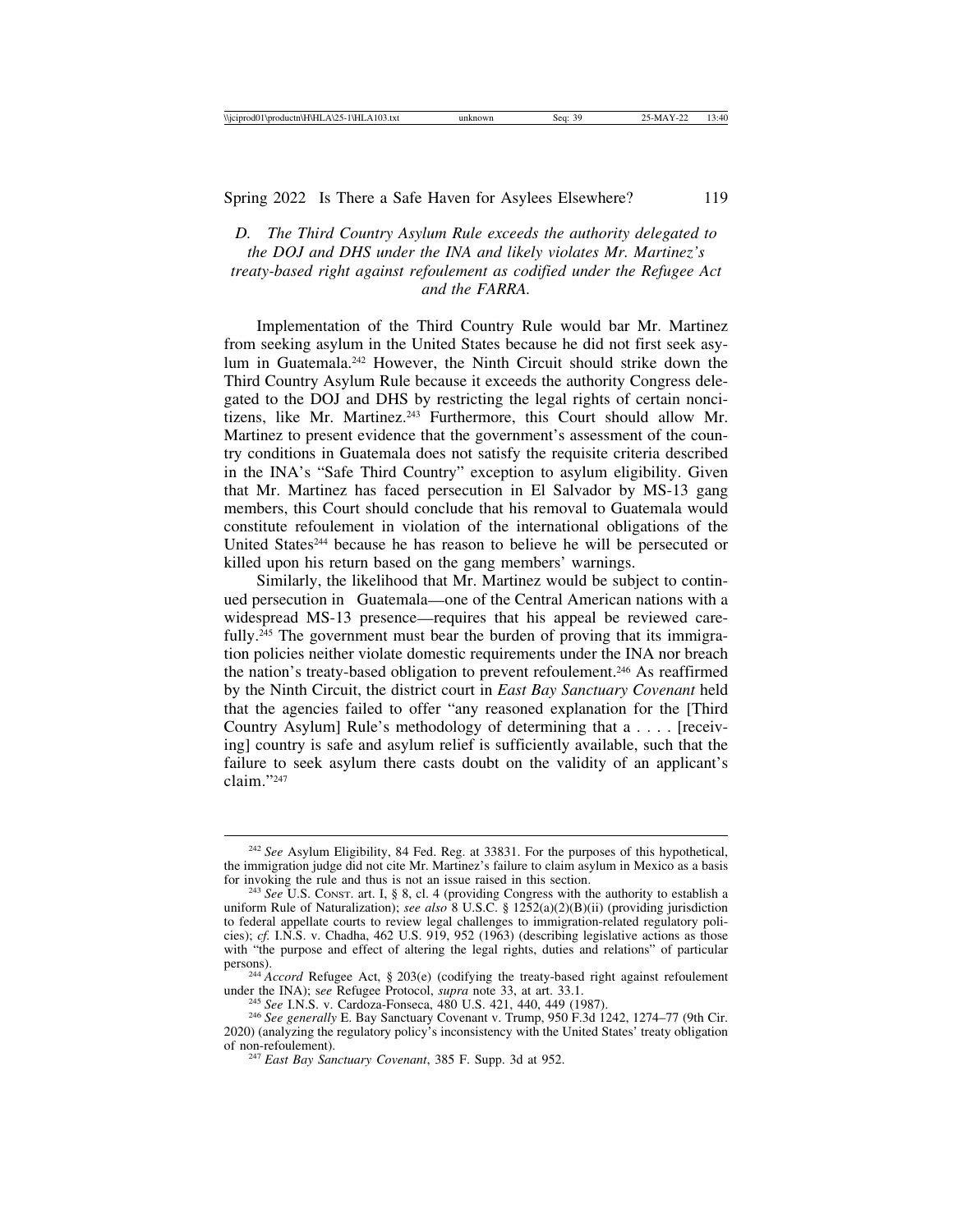When the Rule was promulgated, neither the AG nor the Secretary provided any factual basis to justify the policy's issuance; therefore, the government should not be able to apply the eligibility bar in this case. As Mr. Martinez explained during his oral testimony, which the IJ found to be credible, he did not apply for asylum in Guatemala due to his fear that the gang would find him there. Based on the rule's underlying reasoning, Mr. Martinez's need for protection would not be any less legitimate or serious.<sup>248</sup> Thus, the government has not met the requisite burden of proof to preclude Mr. Martinez from claiming asylum in the United States under either an ACA or the Third Country Asylum Rule.

#### **CONCLUSION**

The right against refoulement has become gradually qualified in the decades since asylum emerged as a form of relief from removal, despite the right's status as a fundamental principle of international refugee law and American immigration law.249 The United States first assumed the obligation of non-refoulement when it ratified the Refugee Protocol and CAT,250 which Congress implemented by enacting the Refugee Act and FARRA respectively.251 As cases involving the right of non-refoulement quickly began to arise, the U.S. Supreme Court narrowly construed the treaty-based obligation to apply upon the noncitizen's arrival in the United States.<sup>252</sup>

The Executive Branch has consistently recognized, through its practices, that noncitizens may apply for asylum upon their arrival at the U.S. border.253 These practices have been in accordance with the Supreme Court's interpretation of the right of non-refoulement<sup>254</sup> and in accordance with the statutory language of the INA.255 As immigration grows more politicized in the face of national security, cultural, and economic interests, however, the United States has become increasingly more reluctant to offer protection to noncitizens forced to flee their home countries, which became abundantly clear during President Trump's term.256

<sup>248</sup> *See* Asylum Eligibility, 84 Fed. Reg. at 33839. <sup>249</sup> *See* U.N. High Comm'r for Refugees, *supra* note 46, at para. 5; *see also* ALEINIKOFF,

<sup>&</sup>lt;sup>250</sup> See Refugee Protocol, *supra* note 33, at art. 1; *see also* CAT, *supra* note 34, at art. 3.<br><sup>251</sup> See Refugee Act, § 203(e); *see also* FARRA, § 2242(a).<br><sup>252</sup> See Sale v. Haitian Centers Council, Inc., 509 U.S. 1

val, as encompassing noncitizens who "arrive[] in the United States) (whether or not at a designated port of arrival  $\dots$ .)").

designated port of arrival . . .)"). <sup>256</sup> *See, e.g.*, Zolan Kanno-Youngs & Michael D. Shear, *Trump Virtually Cuts Off Refugees as He Unleashes a Tirade on Immigrants*, N.Y. TIMES (Oct. 1, 2020), https:// www.nytimes.com/2020/10/01/us/politics/trump-refugees.html, *archived at* https://perma.cc/ QW92-UU42 (describing expected cuts to the allotted number of refugee admissions on the basis of "security concerns" within the region of origin); *see, e.g.*, Miriam Jordan, *Trump Administration Says That Nearly 200,000 Salvadorans Must Leave*, N.Y. TIMES (Jan. 8, 2018), https://www.nytimes.com/2018/01/08/us/salvadorans-tps-end.html, *archived at* https://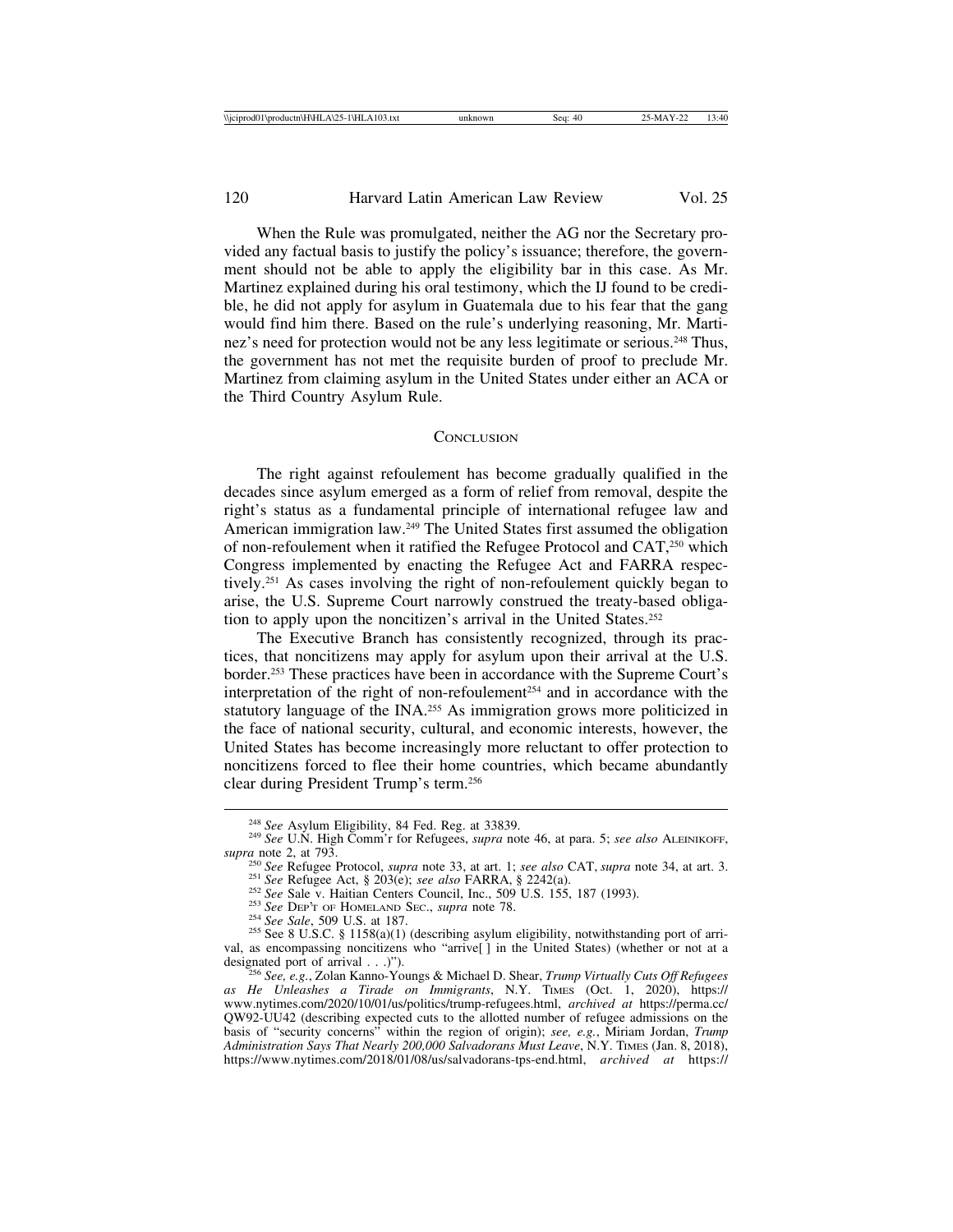Out of the many efforts by the Trump administration to streamline the immigration process, the Central American ACAs and the Third Country Asylum Rule have drawn significant controversy and have inspired several lawsuits, in part, because of the policies' international implications under existing international agreements and customary international law.257 Despite the considerable prospect that removals under either policy would result in refoulement, as acknowledged by the Ninth Circuit,<sup>258</sup> the Supreme Court allowed the continued removal of asylum seekers pursuant to both policies.259

While the AG and the Secretary may restrict the general right to claim asylum pursuant to their shared regulatory authority under the INA,<sup>260</sup> they did not fulfill the requirements under the INA when implementing the Central American ACAs and the Third Country Asylum Rule. The legislative history of the two policies further illustrates the extent of the efforts by the executive agencies of the Trump administration to repudiate the nation's obligation to prevent refoulement.<sup>261</sup> First, before concluding each Asylum Cooperative Agreement, the DOJ and DHS claimed to have established cooperation with Guatemala, Honduras, and El Salvador to process asylum claims there.262 However, as supported by the U.S. State Department's independent findings, as well as findings by international courts and legal scholars, all three countries lacked the safety and legal mechanisms that are required under the INA.263 The United States had properly concluded an ACA with Canada in 2004 after determining that "the same safeguards accorded to aliens who are eligible for a credible fear determination" would be provided if the person was removed to Canada.<sup>264</sup> Such agreements are thus

<sup>262</sup> See Guatemala ACA, 84 Fed. Reg. at 64095; *see* Honduras ACA, 85 Fed. Reg. at 25464; *see* El Salvador ACA, 85 Fed. Reg. at 83598–99.

<sup>63</sup> See, e.g., Velásquez-Rodríguez v. Honduras Merits, Judgment Inter-Am. Ct. H.R. (ser. C) No. 4, ¶ 118–19 (July 29, 1968); *accord "Las Dos Erres" Massacre*, at ¶ 130, 152–53; *Massacres of El Mozote*, at  $\parallel$  242; Country Conditions for Honduras, supra note 145, at 7; Country Conditions for Guatemala, *supra* note 145, at 6–7; Country Conditions for El Salvador, *supra* note 145, at 8; *see also* Press Release, Inter-Am. Comm'n H.R., *supra* note 144. <sup>264</sup> Canada ACA, 69 Fed. Reg. at 69482.

perma.cc/3H9W-8DH6 (describing the Trump administration's decision to end the Temporary Protection Status program for Salvadoran nationals after taking these protections away from

Haitian and Nicaraguan nationals). <sup>257</sup> *See* Narea, *supra* note 137; *see also* Press Release, Inter-Am. Comm'n H.R., *supra* note 144.<br>
<sup>258</sup> See E. Bay Sanctuary Covenant v. Trump, 950 F.3d 1242, 1274–75 (9th Cir. 2020).<br>
<sup>259</sup> See East Bay Sanctuary Covenant, 588 U.S. at 1; accord Sieff, supra note 24.<br>
<sup>260</sup> See 8 U.S.C. §§ 1158(a)(2)(A), (b)(2)(

*To The United States*, NPR (June 7, 2021), https://www.npr.org/2021/06/07/1004074139/harris-tells-guatemalans-not-to-migrate-to-the-united-states, *archived at* https://perma.cc/HBM6- MMCB ("Vice President Harris . . . had a direct message for Guatemalans thinking of migrating to the United States: 'Do not come'"). *But see* Press Release, Suspending and Terminating the Asylum Cooperative Agreements with the Governments El Salvador, Guatemala, and Honduras (Feb. 6, 2021) (on file with the U.S. Dep't of State). Despite terminating the three bilateral agreements and the Third Country Asylum Rule, the United States has not shown a genuine willingness to accept Central American migrants forced to flee their home countries due to fear of persecution or torture.  $Id$ .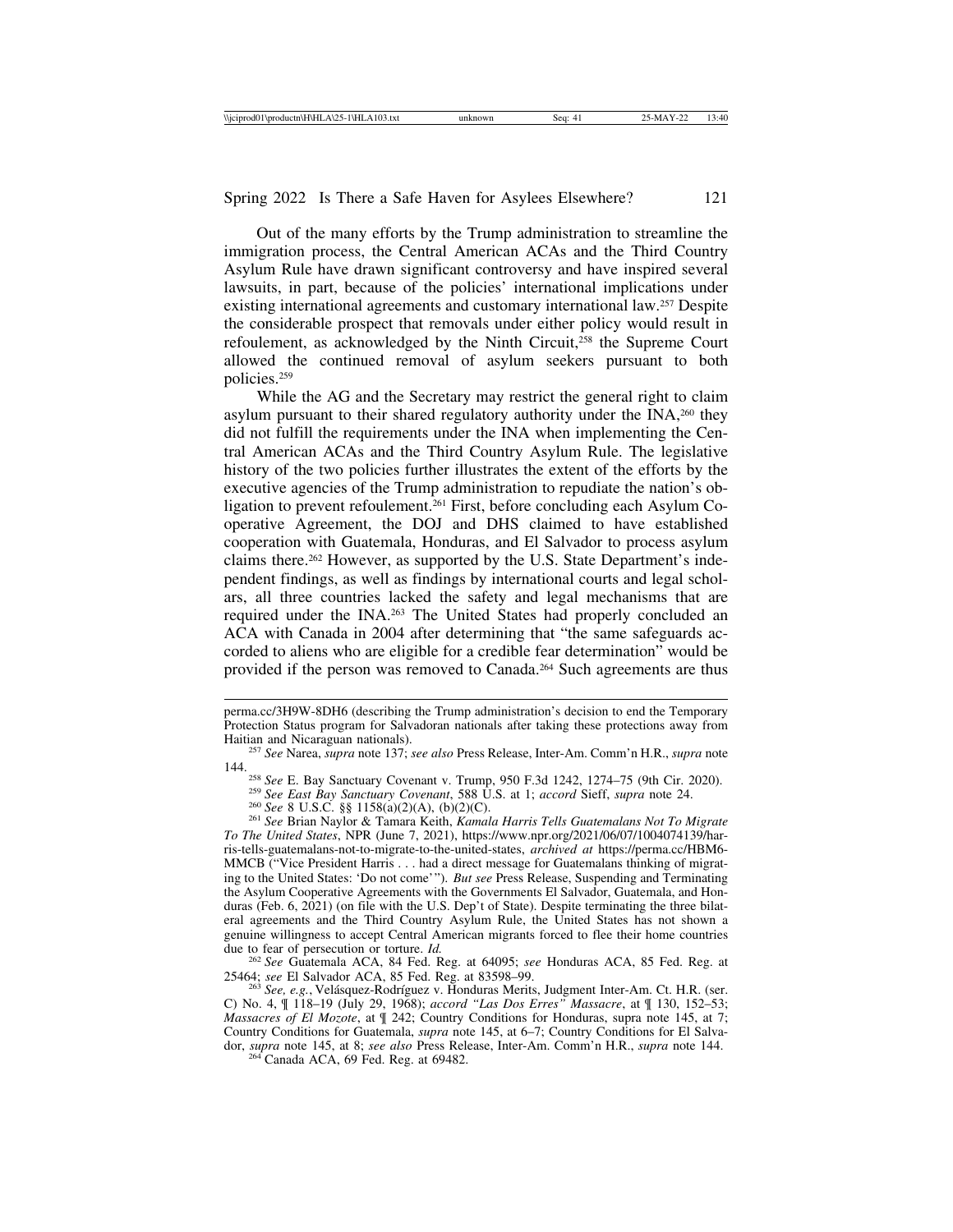feasible, but the AG and the Secretary must ensure that the receiving country possesses the requisite safety and legal safeguards as mandated by domestic statutory and international authorities.<sup>265</sup>

Second, the Third Country Asylum Rule was an effort spearheaded by the Trump administration to "forbid almost all Central Americans—even unaccompanied children—[from applying] for asylum . . . unless they were first denied asylum in . . . another third country."266 While Congress intended for asylum to be a discretionary form of relief that the AG and the Secretary may regulate,<sup>267</sup> the promulgated rule is an abuse of the agencies' discretion, given that it discriminately imposes a bar on asylum eligibility while also disregarding the nation's obligation to avoid removal practices that would constitute refoulement.268 Viewed against the plethora of international judgments and scholarly commentaries to the contrary, both policies are not only "arbitrary and capricious" but also "unreasonable" in light of the United States' international treaty obligations.269

Even as the Supreme Court prepares to review Trump-era asylum policies,270 and as the Biden administration's proposed changes to U.S. immigration enforcement are still materializing and being implemented, $271$  the two policies have and will continue to leave an everlasting impact on how asylum claims are adjudicated in the United States.<sup>272</sup> While asylum seekers are expected to remain a highly politicized issue for the foreseeable future,<sup>273</sup> the United States' priority of non-refoulement cannot be unheeded because to do so would negate the decades-long development of refugee law by this "vi-

<sup>&</sup>lt;sup>265</sup> 8 U.S.C. § 1158(a)(2)(A) (requiring the receiving country to possess a "full and fair procedure" for adjudicating protection claims).

<sup>&</sup>lt;sup>266</sup> See Barr v. E. Bay Sanctuary Covenant, 140 S. Ct. 3, 4 (2019) (Sotomayor, J., dissenting).

<sup>&</sup>lt;sup>267</sup> Accord Asylum Eligibility, 84 Fed. Reg. at 33830, 33832; see 8 U.S.C. § 1158 (b)(2)(C); see also Implementing ACAs, 84 Fed. Reg. at 63995, 63999.

<sup>&</sup>lt;sup>268</sup> See East Bay Sanctuary Covenant, 950 F.3d at 1274–75.<br><sup>269</sup> Id. at 1274.<br><sup>270</sup> Wolf v. Innovation Law Lab, 140 S.Ct. at 1564 (granting certiorari to review the lawfulness of the Migrant Protection Protocols vis-à-vis existing asylum practice of the United States).

<sup>&</sup>lt;sup>271</sup> See Biden Administration's Review of Immigration Policies Memorandum, *supra* note 83, at 1–2 (imposing a "100-day pause on certain removals" and coordinating a "Department-<br>wide review of policies and practices" concerning immigration enforcement and removal).

<sup>&</sup>lt;sup>272</sup> See Alan Gomez & Daniel Gonzalez, Biden might need years to reverse Trump's immi*gration policies on DACA, asylum, family separation, ICE raids, private detention and more*, USA TODAY (Nov. 13, 2020), https://www.usatoday.com/story/news/nation/2020/11/12/howbiden-reverse-trump-immigration-policies/6228892002/, *archived at* https://perma.cc/FW45- PKB9 ("You can come in on day one and . . . . issue memos that will reset the world . . . . But

<sup>. . . . [</sup>c]an you undo the damage?). *But see* Rodriguez, *supra* note 24 (noting the Biden State Department's decision to suspend and terminate the Central American ACAs, notwithstanding

the fact that the Guatemala ACA had already been implemented for several months). <sup>273</sup> *See* Miroff, *supra* note 16; *see also* John Bowden, *Biden won't immediately roll back Trump immigration restrictions, advisors say*, THE HILL (Dec. 22, 2020), https://thehill.com/ homenews/administration/531311-biden-wont-immediately-roll-back-trump-immigration-restrictions, *archived at* https://perma.cc/KUY2-4TP3.